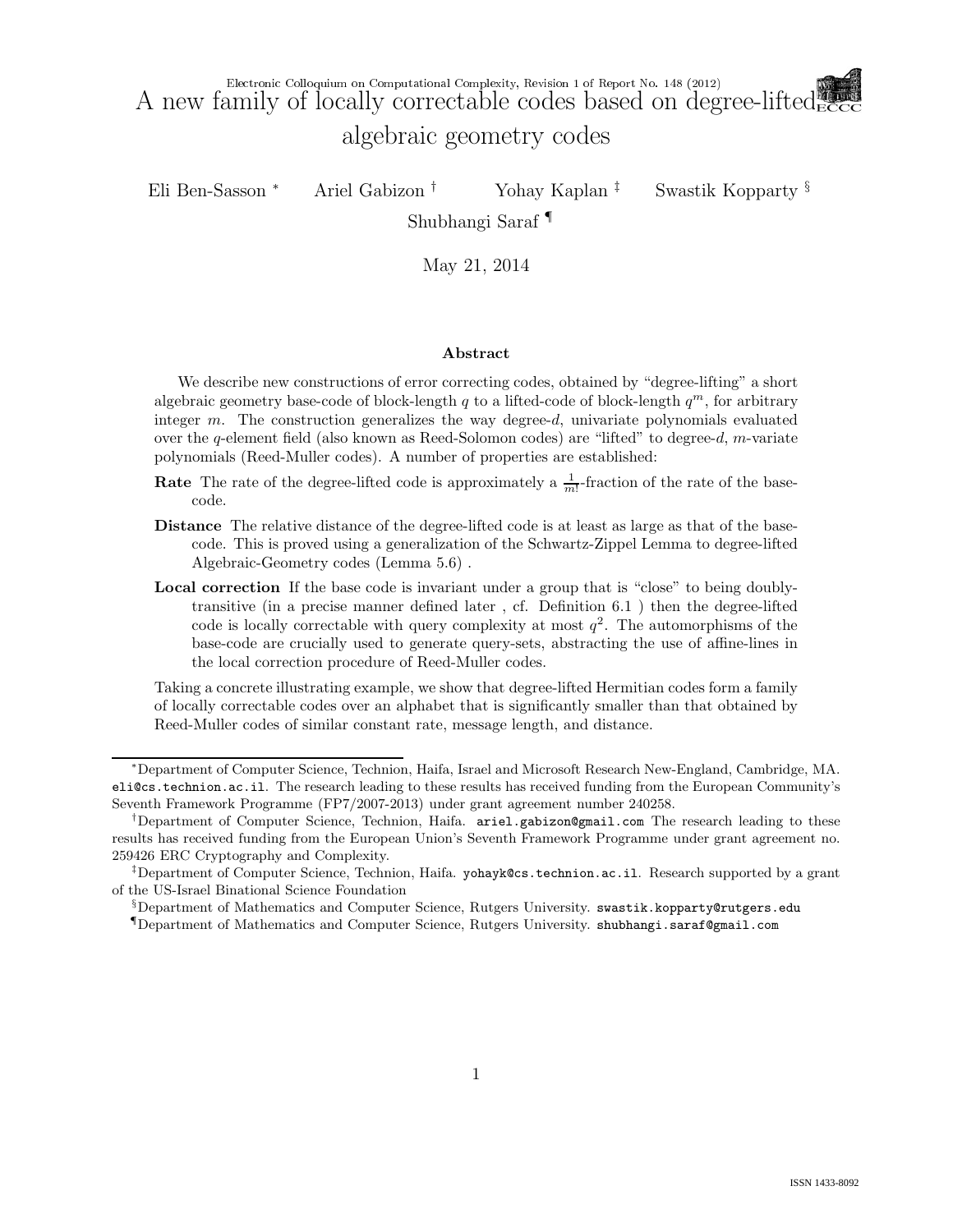# Contents

| 1        | Introduction                                                                                                                     | $\bf{3}$       |
|----------|----------------------------------------------------------------------------------------------------------------------------------|----------------|
|          | 1.1                                                                                                                              | 3              |
|          | 1.2                                                                                                                              | 3              |
|          | 1.3<br>The tensor-product lifting of codes $\dots \dots \dots \dots \dots \dots \dots \dots \dots \dots \dots \dots \dots \dots$ | $\overline{4}$ |
|          | 1.4                                                                                                                              | $5\,$          |
|          | 1.5                                                                                                                              | 7              |
|          | 1.6                                                                                                                              | $\overline{7}$ |
|          | 1.7                                                                                                                              | 9              |
|          | 1.8                                                                                                                              | 10             |
| $\bf{2}$ | Context and history                                                                                                              | 10             |
|          | 2.1                                                                                                                              | 10             |
|          | 2.2<br>Previous work studying code invariance with respect to "local" properties                                                 | 11             |
|          | 2.3                                                                                                                              | 11             |
| 3        | <b>Elementary Construction</b>                                                                                                   | 11             |
|          | 3.1                                                                                                                              | 12             |
|          | 3.2                                                                                                                              | 13             |
|          | 3.3<br>Reed-Muller vs. degree lifting of Hermitian codes of bounded curve-degree                                                 | 13             |
|          | Automorphism-based correction of Reed-Muller and degree lifted Hermitian codes<br>3.4                                            | 14             |
|          | Fractal correction of degree lifted Hermitian codes<br>3.5                                                                       | 15             |
|          | 3.6                                                                                                                              | 16             |
|          | "Affine" lifting vs degree lifting of Hermitian codes<br>3.7                                                                     | 16             |
| 4        | <b>Algebraic Function Fields And Codes</b>                                                                                       | 16             |
|          | 4.1                                                                                                                              | 17             |
|          | 4.2                                                                                                                              | 19             |
| 5        | Definition and fundamental coding parameters of degree lifted AG codes                                                           | 20             |
|          | 5.1                                                                                                                              | 20             |
|          | 5.2                                                                                                                              | 21             |
|          | 5.3                                                                                                                              | 21             |
| 6        | Single-step correction of degree lifted AG codes                                                                                 | 22             |
|          | Single-step correction of Hermitian codes<br>6.1                                                                                 | 24             |
|          | 6.2                                                                                                                              | 25             |
|          | 6.3                                                                                                                              | 26             |
| 7        | Fractal correction of degree lifted AG codes                                                                                     | $\bf{27}$      |
| 8        | Correction via high-degree samplers                                                                                              | 31             |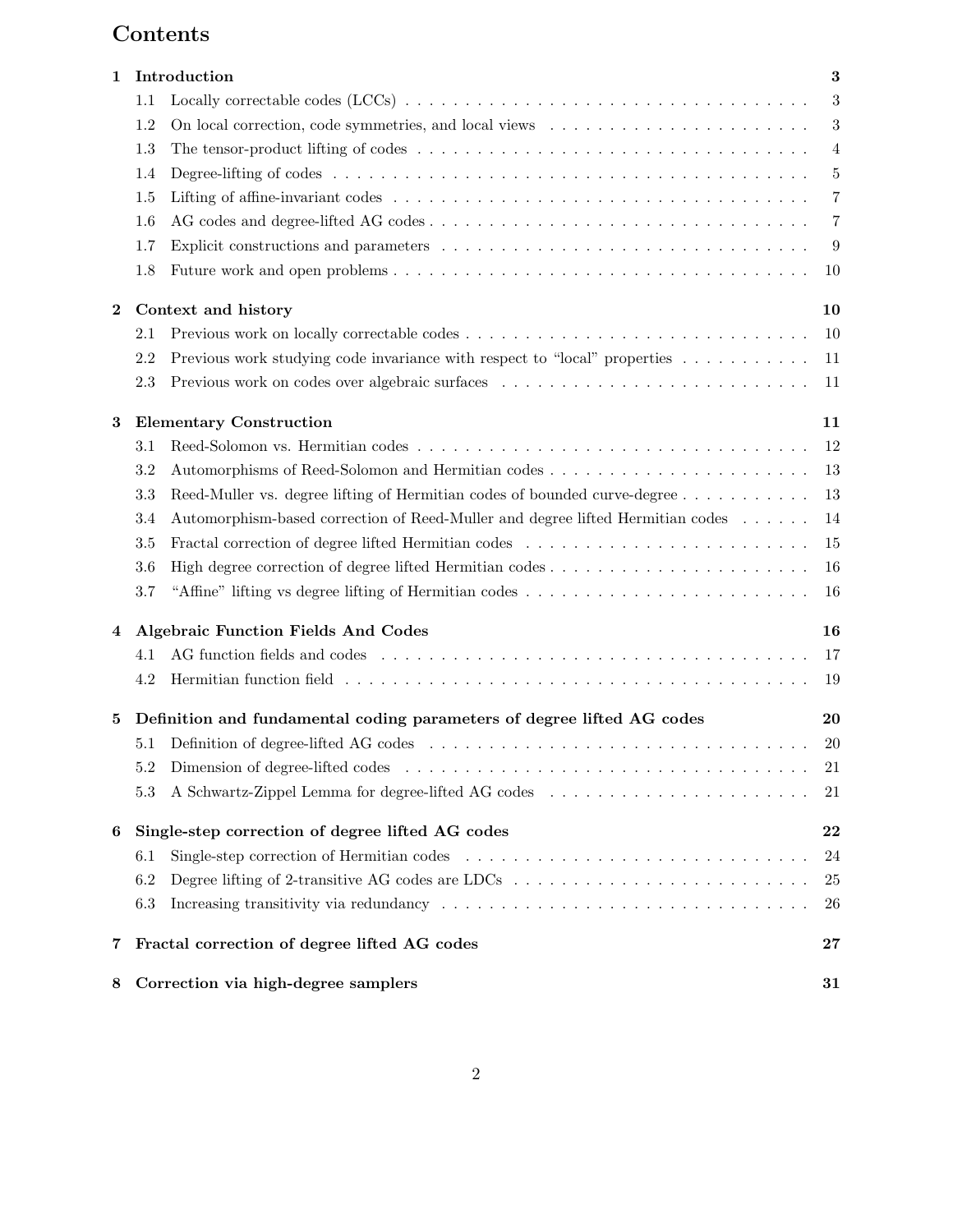## 1 Introduction

#### 1.1 Locally correctable codes (LCCs)

Error correcting codes as envisioned in the early days of information theory [Sha48, Sha53, Ham50] were mostly intended to be produced and consumed in blocks. A message m consisting of k symbols coming from a finite alphabet  $\Sigma$  is encoded by a codeword w of  $n \gg k$  symbols — n is the blocklength of the code,  $k/n$  is its rate — and sent across a noisy channel, resulting in a corrupted word  $w'$ . To access any one message symbol  $m_i$ , a decoding procedure is applied to all n symbols of the received word  $w'$ . Maintaining data-integrity is done block-wise in a similar way, say, by first decoding the message  $m$  from  $w'$  and then re-encoding  $m$  to recover  $w$ .

The development of new randomized and interactive proof systems in the 80's called for errorcorrecting codes of a different nature (see Section 2.1 and the survey [Yek11]). The message and its encoding are now assumed to be either secret, or prohibitively long, and hence decoding/correcting a full block is either forbidden (due to secrecy) or intractable (because of its large block-length). In such settings the notions of locally decodable and locally correctable codes were distilled, because often it suffices to find out the value of a single message-symbol  $m_i$ , or a single codeword symbol  $w_i$ . To better discuss LCCs we assume oracle access to entries of the (possibly corrupted) codeword w' and accordingly henceforth view a code C as a set of functions  $C = \{w : D \to \Sigma\}$  mapping a domain D of size n to the alphabet  $\Sigma$ , and use  $w(i)$  to denote the *i*th entry of w.

A locally-correctable code  $\mathcal C$  is associated with a *local corrector*. This is a randomized procedure that is given as input a pointer  $i \in D$  and has oracle access to a corrupted codeword  $w' : D \to \Sigma$ that is within "small" relative Hamming distance  $\delta$  of a codeword w (think of  $\delta = 0.01$ ). The local corrector queries  $w'$  in a small number q of locations (q is called the query complexity of the corrector) and outputs a conjectured value  $\hat{w}(i)$  for the "true" value  $w(i)$  of the *i*th entry of the uncorrupted word w. We say the corrector has soundness error  $\epsilon$  for distance parameter  $\delta$  if  $Pr[\hat{w}(i) = w(i)] \ge 1 - \epsilon$  holds for all  $i \in D$  and all functions w' that are within normalized Hamming distance  $\delta$  of w. (Probability in the previous equation is over the randomness of the local corrector.) A code C that has such a local corrector is called a  $(q, \epsilon, \delta)$ -LCC, and when we want to highlight the query complexity we call C a q-LCC, assuming  $\epsilon$  and  $\delta$  are known. (See Section 2.1 for a brief survey of LCC constructions).

#### 1.2 On local correction, code symmetries, and local views

For a code C to be a q-LCC, every index  $i \in D$  should be associated with a *smooth* set of q-local reconstructors (cf. [KT00])<sup>1</sup>. A q-local reconstructor for i is a reconstruction function that can be computed by making q queries to a received word w'. More formally, fix  $D' \subset D$  with  $|D'| = q$  and a function  $r : \Sigma^q \to \Sigma$ . We say that  $(D', r)$  is a q-local reconstructor for  $i \in D$  if for all<sup>2</sup> codewords  $w \in \mathcal{C}$ , we have  $r(w|_{D'}) = w(i)$  (where  $w|_{D'}$  is the restriction of the function w to the domain  $D'$ ). Roughly speaking, a set of q-local reconstructors  $\{(D'_1, r_1), \ldots, (D'_t, r_t)\}\;$  for  $i \in D$  is said to be smooth if sampling a random  $j \in [t]$  and then sampling a random  $\ell \in D'_j$  gives a distribution that is close (in statistical distance) to uniform over  $D \setminus \{i\}$ .

Requiring a smooth set of q-local reconstructors for every  $i \in D$  calls for codes with quite a lot of

 $1$ The results of [KT00] formally apply to the case of locally decodable codes, but the proofs can be examined and seen to hold for the more general case of locally correctable codes.

<sup>&</sup>lt;sup>2</sup>One can relax this requirement to hold only for *almost* all codewords, but in the context of linear error correcting codes (most LCCs are such) the two notions coincide.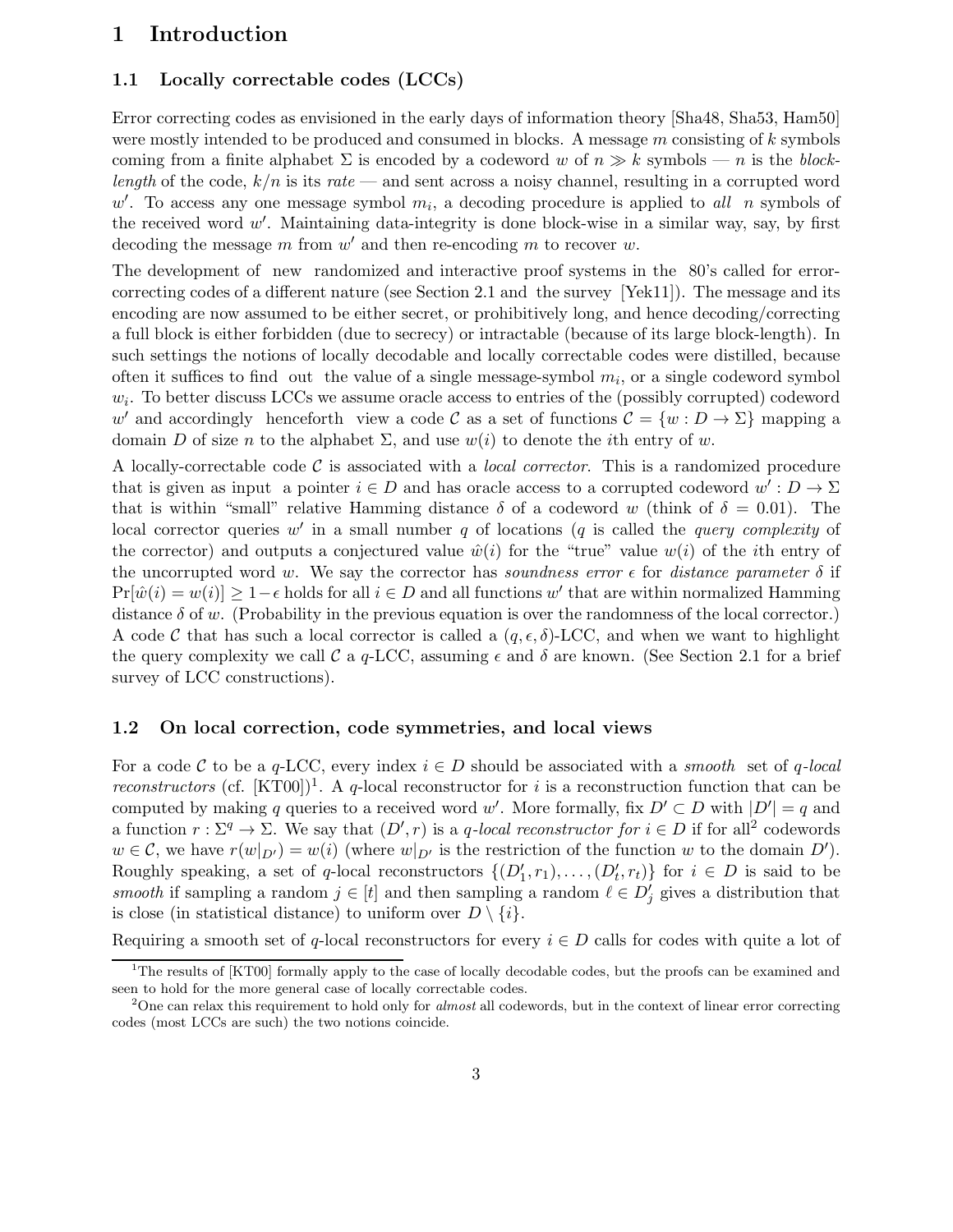structure. The sheer number of constraints —  $n/q$  per index, summing up to  $n^2/q$  overall — implies that picking these constraints arbitrarily, or at random, results (whp) in a code with rate 0. Indeed, all known families of LCCs — Reed-Muller (RM), multiplicity codes [KSY11], and affine-invariant  $\csc KS08$ ,  $\csc KS13$  — can be explained by two structural properties they possess:

 $(i)$  a doubly-transitive automorphism group, and  $(ii)$  a large-distance local view. We explain these two concepts next.

A code C induces a group of automorphisms  $Aut(\mathcal{C})$ . This is the group of permutations  $\pi$  of D that keep the code invariant, i.e.,  $(w \circ \pi) \in \mathcal{C}$  for all  $w \in \mathcal{C}$  where  $(w \circ \pi)$  is the function (or codeword) defined by  $w(i) \triangleq w(\pi(i))$  for all  $i \in D$ . A group G acting on D is *doubly-transitive* if for any two pairs of distinct elements  $(i, j), (i', j') \in D^2$  there exists  $\pi \in G$  mapping i to i' and j to j'.

Fix  $w \in \mathcal{C}$ . A q-local view of w is the restriction  $w|_{D'}$  of w to a domain  $D' \subset D$  with  $|D'| = q$ . Similarly, a q-local view of C is a set of the form  $\mathcal{C}|_{D'} \triangleq \{w|_{D'} | w \in \mathcal{C}\}\)$  for some  $D' \subset D$  with  $|D'| = q$ . That is,  $\mathcal{C}|_{D'}$  is the projection of all codewords of C to a domain  $D' \subset D$  of size q. We informally say the local-view has *large distance* if the relative distance of  $C|_{D'}$  is large. 'fi

To take a concrete example, consider  $RM[m, d]_q = \{f : \mathbb{F}_q^m \to \mathbb{F}_q \mid \deg(f) \leq d\}$  and suppose  $d =$  $q/2$ . (i) This code is doubly-transitive because it is affine-invariant, i.e., it is invariant under any invertible affine transformation A of  $\mathbb{F}_q^m$ , as  $\deg(f) \leq d$  implies  $\deg(f \circ A) \leq d$ . (ii) The code also has a large-distance q-local view, namely, the view  $D' = \{(\alpha, 0, \dots, 0) \mid \alpha \in \mathbb{F}_q\}$  obtained by fixing all but the first variable to 0. Clearly  $RM[m,d]_q|_{D'}$  has relative distance  $d/q = 1/2$  because this view is nothing but the well-known Reed-Solomon (RS) code  $RS[d]_q$  consisting of univariate degree-d polynomials over  $\mathbb{F}_q$ . <sup>3</sup> The reason we mention these two properties is because any code that is (i) doubly-transitive, and (ii) has a q-local view D' with relative distance  $\delta$ , is, in fact, a  $(q, 0.1, \delta/20)$ -LCC [KV10]. In order to gain a better understanding of the fundamental notion of local correctability it is helpful to explore other constructions of LCCs, that do not possess these properties. As additional motivation we point out that doubly transitive codes, and in particular affine-invariant ones, have inherent coding-related limitations, e.g., their rate is very small when alphabet size and query complexity are fixed [BS05]. We now proceed to describe our code constructions.

#### 1.3 The tensor-product lifting of codes

One way to go about constructing LCCs is to start with a "small" code and "lift" it. A "small" code C is one with small block-length q but large rate  $\rho$  and large relative distance  $\delta$ . Lifting C means we apply a simple algebraic or combinatorial operation to  $\mathcal C$  and obtain as a result a code C' with larger block-length  $n \gg q$ . We want to find such lifting operations with the property that certain q-local views of  $\mathcal{C}'$  will be equal to  $\mathcal{C}$ . This will be useful for showing  $\mathcal{C}'$  'has some local structure' and is a good LCC.

Perhaps the simplest conceivable lifting process is tensoring [MS78].

Definition 1.1 (Axis Parallel Views and Code Tensors).

An axis-parallel subset  $D' \subset D^m$  is a set of the form

$$
D' = \{(c_1, \ldots, c_{i-1})\} \times D \times \{(c_{i+1}, \ldots, c_m)\},
$$
\n(1)

<sup>3</sup>The other known families of LCCs, namely, affine-invariant codes [KS08, GKS13] and multiplicity codes [KSY11], are also (i) affine-invariant and (ii) have a large-distance local view.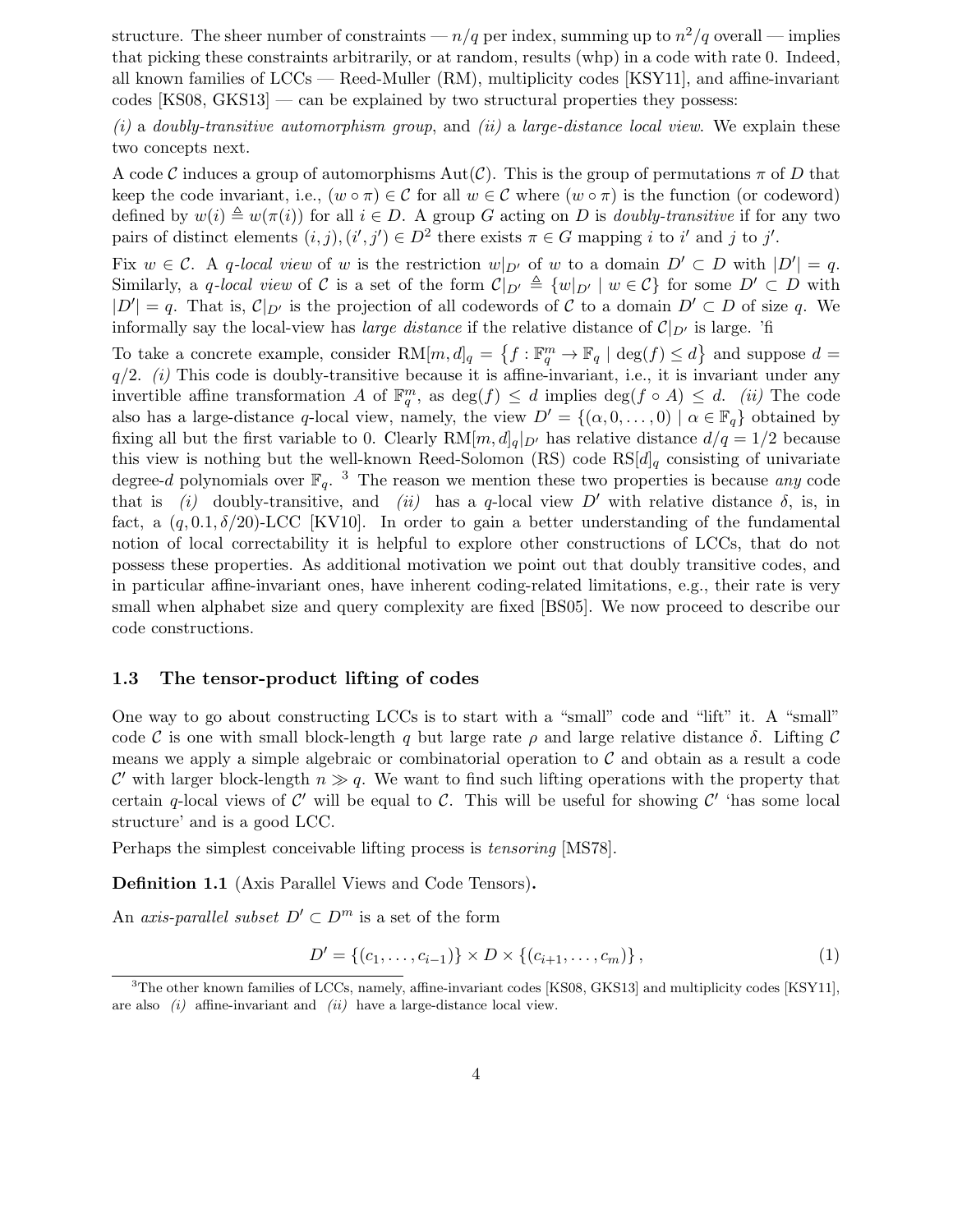for some  $i \in m$  and  $c_1, \ldots, c_{i-1}, c_{i+1}, \ldots, c_m \in D$ . Fix a function  $w : D^m \to \Sigma$ . An axis-parallel *view* of w is a restriction  $w|_{D'}$  where  $D' \subset D^m$  is an axis-parallel subset. Let  $\mathcal{C} = \{w : D \to \Sigma\}$  be a code. The *m-wise tensor* of C, denoted  $\mathcal{C}^{\otimes m}$ , is the set of functions  $w: D^m \to \Sigma$  whose every axis-parallel view is in  $\mathcal{C}$ .

For example, it can be seen that  $(RS[d]_q)^{\otimes m}$  is the set of m-variate polynomials of *individual* degree at most d. Therefore,  $(RS[d]_q)^{\otimes m}$  is a strict subcode of  $RM[m,md]_q$ . It can be verified that if C is a linear code of rate  $\rho$  and relative distance  $\delta$ , then  $\mathcal{C}^{\otimes m}$  is a linear code of rate  $\rho^m$  and relative distance  $\delta^m$ . The large-distance axis-parallel views of  $\mathcal{C}^{\otimes m}$  can be used to show that  $\mathcal{C}^{\otimes m}$  is a locally testable code (LTC), i.e., there exists a randomized "tester" that makes  $|D|^{O(1)}$  queries to  $f: D^m \to \Sigma$  and distinguishes with high probability between the case that  $f \in C^{\otimes m}$  and the case that f is very far from  $\mathcal{C}^{\otimes m}$  [BS05, Val05, CR05, DSW06, BV09a, BV09b].

Unfortunately, code-tensoring fails as a general "lifting" method for constructing LCCs. The problem is that the only large-distance local-views we can put our hands on in  $\mathcal{C}^{\otimes m}$  are the axis-parallel views and these do not correspond to a smooth set of reconstructors. There are only two axisparallel lines that pass through  $(i, j)$  in  $C \otimes C$  and similarly, only m axis-parallel lines pass through  $(i_1,\ldots,i_m)$  in  $\mathcal{C}^{\otimes m}$ . This is regrettable because if C has a rich automorphism group, then it seems reasonable to expect that  $\mathcal{C}^{\otimes m}$  has many non-axis-parallel views that are large-distance local views, as explained next. We end by pointing out that in spite of the limitations of tensoring for local correctability, we shall return to it later on to show that in some cases, the m-wise tensor of a nonlinear base-code *is* locally correctable (see 6.3).

#### 1.4 Degree-lifting of codes

Let D be some finite domain, and  $\mathbb F$  be a finite field. Suppose we have a degree function deg assigning a non-negative integer deg(f) to functions  $f: D \to \mathbb{F}$ . For ease of notation, for the rest of the introduction we fix a positive integer  $d$  which will be implicit in some definitions. We denote by  $\mathcal{C}_d$  the the set of functions of degree at most d. That is,  $\mathcal{C}_d = \{f : D \to \mathbb{F} \mid \deg(f) \leq d\}.$ 

The point we make in this section is that if  $deg(f)$  'behaves like the degree of univariate polynomials', we can lift  $C_d$  to a code  $C'$  of larger block-length, that will be convenient to analyze as an LCC. For this purpose the following definition will be useful

**Definition 1.2.** We say deg is a *curve-degree on D* if the following properties hold.

- 1.  $\deg(f \cdot g) = \deg(f) + \deg(g)$ .
- 2. If  $\deg(f) = d$ , f either vanishes on at most d points in D, or else it vanishes on all of D.
- 3. For any  $a, b \in \mathbb{F}$  and any  $f, g : D \mapsto \mathbb{F}$ ,  $\deg(a \cdot f + b \cdot g) \leq \max\{\deg(f), \deg(g)\}\$ . Thus, the set of functions  $f : D \mapsto \mathbb{F}$  with  $\deg(f) \leq d$  is an F-linear subspace.
- 4. If  $\pi \in \text{Aut}(\mathcal{C}_d)$ , then  $\deg(f \circ \pi) \leq \deg(f)$ .

It can be seen that when  $D = \mathbb{F}$  and deg is the degree function of univariate polynomials, deg is a curve-degree on  $\mathbb F$ . The only property that is not immediate is property 4: In this case  $Aut(\mathcal{C}_d)$ consists of the affine transformations  $\pi(X) = a \cdot X + b$  for some  $a, b \in \mathbb{F}$  with  $a \neq 0$ . And indeed, if  $f(X)$  is a univariate polynomial of degree d, so is  $f'(X) \triangleq f(a \cdot X + b)$ . The fact that deg behaves like the degree function of univariate polynomials, suggests the idea of lifting  $\mathcal{C}_d$  to a code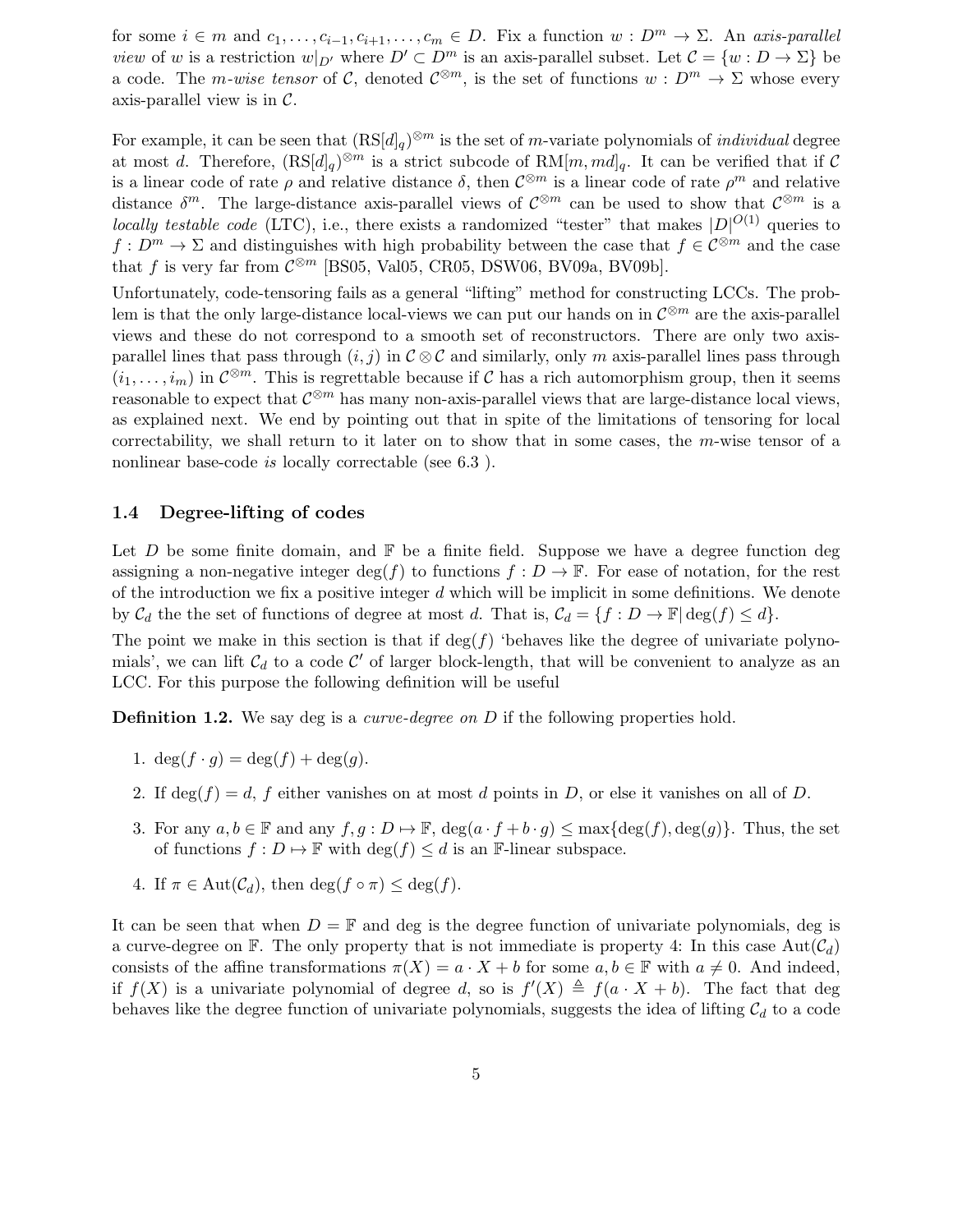$\mathcal{C}'$  consisting of multivariate functions of a certain 'total degree'. Denote by B the set of m-variate 'monomials' of total degree at most d. Namely,

$$
B \triangleq \{g_1(X_1)\cdots g_m(X_m)|g_i\in \mathcal{C}_d; \sum_{j=1}^m \deg g_j \leq d\}.
$$

**Definition 1.3** (Degree-lifted Code). Using the notation above, the m-variate *degree-lifted* code  $\mathcal{C}_d^m$  of  $\mathcal{C}_d$  is

$$
\mathcal{C}_d^m \triangleq \text{span}\{B\}.
$$

The properties of curve-degree suggest a way to use automorphisms of  $\mathcal{C}_d$  to locally correct  $\mathcal{C}_d^m$ . It relies on the following fundamental definition.

**Definition 1.4** (C-permissible subsets and views). Fix a code  $C = \{w : D \to \Sigma\}$  and integer m. A *C*-permissible subset of  $D^m$  is a subset  $D' \subset D^m$  that is of one of the following forms.

- $D'$  is an axis-parallel subset as per Definition 1.1.
- $D' = \{(\pi_1(i), \ldots, \pi_m(i)) \mid i \in D\}$ , for some  $\pi_1, \ldots, \pi_m \in \text{Aut}(\mathcal{C})$ .

For a code  $\mathcal{C}' = \{w : D^m \to \Sigma\}$  a C-permissible view of  $\mathcal{C}'$  is a view of the form  $\mathcal{C}'|_{D'}$  for a Cpermissible subset  $D' \subset D^m$ .

The usefulness of this definition for local correction stems from the following claim.

**Claim 1.5.** Let deg be a curve-degree on D. Then the  $C_d$ -permissible views of  $C_d^m$  are subsets of  $\mathcal{C}_d$ .

*Proof.* Let  $D' \subset D^m$  be a  $\mathcal{C}_d$ -permissible subset. Recall that  $\mathcal{C}_d^m$  is the span of functions  $w : D^m \to \mathbb{F}$ of the form  $w = g_1(X_1) \cdots g_m(X_m)$ , with  $\sum_{j=1}^m \deg(g_j) \leq d$ . Thus, it suffices to show that for w of this form,  $w|_{D'} \in \mathcal{C}_d$ . Fix such w, and denote  $w' = w|_{D'}$ . Suppose  $D'$  is an axis-parallel subset. Then,

$$
w'(X) = c_1 \cdots c_{j-1} \cdot g_j(X) \cdot c_{j+1} \cdots c_m = c \cdot g_j(X),
$$

for some  $c \in \mathbb{F}$ . Thus, as a function from D to  $\mathbb{F}$ ,  $deg(w') \leq d$  and  $w' \in C_d$ . If D' is not an axis-parallel subset then  $w'$  is of the form

$$
w'(X) = g_1(\pi_1(X_1)) \cdots g_m(\pi_m(X_1))
$$

for some  $\pi_1, \ldots, \pi_m \in \text{Aut}(\mathcal{C}_d)$ . From Property 4 of curve-degree,  $\deg(g_j \circ \pi_j) \leq \deg(g_j)$  for every  $\in [m]$ . It follows that  $\deg(w') \leq d$  and  $w' \in \mathcal{C}_d$ .  $j \in [m]$ . It follows that  $deg(w') \leq d$  and  $w' \in \mathcal{C}_d$ .

The above claim suggests the following reconstruction procedure for  $\mathcal{C}_d^m$ : Suppose we need to locally correct  $i \in D^m$  and have oracle access to a corrupted function  $w' : D^m \to \Sigma$ . We pick a random  $\mathcal{C}_d$ -permissible subset  $D'$  in  $D^m$  that contains i, correct  $w'|_{D'}$  to the closest word  $v \in \mathcal{C}_d$  and output the value assigned to  $i$  by  $v$ .

Loosely speaking, when the  $C_d$ -permissible subsets are 'well distributed' in  $D^m$  it can be shown that this correction procedure succeeds with high probability . It can be seen that this will be the case, for instance, when  $C_d$  is doubly-transitive. I.e., when  $Aut(C_d)$  is a 2-transitive group (see Section  $6.2)$ .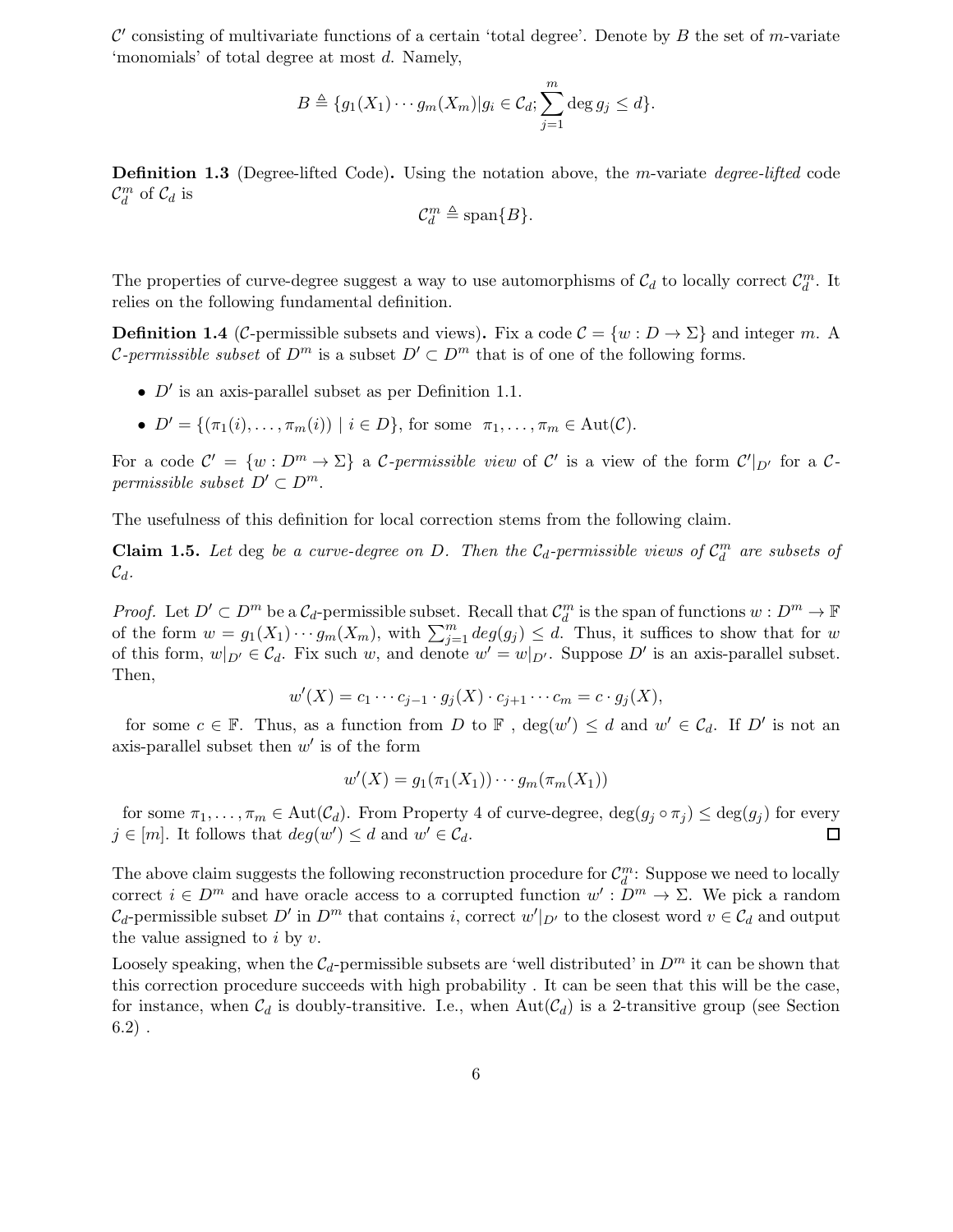#### 1.5 Lifting of affine-invariant codes

A form of code lifting that is very similar to ours (but is subtly different) was introduced for affine-invariant codes in [BMSS10], and used there to prove that affine-invariant low-density-paritycheck (LDPC) codes are not necessarily locally testable (cf. Definition 4.1 there). Recently, and independently of this work, this form of "affine lifting" was shown in [GKS13] to lead to new constructions of codes that are simultaneously locally testable and locally correctable, and have parameters that essentially match those of multiplicity codes [KSY11].

In both kinds of lifting — "degree" and "affine" — one starts with a code  $\mathcal{C} = \{f : D \to \mathbb{F}\}\$ and ends with a code  $\mathcal{C}' = \{f : D^m \to \mathbb{F}\}\$  that has the property that every C-permissible view of  $\mathcal{C}'$ is a subset of  $C$  but there are important differences between the two. Some of the differences are syntactic: "affine lifting" assumes an affine-invariant code, and is defined using the "degreeset characterization" of affine invariant properties (cf. [GKS13, Definition 2.1]) whereas "degree lifting" assumes an algebraic degree function. Certainly some codes that posses a curve-degree are not affine invariant (e.g., the Hermitian code described later), and in the other direction it is not clear that all affine invariant codes can be defined as a space of low curve-degree for some curve-degree function (cf. Definition 1.2).

The difference between the two notions of lifting runs deeper. For the case of affine invariant code C, a function  $f: D^m \to \mathbb{F}$  belongs to the affine lifting of C if and only if every C-permissible view of it — i.e., every restriction of it to a 1-dimensional affine space — is a codeword of  $\mathcal{C}$  ([GKS13, Proposition 2.5]). In contrast, we know of algebraic geometry codes  $\mathcal C$  for which there exist functions  $f: D^m \to \mathbb{F}$  that do not belong to  $\mathcal{C}'$  because their curve-degree is too large, yet every  $\mathcal{C}$ -permissible view of them belongs to  $\mathcal C$  (see Section 3.7), and in some cases even the lifting of RS codes will exhibit this behavior[FS95].

One final and crucial difference that we point out is that in the case of degree lifted codes, we do not assume that  $\mathcal C$  is doubly transitive, and this complicates the process of locally correcting C-lifted codes, as explained next.

#### 1.6 AG codes and degree-lifted AG codes

The previous three subsections motivate the following questions: Besides  $D = \mathbb{F}$  and deg being the standard degree of univariate polynomials, are there domains D for which we can define a curve-degree? Are there such cases where the resulting code  $C_d$  will be doubly transitive? We have seen that a positive answer to these questions will give us new families of locally correctable codes.

We now address the first question. It turns out that algebraic geometry gives us a way to define a curve-degree on D, when D is 'the set of rational points of an irreducible curve'<sup>4</sup>. Indeed, for these degree functions the resulting codes  $C_d$  are known as algebraic-geometry (AG) codes <sup>5</sup>, and have been extensively studied (see Section 4 for details) . In particular, there are arbitrarily long codes with the best known rates (above the Gilbert-Varshamov bound) over some constant sized field and with constant relative distance [GS96], for which we can define a curve degree and apply degree lifting.

We use the properties of curve-degree to analyze the basic parameters of  $\mathcal{C}_d^m$ : We show that if the rate of  $\mathcal{C}_d$  is  $\rho$  then the rate of  $\mathcal{C}_d^m$  is roughly  $\rho/m!$ . Turning to relative distance, the properties of curve-degree lead to a generalization of the ubiquitous Schwartz-Zippel Lemma for degree-lifted

<sup>4</sup> See the next two sections for more precise definitions.

<sup>5</sup>Specifically, one-point AG codes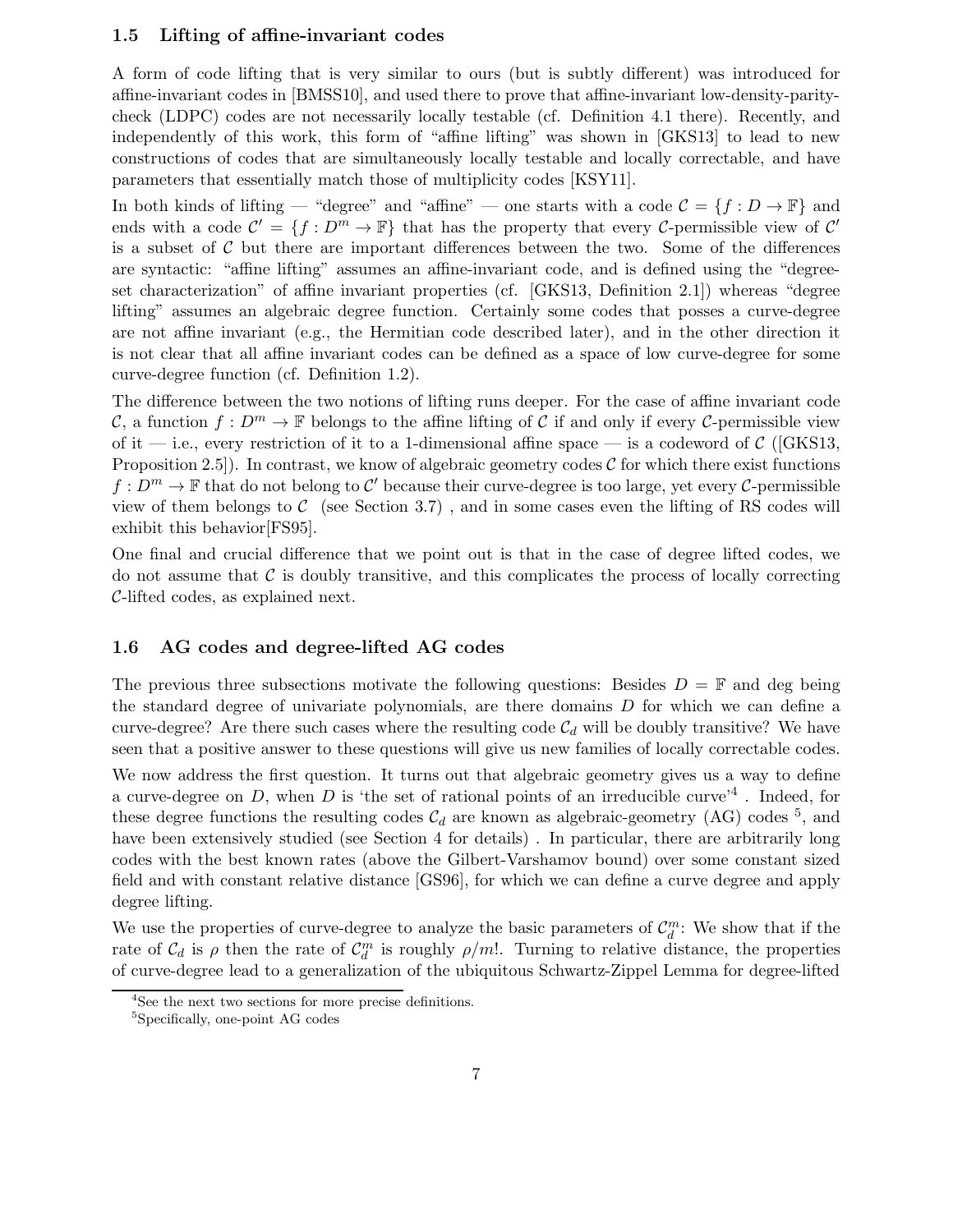AG codes. This generalization implies that the relative distance of  $\mathcal{C}_d^m$  is at least the relative distance of  $C_d$  (Lemma 5.6). Given the pivotal role of the Schwartz-Zippel Lemma in the study of RM-codes, we hope this generalization will be used to find other applications of degree-lifted AG codes. We stress that both the rate and relative distance of degree-lifted codes depend only on the rate and distance of the base-code, hence can be applied to any AG code with an appropriate degree function.

We now address the second question. We are not aware of any doubly-transitive AG-code, except RS. However, certain AG-codes — for example, Hermitian, Suzuki, and Ree codes — have a rather rich automorphism group that is not quite doubly-transitive. In what follows we describe a number of methods for locally correcting degree-lifted AG codes that have a rich automorphism group, albeit one that is not doubly-transitive. The parameters obtained by them for degree-lifted Hermitian codes are listed in the table in the following section. Below, we denote by  $\mathcal C$  a code  $\mathcal C_d$  for some curve-degree function deg.

Fractal correctors To compensate for the code automorphism group not being exactly 2 transitive, we perform correction in several steps. On input  $i, w'$  as above, the fractal corrector first picks a random C-permissible subset D' that contains i. Next, for each  $j \in D'$ , pick a random C-permissible subset  $D'_j$  that passes through j and locally-correct j as explained above. Finally, use the corrected values of all  $j \in D'$  to locally correct i as above. While we only performed 2 steps in this example, and we only require 2 steps to locally correct degree lifted Hermitian codes, this procedure can be generalized to any number of steps. The name we chose — "fractal corrector" is explained by the set of queries this corrector makes, which has the size of a c-dimensional surface in  $D<sup>m</sup>$  but resembles more a collection of 1-dimensional curves. (Details appear in Section 7.)

High-degree correctors for degree-lifted codes For certain AG-base codes with a nearlydoubly transitive automorphism group, the query complexity of local-correction can be reduced from  $|D|^2$  to  $|D|$ . The main challenge here is that the C-permissible subsets containing a given  $i \in D<sup>m</sup>$  do not form a smooth set. The key to our solution is that  $\mathcal{C}<sup>m</sup>$  contains views that, although not C-permissible, have large distance. For instance, in the case of RM-codes, consider the set of parameterized quadratic curves in  $\mathbb{F}_q^m$  of the form

$$
D' = \{ (P_1(x), \dots, P_m(x)) \mid x \in \mathbb{F}_q \} \text{ deg}(P_i) = 2.
$$

These views are clearly not  $RS[d]_q$ -permissible, but nevertheless the relative distance of the corresponding view of RS[m, d]<sub>q</sub> is still pretty good (it is  $1 - 2\delta$  where  $1 - \delta$  is the distance of the base-RS-code). It turns out that for certain AG-base codes, like the Hermitian code, a similar notion of high-degree local views makes sense. The restriction of  $\mathcal{C}^m$  to such a high-degree view has relative distance that is smaller than that of  $\mathcal{C}$ , but is nevertheless sufficiently large to be of use in correction. And the main benefit of using high-degree views is that they can form, in certain cases, a smooth set and hence can be used to locally correct  $\mathcal{C}^m$  (details appear in Section 8).

Locally correctable Tensors of AG-base codes We now return to the most basic "lifting" operation — code-tensoring. In Section 6.3 we give a concrete example of a code based on a slight generalization of the standard definition of AG codes. This code is doubly-transitive and its m-wise tensor  $\mathcal{C}^{\otimes m}$  is locally correctable. To correct  $i \in D^m$  in a corrupted word w' we pick a view  $D'$  as defined in (1.4) that passes through i. Given that  $\mathcal C$  is doubly-transitive we show that the set of views is smooth, and the only thing left to argue is that the view has good distance.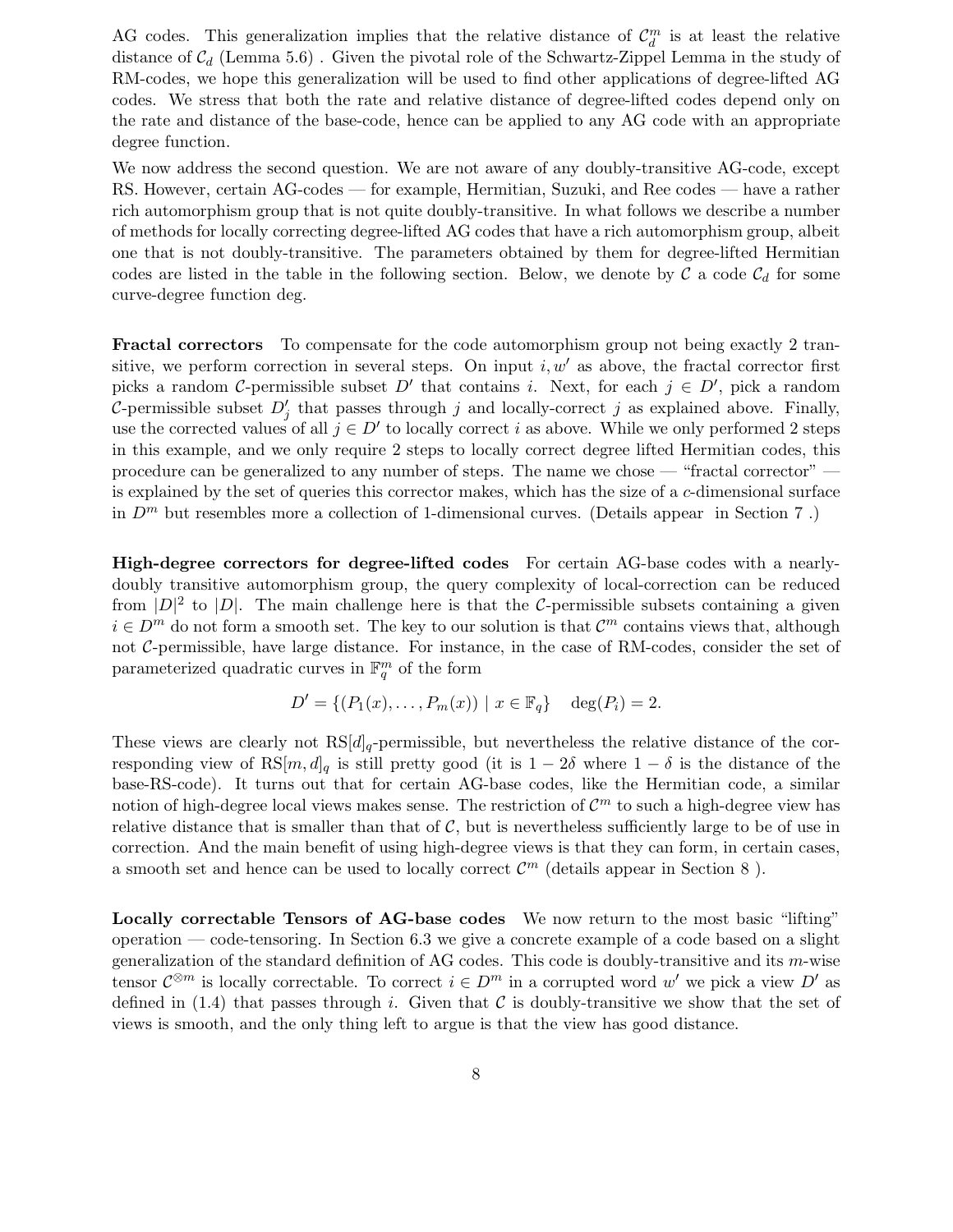#### 1.7 Explicit constructions and parameters

We end with a number of concrete constructions. These are obtained by taking  $\mathcal C$  to be the Hermitian code defined in the next section. The first column in the table below refers to the local-correcting procedure, the second column gives the rate of the lifted code, the third is the query complexity of the local-corrector and the last is the block-length. Notice that the rate and query complexity in all constructions are very close to that of the RM-code, and the block-length is significantly larger. (A different way to phrase this comparison is to say that for a given blocklength and rate, the new AG-based LCCs have a much smaller alphabet). In the last row we give the best parameters feasible for constant rate LCCs based on degree lifted AG codes. We explain how it might be possible to get these codes immediately below the table. All constructions are over a field of size  $q^2$ .

| construction                                           | rate                                              | queries         | length   |
|--------------------------------------------------------|---------------------------------------------------|-----------------|----------|
| Reed-Muller                                            | $1-\delta$ :                                      | $\sqrt[m]{n}$   | $a^{2m}$ |
| Single step correction (Section $6.1$ )                | $(1-q^{m-1}\delta-\frac{1}{q})$<br>$\frac{1}{m!}$ | $\sqrt[m]{n}$   | $a^{3m}$ |
| Fractal correction (Section 7)                         | $\mathbf{m}$<br>$\frac{1}{m!}$                    | $\sqrt[m]{n^2}$ | $a^{3m}$ |
| High degree correctors $(\forall t > 0)$ (Section 8)   | $\mathbf{m}$<br>t m!                              | $\sqrt[m]{n}$   | $a^{3m}$ |
| Locally correctable tensored AG codes (Section 6.3)    | $\overline{m^m}$                                  | $\sqrt[m]{n}$   | $a^{3m}$ |
| Tower of curves (hypothetical construction, see below) | $1 - \Delta -$                                    | $\sqrt[m]{n}$   | any      |

Codes over constant sized alphabets via a tower of curves Tensored Hermitian codes, whose local correctability parameters are listed in rows 2–5 in the table above, allow for LDCs of rate half and block length which is  $q^{3/2}$  over an alphabet of size q. Using Ree and Suzuki curves [HS90, Ped92] instead, we can extend the block length up to  $q^3$  (see future work). To be able to get LCCs of any length over a constant sized alphabet, we need curves with an arbitrarily large number of points and a good automorphism group over a constant sized alphabet. To achieve this it is necessary to look at families of curves in a large-dimensional space. The standard method for constructing such curves in a way that still allows us to analyse them is via towers of curves [Sti93, Section 7.2].

In a tower of curves, we start with a single plane curve and then apply it iteratively to get an  $m$ dimensional curve, the properties of the m-dimensional curve will then depend on the properties of the original planar curve.

In order to get LCCs of arbitrarily large length over constant sized alphabet using degree lifted towered AG codes, as listed in the last row of the table above, it is necessary to find a tower of curves which has a large number of automorphisms. The currently well-known towers ([GS96], Hermitian towers and others) do not seem to have this property but we are not aware of any result which rules them out.

Remark 1.6 (Concatenation). A standard method of reducing the alphabet size of LCCs is code concatenation, which allows us to take a regularly constructed LCC and concatenate it with a code over a small alphabet to get an LCC with an alphabet size of our choosing. Comparing degree lifted AG codes to RM codes after concatenation, the gains are that degree lifted AG codes reduce the query complexity by a multiplicative factor, and induce a distribution over bits read during correction that, depending on the method of correction used, is either pairwise independent, or significantly closer to it then codes gotten by concatenation, which may be important in future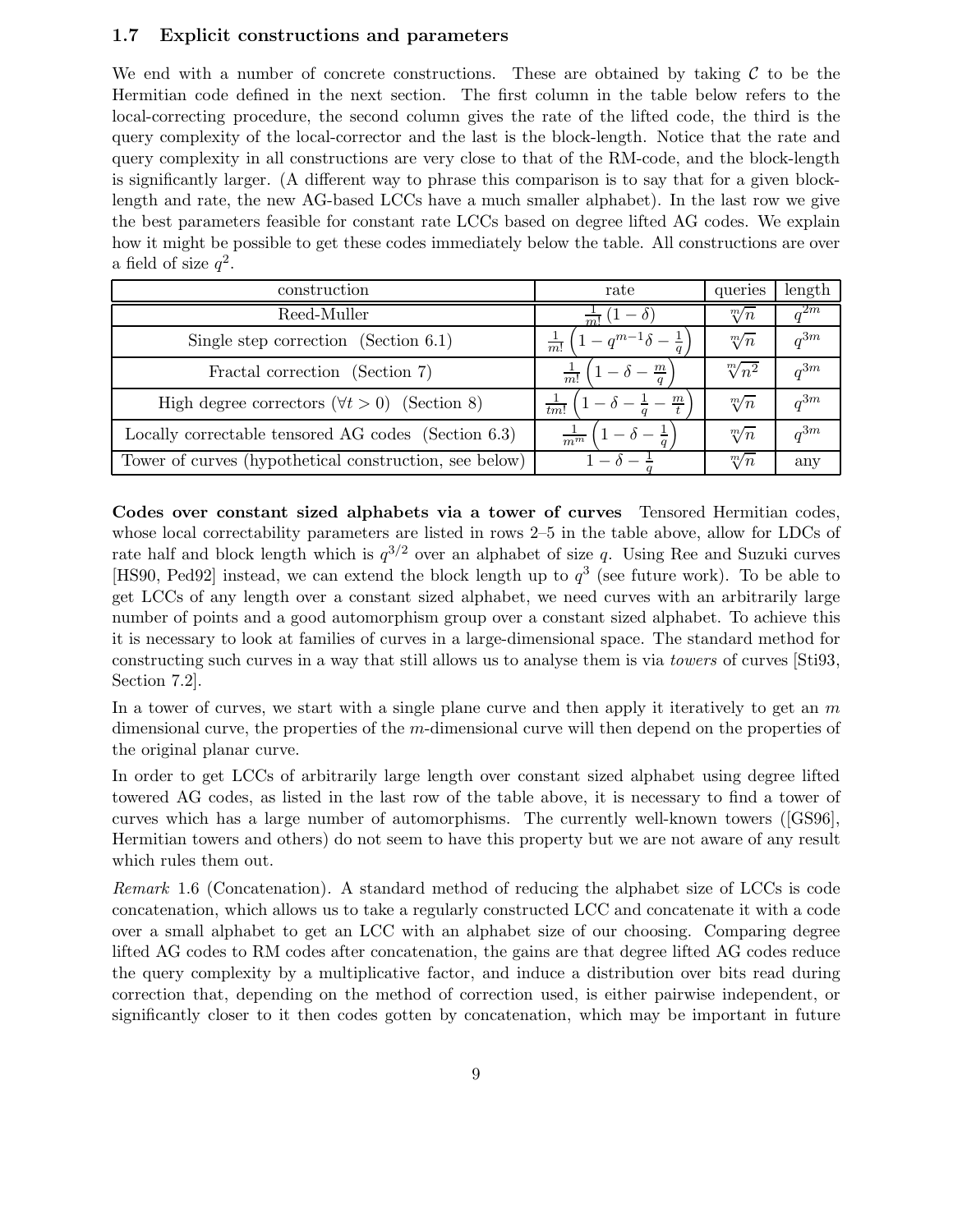applications.

#### 1.8 Future work and open problems

- Multiplicity AG codes It is possible to get LCCs of rate approaching 1 by generalizing [KSY11] to this setting, i.e. introducing a multiplicity version of AG and degree lifted AG codes. We will explore this in future work.
- Tensored AG codes as locally testable codes It seems reasonable to expect degree lifted AG codes to be locally testable, in the same way that RM codes are. In future work we will present a "plane vs. plane"-like test for these codes, generalizing the works of [RS97, MR08]. It would also be interesting to generalize the "line V. line" tests of [PS94, AS03] to this setting.

#### Organization of this paper

In the next section we discuss previous research in areas related to our work. Inspired by the exposition in [BATS09], in Section 3 we begin by showing a simple analysis of degree-lifted AG codes based on the family of Hermitian codes, this analysis gives an example of the type of techniques and results featured in this paper, free of sophisticated algebraic-geometry. Of possible independent interest in this section is an elementary proof of a weaker variant of our Schwartz-Zippel type lemma. In Section 4 we provide a brief reminder of the relevant terms regarding AG codes in general, and Hermitian codes in particular. This section is by no means a comprehensive introduction to AG-codes, the uninitiated reader is referred to [Sti93] for such an introduction. In Section 5 we introduce a RM-like lifting of AG-codes and prove the full version of our Schwartz-Zippel type lemma to establish the distance of lifted AG-codes. In Section 6 we study the so-called single-step correction of AG codes. Section 7 discusses constructions based on fractal correctors, and Section 8 studies high-degree correction procedures.

## 2 Context and history

#### 2.1 Previous work on locally correctable codes

The LCCs introduced here are, in particular, also locally decodable codes (LDCs). (In fact, any linear LCC is an LDC.) While mentioned as early as [Ree54], LDCs became widely studied (though only implicitly) during the 90s, as part of the drive towards constructions of PCPs [BF90, Lip90, LFKN92, Sha92, BFLS91, BFL92, AS98]. Their explicit definition was given in [KT00], and they have remained an object of intense, explicit study in their own right, while also being used in other results in computational complexity [BFNW93, IW97, AS03, STV99, SU05] and cryptography ([CGKS98], for instance). See [Yek11] for a recent survey on locally decodable codes.

The most intense study has been in the area of constant query LDCs. For many years, it was widely believed that constant query LDCs required exponential length  $(n = \Theta(\exp(k^{\alpha}))$  for some constant  $\alpha$ ). A recent series of results [Yek08, Rag07, Efr09, DGY10, BAETS10, IS10, CFL<sup>+</sup>10] showed this belief to be false by constructing constant query LDCs which have  $n = O(\exp(\exp(\log^{\alpha} k)))$  for a constant  $\alpha$  (i.e. sub-exponential length).

Of equal interest is a lower bound on the length of such codes. This area has also seen considerable work [KdW04, GKST02, WdW05, Woo07, DJK<sup>+</sup>02, Oba02], and already in [KT00] it was shown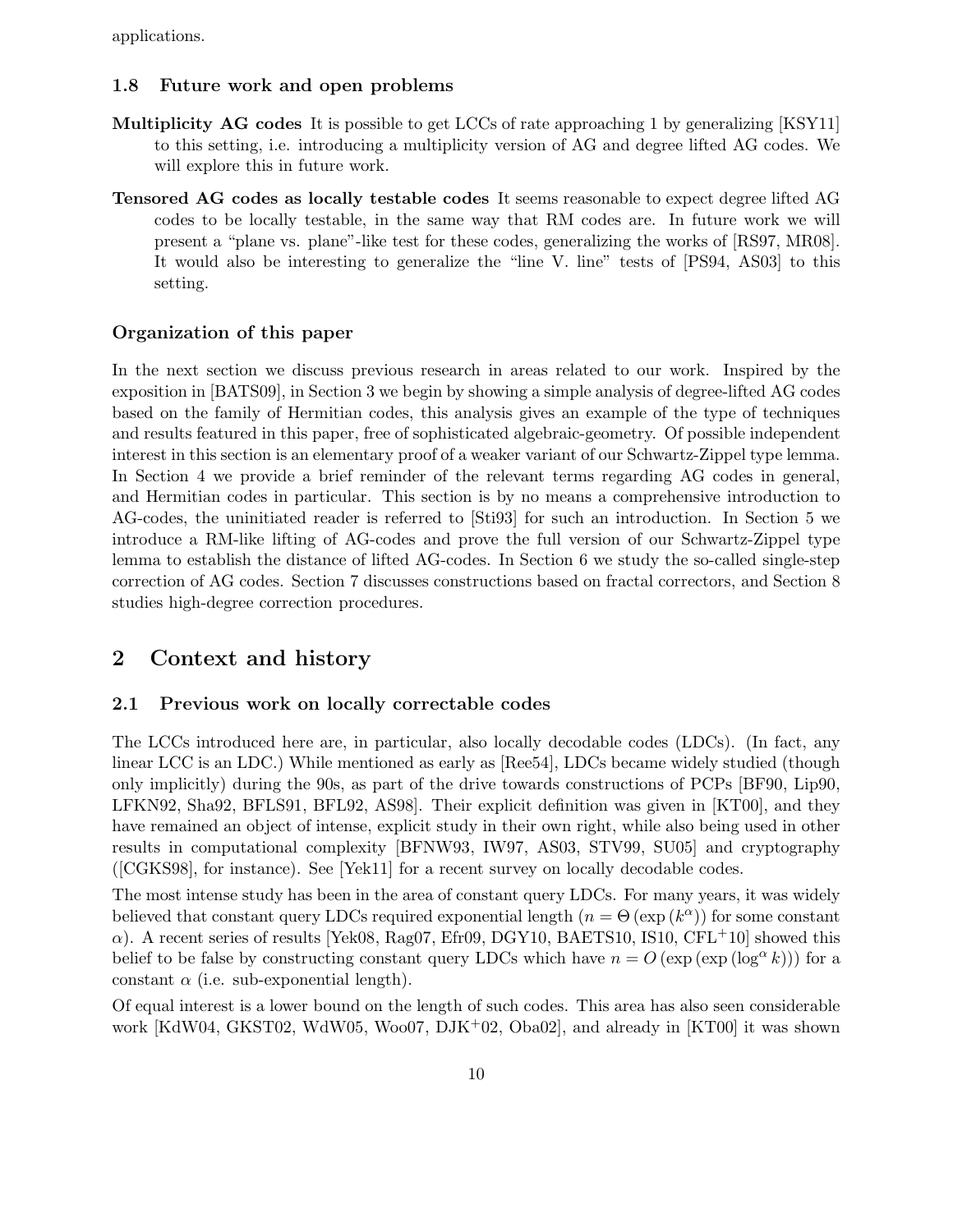that no constant query, constant rate LDCs exist. The best known lower bound on the length of constant query LDCs is  $\tilde{\Omega}(k^{1+\delta(r)})$  (where r is the number of queries and  $\delta(r) < 1$ ). It is a major open problem to decrease the gap between these lower and upper bounds.

Flipping the question on its head, and looking only at constant rate LDCs, the only known lower bound on the query complexity is  $\Omega(\log k)$  [KT00], while all the actual constructions known use a polynomial  $(\Theta(k^{\epsilon}))$  number of queries.

For many years the only known LDCs with constant rate were Reed-Muller (RM) codes, which were limited to rate  $\frac{1}{2}$ . This limit was inherent in the fact that RM codes must only use polynomials whose degree was smaller than the field size, or the basic property of unique decoding of a codeword would be lost (over  $\mathbb{F}_q$ ,  $x \equiv x^q$ ). Recently, [KSY11] showed that by evaluating both a polynomial and some of its derivatives, one can start with polynomials of degree greater than field size, thereby increasing the rate while at the same time, keeping the property of local correctability using an algorithm similar to the RM correction algorithm. This enables codes of rate approaching 1, that are locally decodable with  $O(k^{\epsilon})$  queries in the presence of a constant  $\delta$  (which is determined by the rate and by  $\epsilon$ ) fraction of errors.

#### 2.2 Previous work studying code invariance with respect to "local" properties

The study of the automorphism group of various error correcting codes is an important and wellestablished branch of classical coding theory, and this is particularly true for the study of AG-codes [Gop88, Sti]. See also the recent works [KW10, KL12] which study LDPC codes with relatively high rate and a rich invariance group.

In the context of "local" codes, most of the work focused on understanding locally testable codes in terms of their automorphism group. Random low-density-parity-check (LDPC) codes are not locally testable [BHR05] and furthermore a rather large set of local views is required for local testability [BGK+09]. [BSS03] showed that cyclic-LTCs cannot have constant rate.  $(AKK^+05]$ asked whether all doubly-transitive codes with a local constraint are LTCs. [KS08] initiated a study of this question in the context of affine-invariant linear codes and a large body of work has accumulated around this question [GKS09, BS10, BMSS10, BGM+11, BRS12, GKS13] (see [Sud10] and references therein).

Turning to locally decodable and correctable codes, we have already pointed out that doublytransitive codes with a local-view are locally correctable, hence also locally decodable. Works studying the connection between group representation theory and LDC constructions includes [RY07] and [Efr12].

#### 2.3 Previous work on codes over algebraic surfaces

AG codes were introduced by Goppa [Gop82] and famously used to break the Gilbert-Varshamov bound [MTZ82]. Intuitively, AG codes involve the evaluation of appropriately chosen function spaces over the points of a 1-dimensional object in  $m$ -dimensional space. In the wake of Goppa's work, there have been several works on codes over various high dimensional algebraic surfaces ([TS91, Lac93, Han01, rod03, LGS05] for example. See [Lit08] for a survey). To the best of our knowledge, this is the first application of such high-dimensional AG-codes to theoretical computer science.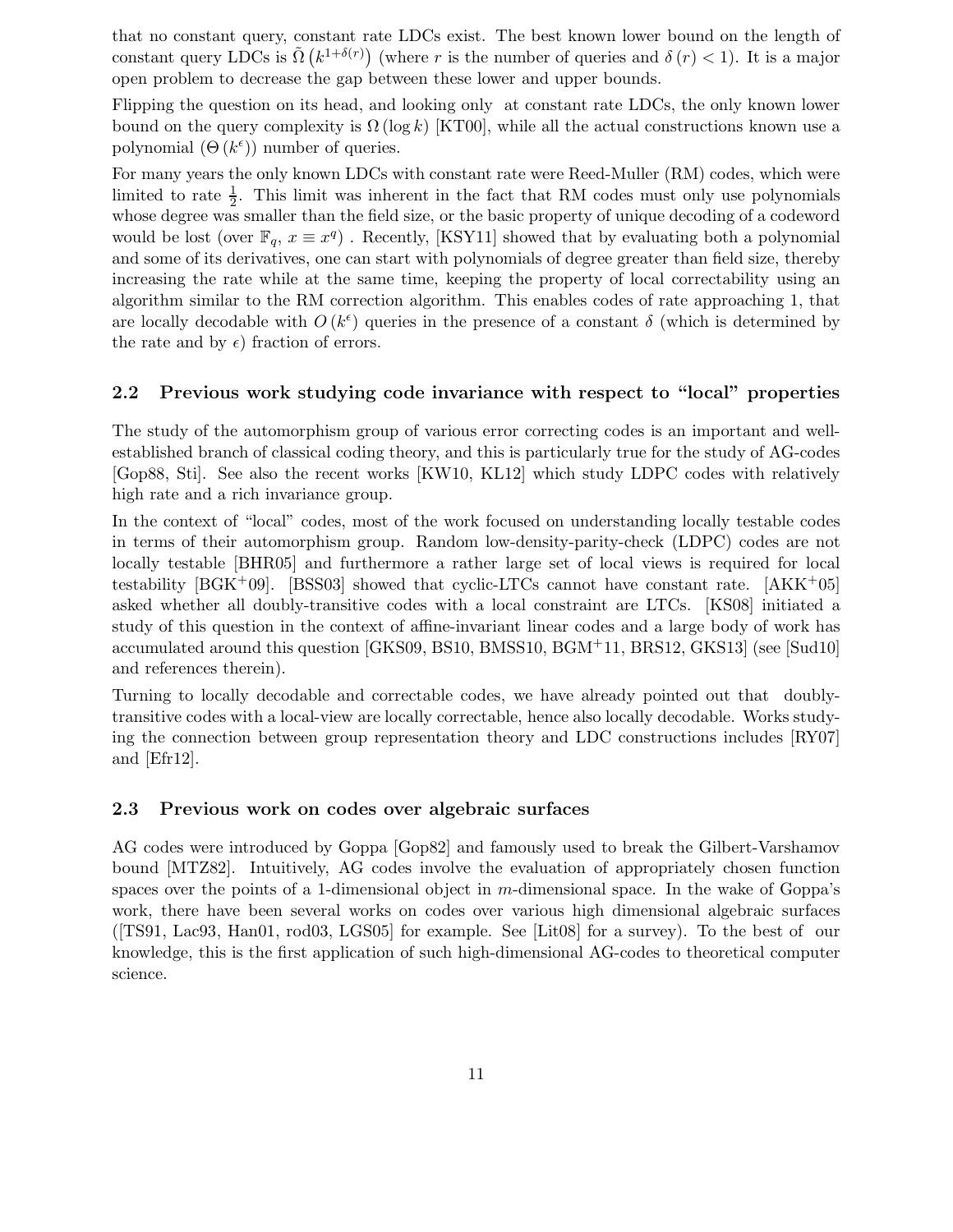## 3 Elementary Construction

In this section we survey the constructions and results featured in the rest of the paper, using only elementary terms and techniques. In particular, we give an elementary statement and proof of a special case of our Schwartz-Zippel type lemma, which we use here to show that a specific instance of degree-lifted AG codes has good distance, and an elementary description of our correcting methods and their relation to the traditional local correction of RM codes.

We wish to emulate the local correction of RM codes and assume the reader has familiarity with how it is done. Thus we describe our construction hand-in-hand with an informal description of RMcorrection. We use a somewhat non-standard definition of RS- and RM-codes in order to expose their similarities with AG-codes. Since we are going to keep the description on an elementary level (without assuming any background in algebraic geometry) certain statements and definitions regarding AG-codes may seem a bit arbitrary. The reader interested in getting to the bottom of these peculiarities is encouraged to study the algebraic geometry necessary for it (cf. [Sti93]).

#### 3.1 Reed-Solomon vs. Hermitian codes

The Reed-Solomon code  $RS[r]_q$  is a  $[q, r+1, q - (r+1)]_q$ -linear code, i.e., it is a  $(r+1)$ -dimensional subspace of  $\mathbb{F}_q^q$ . To define a basis for this code/subspace let  $f_i : \mathbb{F}_q \to \mathbb{F}_q$  be the "raising-to-power-i" function, i.e.,  $f_i(a) = a^i$ . The standard basis for  $\text{RS}[r]_q$  is then  $\{f_i \mid i = 0, 1, ..., r\}$ .

The Hermitian code herm  $[r]_{q^2}$  can be similarly described as a linear code over  $\mathbb{F}_{q^2}$  whose codewords are evaluations of certain functions over a certain set of points. The set of points is different, it is the following subset of  $\mathbb{F}_{q^2} \times \mathbb{F}_{q^2}$  which is known as — borrowing Algebraic-Geometry terminology — the set of  $\mathbb{F}_{q^2}$ -rational points of the Hermitian curve:

$$
N_H := \left\{ (a, b) \in \mathbb{F}_{q^2} \times \mathbb{F}_{q^2} \mid a^{q+1} = b^q + b \right\}.
$$
 (2)

To define a basis for the code/subspace herm  $[r]_{q^2}$  let  $g_{ij}$  be the "raising-X-to-power-*i*-and-Y-topower-j" function, i.e.,  $g_{ij}(a, b) = a^i b^j$ . We define the *curve degree* of  $g_{ij}$  to be  $i \cdot q + j \cdot (q + 1)$  and define the following basis for  $\text{herm}[r]_{q^2}$ :

$$
\{g_{ij} \mid qi + (q+1)j \le r \text{ and } j < q\}.
$$

The reason for the peculiar definition of curve-degree comes from algebraic geometry and is explained later on in Section 4.2 . It suffices to say here that the curve-degree of a function shares a similarity with the standard degree for univariate polynomials — it bounds the number of zeros a function has when evaluated on the domain of interest, which in our case is  $N_H$ . To see why this particular choice of the degree-curve makes some sense consider  $g_{1,0}(X, Y) = X$ , its curve-degree is q and it indeed vanishes on the set  $\{(0,b) | b^q + b = 0\} \subset N_H$  of size q. So a polynomial of degree 1 in X should have curve-degree at least q. Similarly, the function  $(g_{0,1} - 1)(X, Y) = Y - 1$  vanishes on  $\{(a,1) | a^{q+1}=1\} \subset N_H$  which has size  $q+1$ , the same size as the curve-degree of  $(g_{0,1}-1)$ , implying that a polynomial of degree 1 in Y should have curve-degree at least  $q + 1$ . The coding properties of Hermitian codes are recorded next without proof (for a partial elementary proof see [BATS09]).

**Theorem 3.1** (Hermitian Codes). The Hermitian code herm $[r]_{q^2}$ , where  $r \geq q^2$ , is an  $[q^3, r$  $q(q-1)$  $\frac{(-1)}{2}, q^3 - r]_{q^2}$ -linear code.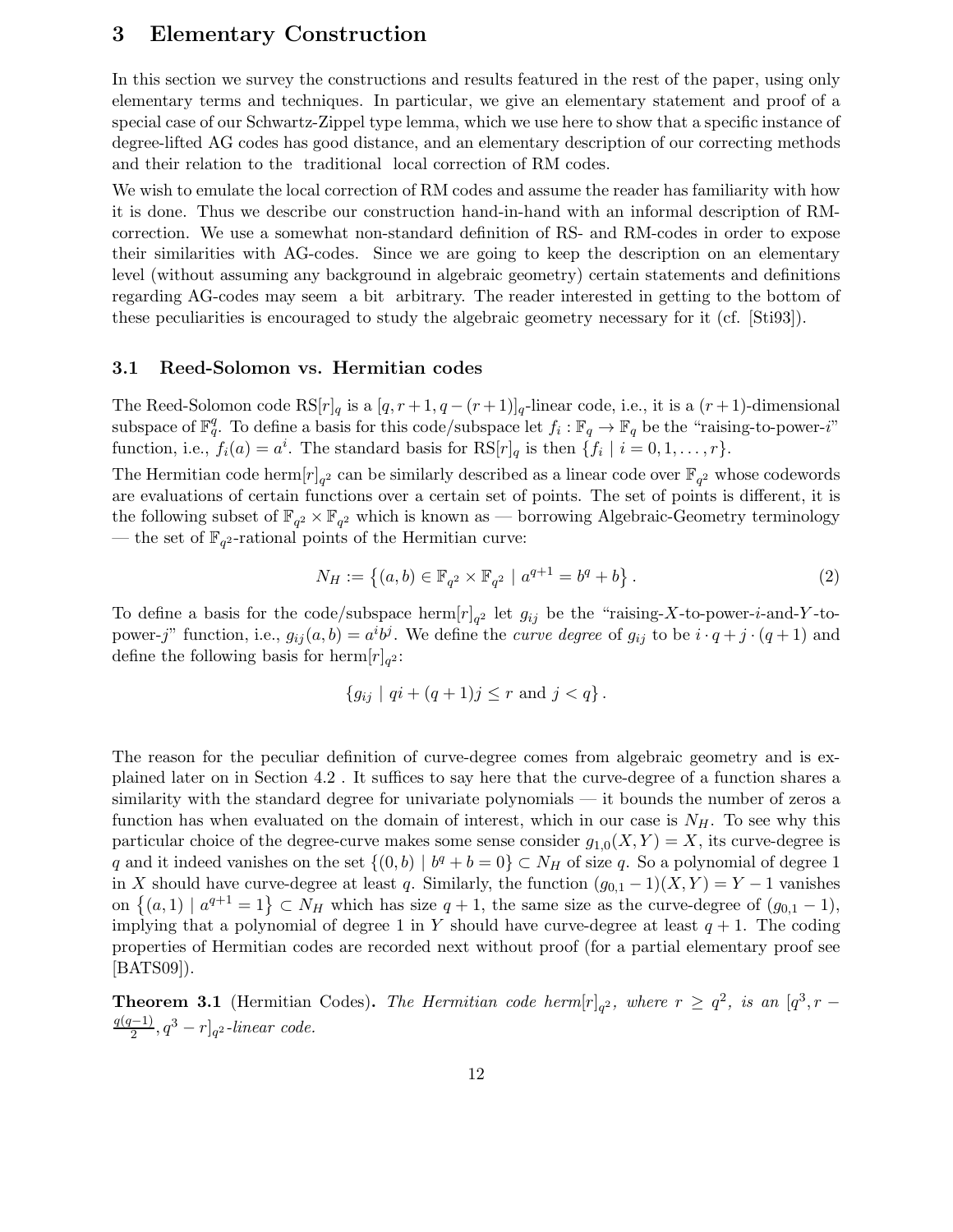Comparing the Reed-Solomon and Hermitian codes of block-length  $q^3$  and rate  $\frac{1}{2}$  — these are  $RS[\frac{q^3}{2}]$  $\frac{q^3}{2}$ <sub>q</sub><sup>3</sup> and herm $\left[\frac{q^3+q(q-1)}{2}\right]$  $\frac{2}{2}$   $\frac{2}{2}$  – we see that the Hermitian code has a smaller alphabet of size  $q^2$  (compared to size  $q^3$  for the RS-code) and its relative distance is also slightly smaller at  $\frac{1}{2} - \frac{1}{q}$ q (compared with  $\frac{1}{2}$  for the RS-code).

#### 3.2 Automorphisms of Reed-Solomon and Hermitian codes

A code C induces a group of *code-automorphisms* which is instrumental for obtaining LCCs. The automorphism group of  $\mathcal{C}$ , denoted  $Aut(\mathcal{C})$ , is the group of permutations under which the code is invariant. Viewing a codeword w as a function  $w : D \to \mathbb{F}_q$  where  $|D| = n$  is the block-length of C, and letting  $S_n$  be the symmetric group over the domain D, define

$$
Aut(\mathcal{C}) = \{ \pi \in S_n \mid \pi(\mathcal{C}) \subseteq \mathcal{C} \}
$$

where  $\pi(\mathcal{C}) \triangleq {\pi(w) | w \in \mathcal{C}}$  and  $(\pi(w))(x) \triangleq w(\pi(x))$  for all  $x \in D$ .

It can be verified that  $Aut(RS[r]_q)$  contains the set of affine transformations over  $\mathbb{F}_q$  because if  $\deg(f(X)) \leq d$  then also  $\deg(f(aX + b)) \leq d$  for any affine map  $X \mapsto aX + b$  where  $a, b \in \mathbb{F}_q, a \neq 0$ . The automorphism group of the Hermitian code is a bit harder to analyse [Xin95]. But it will suffice for our purposes to notice that it contains the following set of permutations:

$$
\Phi \triangleq \left\{ \phi_{a,b,c}(X,Y) \triangleq \left( aX + b, a^{q+1}Y + b^q aX + c \right) \mid a \in \mathbb{F}_{q^2}^*, (b,c) \in N_H \right\}.
$$
 (3)

We stress a difference between the two automorphism-groups that will pose a challenge when constructing local correctors for AG-codes later on: The affine-group is doubly-transitive but  $\Phi$  is not. (A group of permutations is doubly transitive if for any  $i \neq j$  and  $i' \neq j'$  in the group there exists a permutation sending i to i' and j to j'.) To see that  $\Phi$  is not doubly transitive notice its size is  $\approx q^5$  whereas the number of pairs of  $N_H$  is  $\approx q^6$ , so  $\Phi$  is simply too small to be doubly-transitive.

#### 3.3 Reed-Muller vs. degree lifting of Hermitian codes of bounded curve-degree

The *m*-variate, total-degree r, Reed-Muller code over the field  $\mathbb{F}_q$  of size q:

$$
{\rm RM}\,[m,r]_q \triangleq \left\{f: \mathbb{F}_q^m \to \mathbb{F}_q \ | \ \deg(f) \leq r \right\}
$$

is the set of evaluations of polynomials of total-degree  $\leq r$  over  $\mathbb{F}_q^m$ . The relative distance of the code is established by the Schwartz-Zippel lemma to be  $\delta_0 = \left(1 - \frac{r}{q}\right)$  $\left(\frac{r}{q}\right)$ . The standard basis for this linear code is the set of monomials of degree at most r, letting  $f_{i_1,\dots,i_m}(a_1,\dots,a_m) = a_1^{i_1}\cdots a_m^{i_m}$  this basis is

$$
\left\{f_{i_1,\dots,i_m} \mid \sum_{\ell=1}^m i_\ell \leq r\right\}.
$$

The following new family of codes is a natural generalization of Reed-Muller codes.

**Definition 3.2.** [m-wise degree-lifted Hermitian code of curve-degree  $r$ ]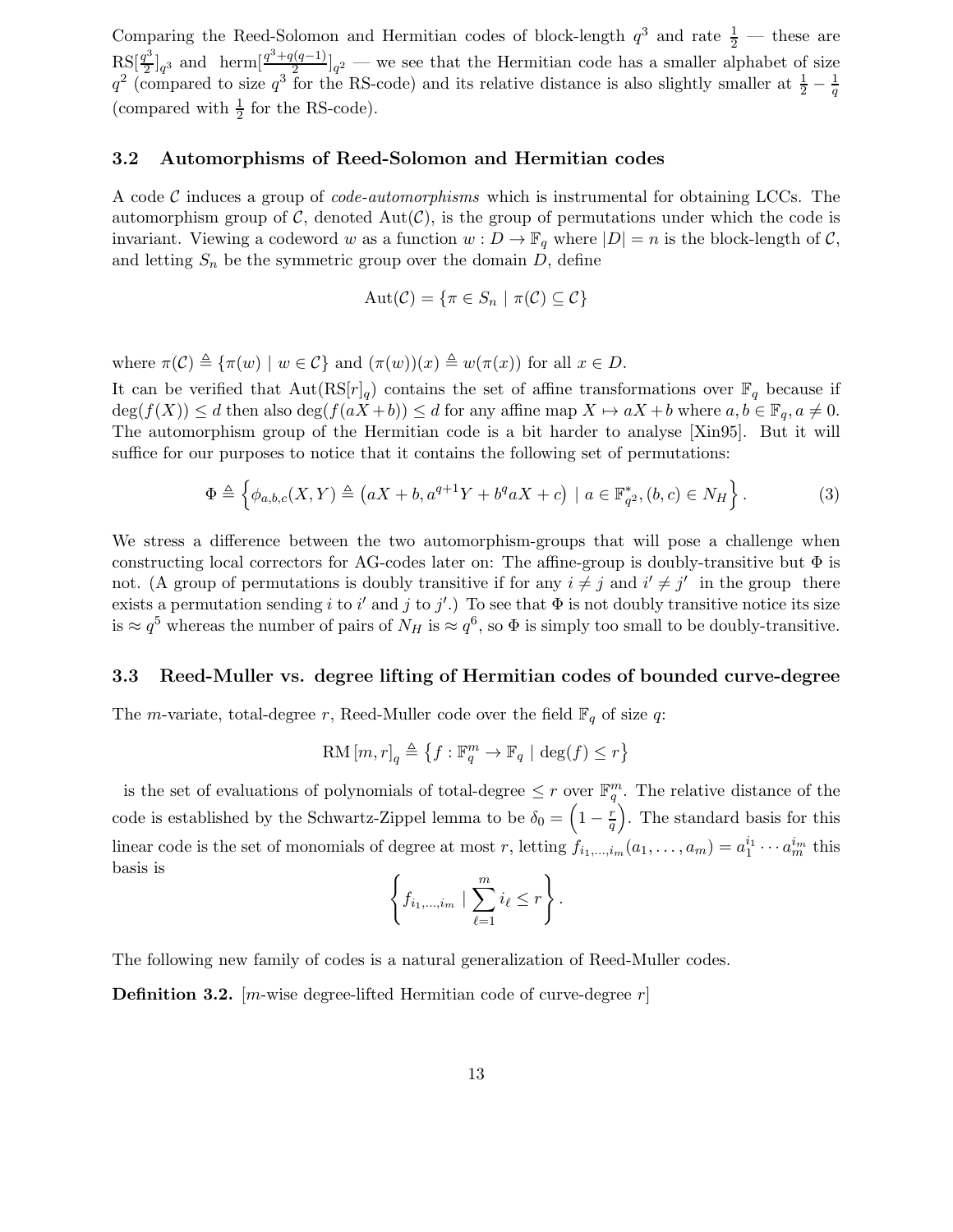The code herm  $[m,r]_{q^2}$  is the space of functions that are evaluated on  $N_H^m$  and that have total curve-degree at most  $r$ . To get a basis for this code let

$$
g_{i_1,j_1,\ldots,i_m,j_m}(x_1,y_1,\ldots,x_m,y_m)=x_1^{i_1}y_1^{j_1}\cdots x_m^{i_m}y_m^{j_m}.
$$

The basis for herm  $[m,r]_{q^2}$  is

$$
\left\{ g_{i_1, j_1, \dots, i_m, j_m} \mid \sum_{\ell=1}^m q i_\ell + (q+1) j_\ell \le r \text{ and } \forall l : j_l < q \right\}
$$

To establish the distance of these codes we use the following generalization of the Schwartz-Zippel lemma for our case.

**Lemma 3.3** (Schwartz-Zippel for degree lifted Hermitian codes). For non-zero  $g \in \text{herm}[m,r]_{q^2}$ , the probability of g being zero on a random point in  $N_H^m$  is at most  $\frac{r}{|N_H|}$ .

*Proof.* By induction on  $m$ . The base case is given by Lemma 3.1. For the inductive step pick a random point  $\{x_1, y_1, x_2, y_2 \ldots x_m, y_m\} \in N_H^m$ . To show the step, let  $g = \sum_{i=0}^r c_i \cdot g_i$  where  $g_i$ is the monomial of curve-degree i in the variables  $x_m, y_m$  (i.e. we don't count the other variables for this purpose), and  $c_i$  is its coefficient in this representation, this coefficient is a polynomial in  $x_1, y_1, \ldots, x_{m-1}, y_{m-1}$ . Let j be the highest index for which  $c_j$  is non-zero.  $c_j$  is a member of herm $[m-1, r-j]_{q^2}$  so by the inductive hypothesis the probability of it being zero is at most  $\frac{r-j}{|N_H|}$ . If  $c_j$  is non-zero then we are left with a polynomial in  $x_m, y_m$  of curve-degree j so the probability of it being zero on a random point in  $N_H$  is at most  $\frac{j}{|N_H|}$ . Summing up, the probability of g being zero is bounded by  $\frac{r-j}{|N_H|} + \frac{j}{|N_H|} = \frac{r}{|N_H|}$  $\frac{r}{|N_H|}$  as claimed.  $\Box$ 

This gives the distance of our codes. Calculating the dimension can be accomplished using elementary combinatorics; it can be shown to be at least  $\frac{(r-q^2)^2}{2}$  $\frac{q^2}{2}$  as long as  $r \geq q^2$ .

A more powerful statement of this lemma is inSection 5 . Part of what it shows is that we can replace H by any absolutely irreducible polynomial F,  $N_H$  by the solutions to  $F = 0$  in the base field and use an appropriately defined degree function and still get that the number of zeroes of a member of the lifted code is bounded by its degree.

To compare the basic error-correcting-code parameters of  $RM[m,r]_{q^3}$  and herm  $[m,r]_{q^2}$  of blocklength  $q^{3m}$  and rate  $\approx \frac{1}{m!}$  we see that the former has larger alphabet  $q^3$  and both have distance  $q^{3m} - q^{3m-3} \cdot r$ . (The distance of the Hermitian code will be slightly worse by an additive factor of about  $q^{3m-1}$ ).

## 3.4 Automorphism-based correction of Reed-Muller and degree lifted Hermitian codes

The local-correction procedure for  $\text{RM}[m, r]_q$  goes as follows. We are given a point  $x \in \mathbb{F}_q^m$  and have oracle access to a function  $f : \mathbb{F}_q^m \to \mathbb{F}_q$  which is  $\delta$ -close to a multivariate polynomial of degree r. Pick a uniformly random line passing through  $x$ , read the entries on this line, decode to the closest codeword in  $\text{RS}[r]_q$  and output the value assigned to x by this univariate polynomial. Picking a random line through  $x$  can also be described by a process that will better illustrate what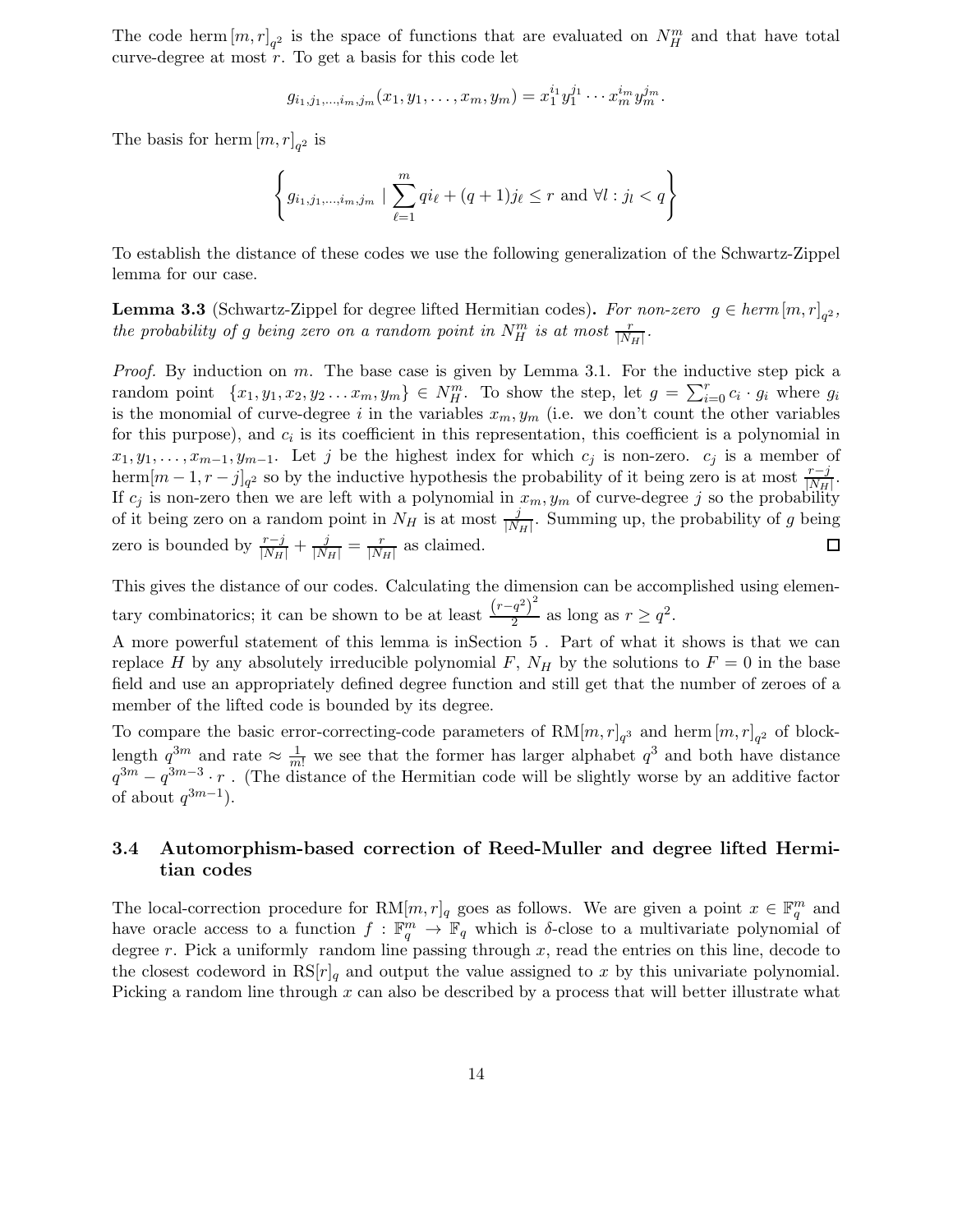happens in the Hermitian case: Pick  $m-1$  affine permutations  $\sigma_2, \ldots, \sigma_m$  from the affine group of  $\mathbb{F}_q$ . Project f onto the set of points

$$
\ell_{\sigma} = \{ \sigma(\alpha) = (\alpha, \sigma_2(\alpha), \dots, \sigma_m(\alpha)) \mid \alpha \in \mathbb{F}_q \}
$$

noticing  $\ell_{\sigma}$  is a line in  $\mathbb{F}_q^m$ .

Moving to the case of herm  $[m,r]_{q^2}$  we employ a similar strategy. Given  $f: N_H^m \to \mathbb{F}_{q^2}$  and a point  $(x_1, y_1, \ldots, x_m, y_m) \in N_H^m$  that we wish to correct, pick for each  $i = 2, \ldots, m$  a random automorphism of herm  $[r]_{q^2}$  among all automorphisms that send  $(x_1, y_1)$  to  $(x_i, y_i)$ . Now look at the restriction of the domain  $N_H^m$  to the set of points

$$
\mathcal{C}_{\sigma} = \{ \sigma(\alpha, \beta) = (\alpha, \beta, \sigma_2(\alpha, \beta), \ldots, \sigma_m(\alpha, \beta)) \mid (\alpha, \beta) \in N_H \}.
$$

The automorphisms of herm  $[r]_{q^2}$  are degree preserving, so the restriction to  $\mathcal{C}_{\sigma}$  is a codeword of herm  $[r]_{q^2}$ . What is left is to analyse how well using the automorphisms samples the space  $N_H^m$ . We perform this analysis in Section 6.1, and get that we can construct tensored Hermitian codes of rate 1  $\frac{1}{m!}\left(1-\delta q^{m-1}-\frac{1}{q}\right)$  $\frac{1}{q}$ ) that are locally correctable from an  $\delta$  fraction of errors, while RM codes are locally correctable from an  $\delta$  fraction of errors at rate  $\frac{1}{m!}(1-\delta)$ . Again the degree lifted Hermitian codes achieve this with a smaller alphabet but the need for a sub-constant error is undesirable, we have several correction techniques of slightly greater complexity that avoid this.

All of our correction methods are general, in the sense that it is possible to plug in any base AG code, provided its automorphism group satisfies certain properties. We will show that its degree lifting will be locally correctable using our methods. For instance, the general statement of the type of correcting shown in this subsection is (stated slightly informally):

**Definition.**  $[(\epsilon, \alpha)$ -doubly transitive groups] The group H acting on the set S is  $(\epsilon, \alpha)$ -doubly **transitive** if for every  $P_1, P_2 \in S$  and at least a  $1 - \epsilon$  fraction<sup>6</sup> of  $P_3 \in S$  the variable  $X = \sigma(P_3)$ is distributed uniformly on an  $1 - \alpha$  fraction of S when  $\sigma$  is chosen uniformly at random from the set  $\{\sigma | \sigma (P_1) = P_2\}$ .

**Theorem.** [Single step correction of degree lifted AG codes (informal statement)] Let C be an  $[n, k, d]_q$  AG code such that  $Aut(\mathcal{C})$  is  $(\epsilon, \alpha)$ -doubly transitive. Then the procedure described above, when applied to  $\mathcal{C}^2$  with a  $\delta$ -fraction of errors succeeds with probability at least  $1-\frac{2n}{d}$  $\frac{\partial n}{\partial d}\left(\frac{\delta}{1-\alpha}+\epsilon\right).$ 

So the closer a code's automorphism group is to being two transitive, the better it's degree lifted version does as an LDC. In particular, when an AG code has a 2 transitive automorphism group (as RS codes do) then the simple procedure of passing a random curve through the point of correction works well as a local corrector for any  $m$ . For some AG codes, the Hermitian codes among them, we can add some redundancy to the code and get one that is doubly transitive. The particulars of this are beyond our ability to elementarily describe (see sec 6.3) but it gives us the first of three methods we employ to get good LDC's for large m. The other 2 are described below.

#### 3.5 Fractal correction of degree lifted Hermitian codes

In this procedure we perform two-step correction, or fractal correction, in which we pick a random sampler through the point we wish to correct, and first correct each point in that sampler using

<sup>&</sup>lt;sup>6</sup>It is actually important that this set of 'good'  $P_3$ 's depends only on  $P_1$ . See Definition 6.1 for the formal definition.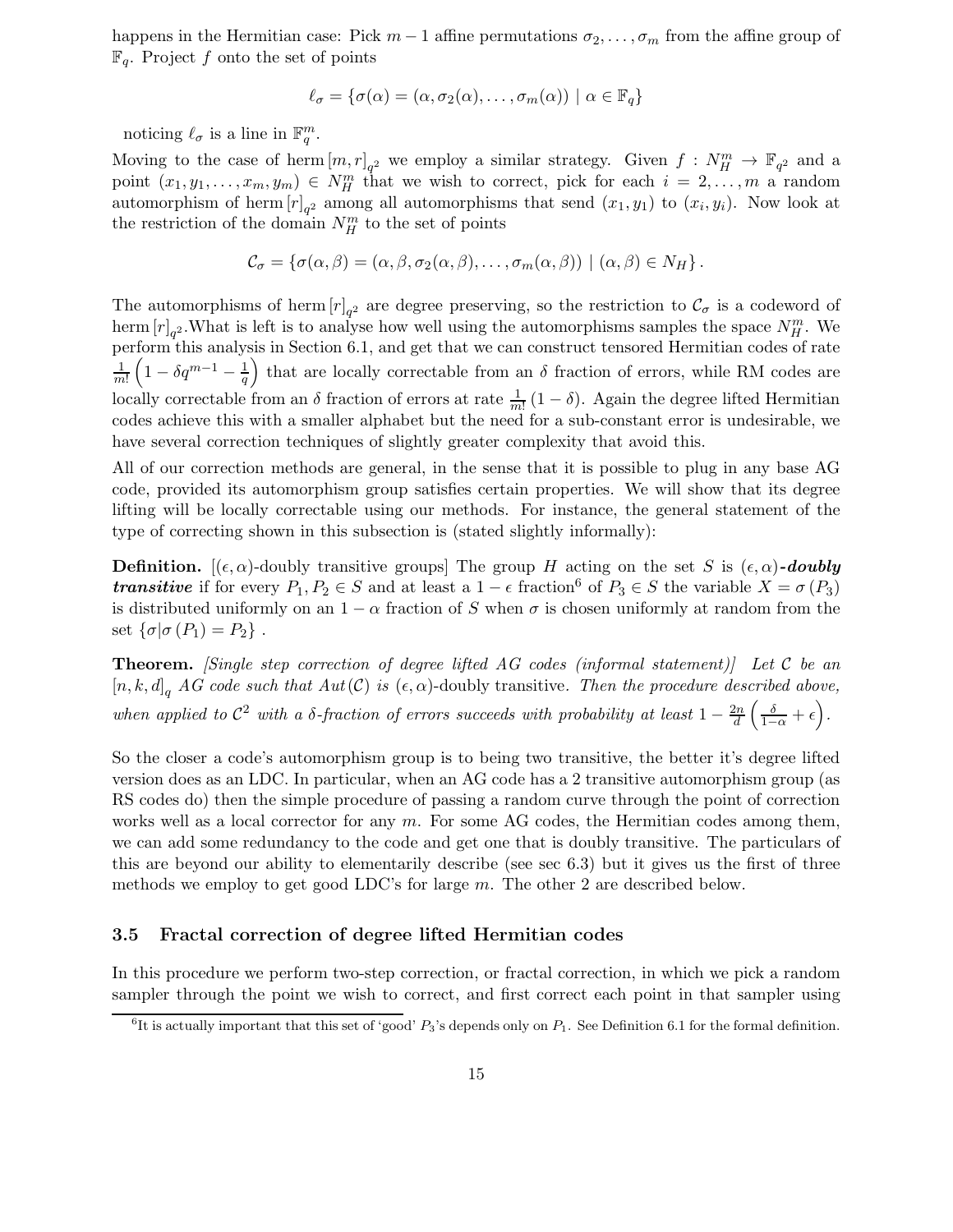"standard" correction (as in the previous section), before using the corrected values to calculate the correct value at the original point. This allows us to better sample the space, at the cost of increasing the query complexity.

#### Procedure 2:

In order to correct the point  $(x_1, y_1, x_2, y_2 \ldots x_m, y_m)$  do the following:

- 1. Choose  $m-1$  automorphisms such that  $\varphi_i(x_1, y_1) = (x_i, y_i)$ .
	- (a) Let  $C = \{(x, y, \varphi_2(x, y), \ldots, \varphi_m(x, y)) | (x, y) \in D\}$  be the embedding of the Hermitian curve generated by these automorphisms.
	- (b) For every point in  $C$ , apply standard correction.
	- (c) Use the values returned from step 3, apply standard Hermitian decoding to get the restriction of f to C, and calculate it at the point  $(x_1, y_1, x_2, y_2 \ldots x_m, y_m)$ .

Theorem. [Hermitian codes are fractaly correctable]The code defined by evaluating  $\hbar e\tau m\left[m,q^3-c\left(\delta+{m\over q}\right)\right]$  $\left[\frac{m}{q}\right)q^3\right]$ on  $N_H^m$  (for  $m > 2$ ) is a locally correctable from a  $\delta$ -fraction of errors. It has rate  $\frac{k}{n} \approx \frac{1}{m}$  $\frac{1}{m!}\left(1-c\delta-\frac{m}{q}\right)$  $\left(\frac{m}{q}\right)$ , query complexity  $\sqrt[m]{n^2}$  and alphabet size of  $\frac{3m}{2\sqrt{n}}$ .

We note that the Reed-Muller code with the similar rate of  $\frac{1}{m!} (1 - \delta)$  has an alphabet size and query complexity of  $\sqrt[m]{n}$ .

The main difficulty in proving this result is in showing that these tests cover the space in a near-uniform manner. We will show this in Section 7 .

#### 3.6 High degree correction of degree lifted Hermitian codes

A different means to overcome the lack of a doubly transitive group is to use "high degree" curves to locally correct a degree lifted Hermitian codeword. The RM-analogue of the process described next would be to locally correct a RM-codeword at point  $x \in \mathbb{F}_q^m$  by passing a parametrized low-degree curve through  $x$ , of the form

$$
\{P_1(\alpha),\ldots,P_m(\alpha) \mid \alpha \in \mathbb{F}_q\}
$$

where  $P_1, \ldots, P_m$  are low degree polynomials.

In the context of Hermitian codes, we can replace the set  $\Phi$  (equation 3) with a more general set of functions. This more general set will have the benefit of being 2-transitive (or sufficiently close for our purposes), the downside will be that the restrictions of codewords to such functions will have incur some blow-up in degree. In compensating for this, we lose something in the rate of the codes we get. The details of this construction are presented in Section 8.

## 3.7 "Affine" lifting vs degree lifting of Hermitian codes

As detailed in Section 1.5 it is possible to consider the notion of "affine" lifting of codes [BMSS10, GKS13]. We will show that while both types of lifting produce the same result for RS codes, they are different for Hermitian codes. We note that the  $C$ -permissible views for Hermitian codes aren't actually affine but are those generated by the automorphism group of the Hermitian code, so the name "affine" lifting is misleading in this case.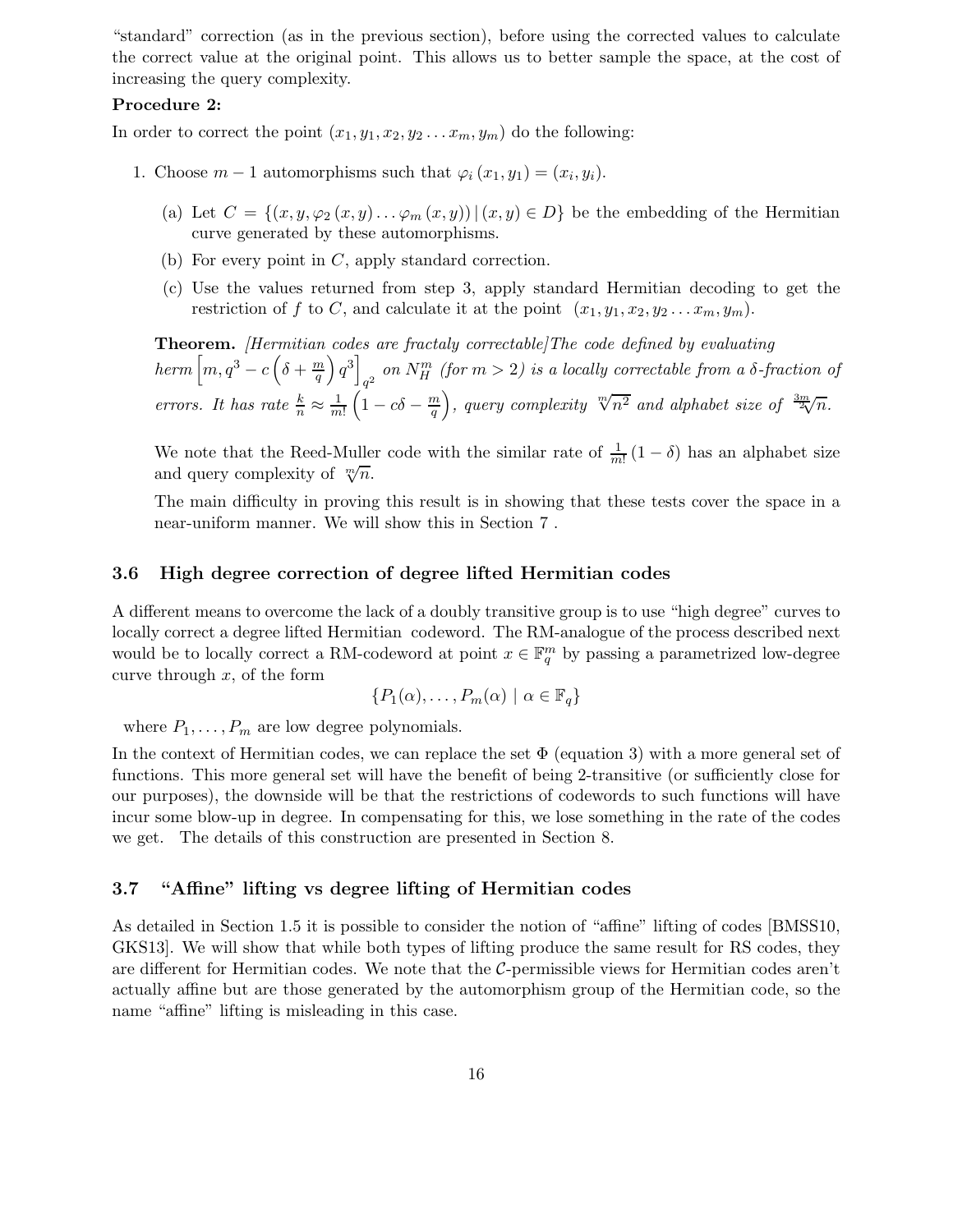Consider the function  $f = x_1 y_1^{q-1}$  $x_1^{q-1}x_2 - x_1y_2^{q-1}$  $q^{-1}x_2$ . Its curve degree is  $q^2 + 2q - 1$ , and we can see that every axis parallel view of it has lower curve degree. Now consider view of the form  $f(x_1, y_1, \varphi(x_1, y_1))$  we want to show that any such view has smaller curve degree than f, so the only terms we care about in  $f(x_1, y_1, \varphi(x_1, y_1))$  are the terms of curve degree deg<sub>C</sub> f. They are  $x_1y_1^{q-1}$  $a_1^{q-1}ax_1 - x_1a^{(q+1)(q-1)}y_1^{q-1}$  $\int_{1}^{q-1} ax_1 = ax_1^2 y_1^{q-1} - a^{q^2} x_1^2 y_1^{q-1} = 0$ . so any restriction of f is of degree at most  $q^2 + q$  (gotten by the second highest degree terms in  $\varphi$ ), which means that while f isn't in the degree lifting of herm $[q^2 + q]_{q^2}$  it is in its "affine" lifting.

## 4 Algebraic Function Fields And Codes

In this section we'll review the relevant terms and notation from the theory of AG codes (Section 3.1) and present the important facts about the Hermitian curve (Section 3.2), in particular we'll study with some thoroughness the structure of the automorphism group of Hermitian codes. We must stress that this section is only a reminder and will not serve as an introduction to AG codes for readers who aren't already familiar with them.

We will (mostly) follow the terminology of [Sti93]. The only non-standard terminology are definitions 4.10 and 4.13.

#### 4.1 AG function fields and codes

We begin with a brief reminder of the important terms relating to AG-codes.

Let  $\mathbb{F}_q$  be the field of size q, and  $K(x)$  be the **rational function field** in x over K. F/K is an algebraic function field F over the base field K if F is a finite extension of  $K(x)$ .

A valuation ring  $\mathcal{O}_P$  of F is a ring such that  $K \subsetneq \mathcal{O}_P \subsetneq F$  and  $\forall z \in F : z \in \mathcal{O}_P$  or  $z^{-1} \in \mathcal{O}_P$ . A **Place**  $P$  of a function field is the maximal ideal of a valuation ring. Since  $P$  is maximal,  $F_P := \frac{\mathcal{O}_P}{P}$  is a field. The **degree** of a place is defined deg  $P := [F_P : K]$ , a place of degree 1 is called a rational place.

For a rational place we define the following map  $F \to K \cup \{\infty\}$ :

$$
\forall z \in F, z(P) := \begin{cases} z \bmod P & z \in \mathcal{O}_P \\ \infty & z \notin \mathcal{O}_P \end{cases}
$$

We denote by  $v_P$  the **discrete valuation** associated with the valuation ring  $\mathcal{O}_P$ .

We note that  $v_P(z) > 0$  means that z is 0 at P and we say that z has a zero of multiplicity  $v_P(z)$ at P. If  $v_P(z) < 0$  then z is infinity at P and we say that z has a **pole** of multiplicity  $-v_P(z)$  at P.

 $\mathcal{D}_F$  is the free abelian group generated by the places of  $F/K$ . A **divisor** is a member of this group. We denote the coefficient of P in D by  $v_P(D)$  and define the relation:

$$
D_1 \ge D_2 \iff \forall P \in \mathbf{P}_F, v_P(D_1) \ge v_P(D_2)
$$

A divisor of the form  $G = r \cdot P$  for some rational place P is called a **one point** divisor.

The next definition makes sense because every member of  $F$  has a finite number of zeroes and poles.

**Definition 4.1** (Divisors associated with a function field member). For each  $z \in F$  we define: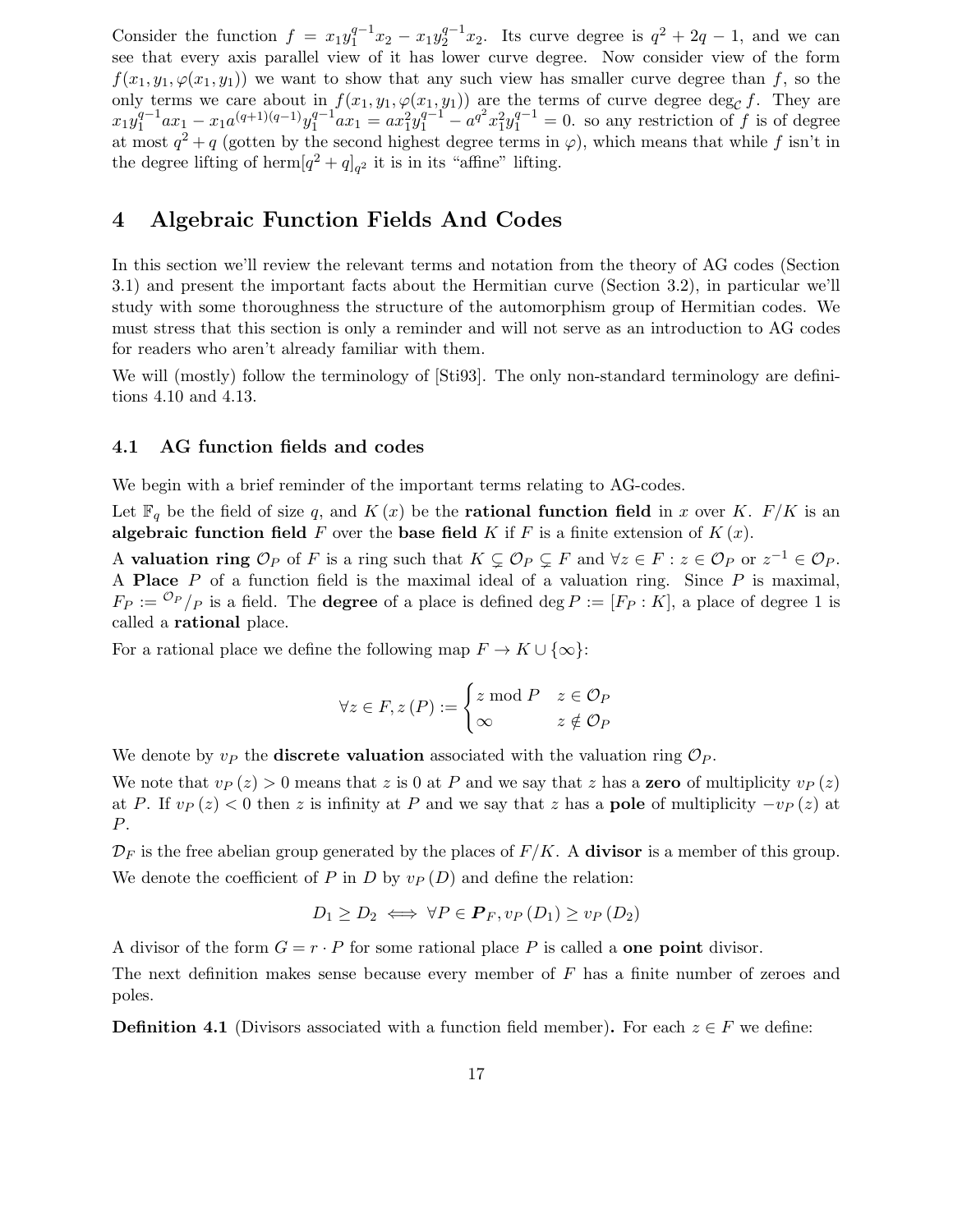1. a principal divisor:

$$
(z) = \sum_{P \in P_F} v_P(z) P
$$

2. a pole divisor:

$$
(z)_{\infty} = \sum_{P \in P_F, v_P(z) < 0} - v_P(z) \, P
$$

3. a zero divisor:

$$
(z)_0 = \sum_{P \in P_F, v_P(z) > 0} v_P(z) P
$$

The **degree** of a divisor D is:  $\deg D = \sum$  $\sum_{P \in P_F} n_P \cdot \deg P_i$ 

Definition 4.2 (Riemann-Roch spaces). The Riemann-Roch Space of a divisor D is defined:

$$
\mathcal{L}(D) = \{ z \in F | (z) \ge -D \} \cup \{ 0 \}
$$

This is a finite dimensional K-vector space, the **dimension** of a divisor  $D$  is the dimension of its associated Riemann-Roch space and is denoted  $l(D)$ .

**Theorem 4.3** (Riemann-Roch). For every function field, there is a positive constant q called the genus of the function field, for which:

$$
\forall A \in \mathcal{D}_F, \deg A - l(A) \le g - 1
$$
  
if  $\deg A \ge 2g - 1, \deg A - l(A) = g - 1$ 

**Definition 4.4** (Function field automorphism). A field isomorphism  $\phi : F \to F$  is an automor**phism** of the function field  $F/K$  if  $\forall z \in K : \phi(z) = z$ .

**Theorem 4.5** (Automorphisms permute places). *[Sti93, Sec 8.1] Let P be a place of the function* field F and  $\phi$  an automorphism of it. Then  $P^* := {\phi(z) | z \in P}$  is a place of F and  $\deg P = \deg P^*$ .

This allows us to extend the action of automorphisms to places in the natural way. Which, in turn, allows us to define the action of automorphisms on divisors:

Let 
$$
D = \sum_{P \in P_F} n_P P
$$
, then  $\phi(D) = \sum_{P \in P_F} n_P \phi(P)$ .

Reminder: An  $[n, k, d]_q$  linear code is a k-dimensional subspace of  $\mathbb{F}_q^n$  such that the hamming distance between any two words in the code is at least d.

**Theorem 4.6** (AG codes). *[Sti93, Theorem 2.2.2] Let F be a function field with a base field*  $K = \mathbb{F}_q$ . Let  $N = P_1, P_2... P_n$  be a set of rational places, and D be a divisor such that  $\forall P_i \in N, v_{P_i}(D) = 0$ and deg  $D < n$ . Then

$$
\mathcal{C}_{\mathcal{L}}(N,D) := \{(z(P_i))_{i=1}^n | z \in \mathcal{L}(D)\}
$$

is an  $[n, k, d]_q$  code with  $k = l(D)$ ,  $d \ge n - \deg D$ .

**Definition 4.7** (One point codes).  $C_{\mathcal{L}}(G, D)$  is called a **one point AG** code if G is a one point divisor.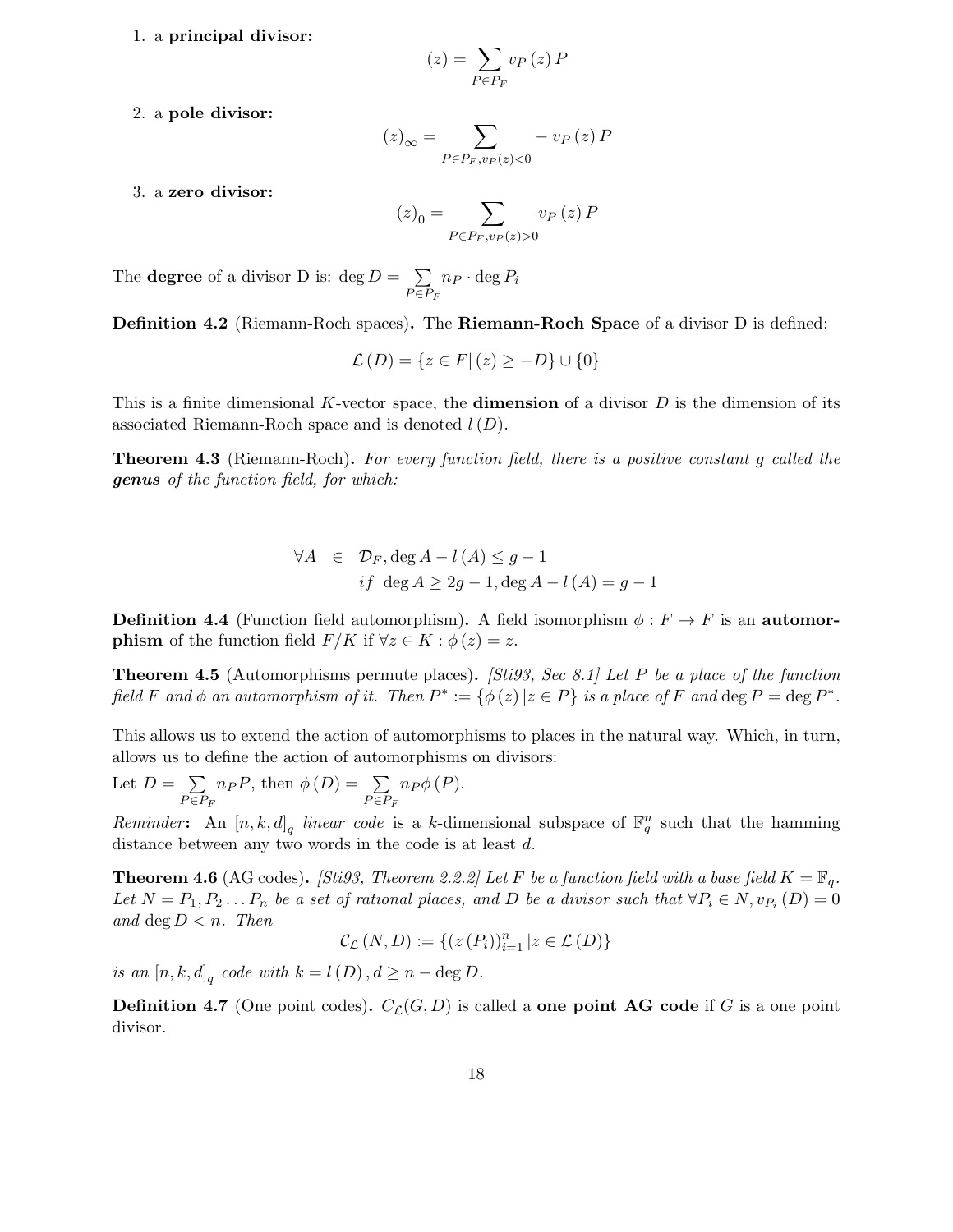**Definition 4.8.** A code automorphism is a permutation of the coordinates of a code,  $\sigma$  such that  $\sigma(\mathcal{C})=\mathcal{C}$ .

**Theorem 4.9** (Function field automorphisms are code automorphisms). *[Sti93, Sec 8.2] Let*  $\mathcal{C}_{\mathcal{L}}(D, G)$  be an AG code, and  $\sigma$  an automorphism of the function field. If  $\sigma(G) = G$  and  $\sigma(D) = D$ then  $\sigma$  is an automorphism of  $\mathcal{C}_{\mathcal{L}}(D, G)$ .

We end this subsection with the only non-standard definition in it:

**Definition 4.10.** The curve degree of  $z \in F$  is:  $\deg_{\mathcal{C}} z := \deg(z)_{\infty} = \deg(z)_{0}$  (this equality is always true).

We note that this means that the curve degree of  $z \in F$  is the number of zeros (accounting for multiplicities, and points in the algebraic closure) it has on the curve. This matches with the degree of a polynomial, which is also equal to the number of zeroes it has (again, when accounting for multiplicities and points in the algebraic closure). Unfortunately, the degree of a polynomial can be calculated by looking at its highest power, while the curve degree of  $z \in F$  can have a much more mysterious behaviour. However, in the Hermitian function field, which is the concrete example of a function field that we will be working with there is a simple way of calculating the curve degree of a polynomial.

#### 4.2 Hermitian function field

This function field will be of particular importance in our work.

**Definition 4.11** (Hermitian function field). Let q be some prime power,  $K = \mathbb{F}_{q^2}$ , then  $\mathbb{H}$ , the **Hermitian function field** is the field created by taking  $k(x)[y] \bmod y^q + y = x^{q+1}$ 

The next two theorems will state the important properties of this function field.

Theorem 4.12 (Structure of the Hermitian function field). [Sti93, theroem 2.3.2] The following properties hold for  $\mathbb{H}$ :

- 1. The genus of  $\mathbb H$  is  $\frac{q^2-q}{2}$  $\frac{-q}{2}$ .
- 2. There are  $q^3$  pairs  $(\alpha, \beta) \in \mathbb{F}_{q^2}^2$  such that  $\beta^q + \beta = \alpha^{q+1}$ .
- 3. For any  $(\alpha, \beta) \in \mathbb{F}_{q^2}^2$  such that  $\beta^q + \beta = \alpha^{q+1}$  there is a unique rational place  $P_{\alpha,\beta}$  such that  $(x - \alpha) (P_{\alpha,\beta}) = (y - \beta) (P_{\alpha,\beta}) = 0.$
- 4. There is a rational place  $Q_{\infty}$ , which is the only pole of both x and y.
- 5. The places described in 2,3 are the only rational places of  $\mathbb{H}$  (for a total of  $q^3 + 1$ )
- 6.  $(x)_{\infty} = q \cdot Q_{\infty}, (y)_{\infty} = (q+1) \cdot Q_{\infty}$
- 7. For any r, the set  $\{x^i y^j | i \cdot q + j \cdot (q+1) \le r, j < q\}$  is a basis for  $\mathcal{L}(r \cdot Q_\infty)$

**Definition 4.13.** Let  $N_H$  be the set of all rational places of the Hermitian function field of the form  $P_{\alpha,\beta}$ . (i.e. all the rational places of H except  $Q_{\infty}$ )

The automorphisms of  $\mathbb H$  will also be of importance: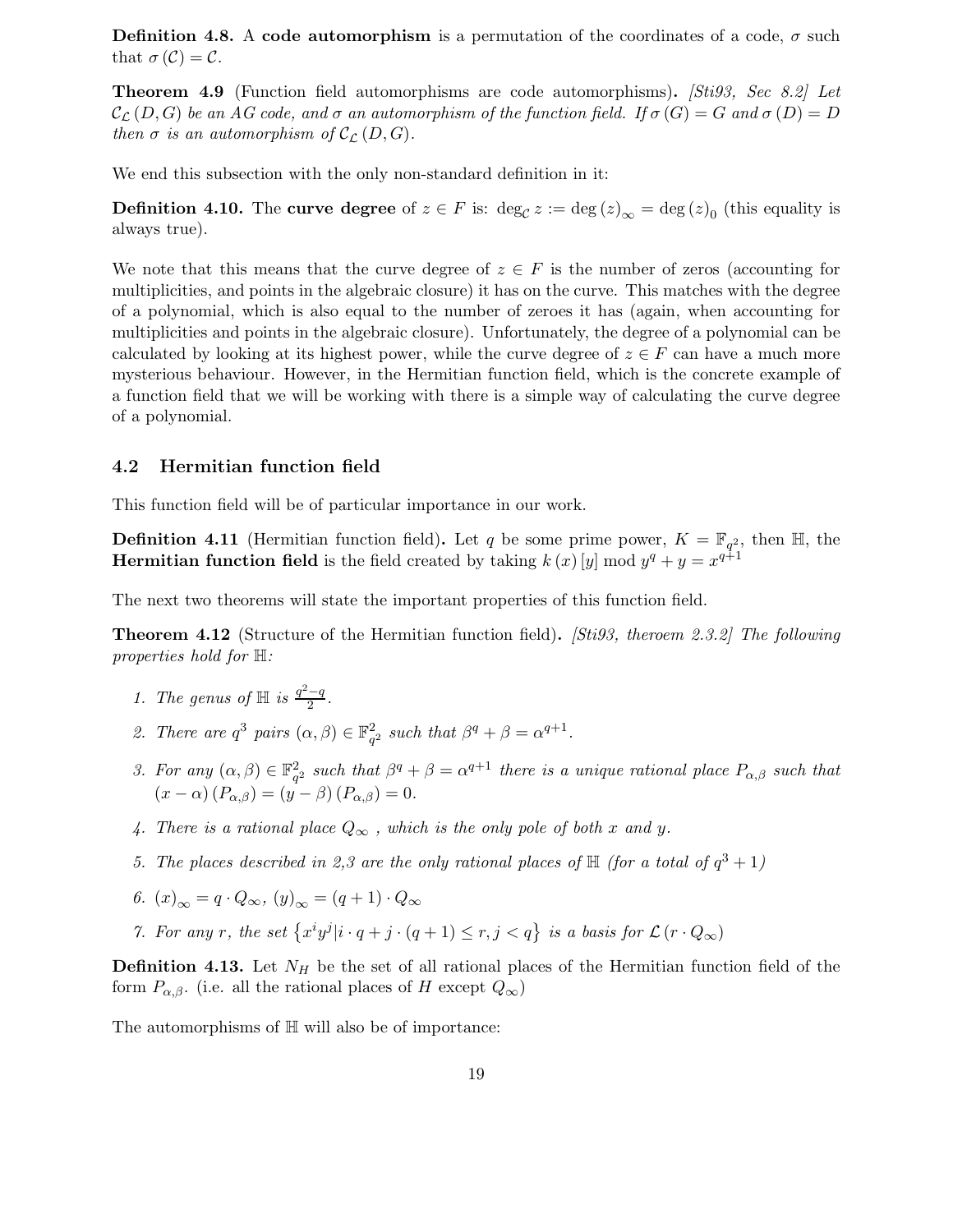**Theorem 4.14** (Structure of the Hermitian automorphisms). [Stigg, Ex 6.10]

- 1. For any place  $P_{\alpha,\beta} \in N_H$  there is an automorphism  $\sigma_{\alpha,\beta}$  such that  $\sigma_{\alpha,\beta}(x) = x + \alpha, \sigma_{\alpha,\beta}(y) = x + \alpha$  $y + \alpha^q x + \beta$ . These automorphisms form a group V of size  $q^3$ . Note that:
	- (a)  $\sigma_{\alpha,\beta}(P_{0,0})=P_{\alpha,\beta}.$ (b)  $\sigma_{\alpha,\beta}^{-1} = \sigma_{-\alpha,\alpha^{q+1}-\beta}$  (it can be verified that  $(-\alpha, \alpha^{q+1}-\beta)$  is, indeed, a rational point)
- 2. For any  $c \in \mathbb{F}_{q^2}^*$  there is an automorphism  $\tau_c$  such that  $\tau_c(x) = cx, \tau_c(y) = c^{q+1}y$ . These automorphisms form a cyclic group W of size  $q^2-1$  which stabilizes  $P_{0,0}$  (i.e.  $\tau_c(P_{0,0}) = P_{0,0}$ )
- 3. The group U generated by V and W is of size  $q^3(q^2-1)$  and stabilizes  $Q_{\infty}$ .

Corollary 4.15 (Representations of Hermitian automorphisms). We can conclude the following from Theorem 4.14:

- 1. For any  $P_{\alpha,\beta} \in N_H$  and  $c \in \mathbb{F}_{q^2}^*$  there is an automorphism  $\varphi_{\alpha,\beta,c}$  such that  $\varphi_{\alpha,\beta,c}(x) = cx + \alpha$ and  $\varphi_{\alpha,\beta,c}(y) = c^{q+1}y + \alpha^q c x + \beta$ . This set of automorphisms is exactly the group U.
- 2. For any  $P_{\alpha_1,\beta_1},P_{\alpha_2,\beta_2} \in N_H$  there are exactly  $q^2-1$  automorphisms taking  $P_{\alpha_1,\beta_1}$  to  $P_{\alpha_2,\beta_2}$ , these are  $\sigma_{\alpha_2,\beta_2} \tau_c \sigma_{\alpha_1}^{-1}$  $\frac{1}{\alpha_1,\beta_1}$  for any  $c \in \mathbb{F}_{q^2}^*$ . We can also write these explicitly as:

$$
\phi_c(x) = (x - \alpha_1) \cdot c + \alpha_2
$$

$$
\phi_c(y) = \left(y - \alpha_1^q x + \alpha_1^{q+1} - \beta_1\right) \cdot c^{q+1} + \alpha_2^q (x - \alpha_1) \cdot c + \beta_2
$$

and note that these automorphisms depend only on c.

Since for any  $\sigma \in U$ ,  $\sigma(Q_{\infty}) = Q_{\infty}$  and  $\sigma$  permutes the other rational places of N, it is a subgroup of the group of automorphisms of the AG code  $\mathcal{C}_{\mathcal{L}}(r \cdot Q_{\infty}, N_H)$  (Theorem 4.9). In fact, for all interesting values of r, it is exactly the group of code automorphisms  $[Xin95]$ .

## 5 Definition and fundamental coding parameters of degree lifted AG codes

In this section, we define the notion of degree-lifted AG codes and establish their fundamental coding parameters — dimension (related to code-rate) and relative distance. To prove a lower bound on distance we present a generalization of the Schwartz-Zippel Lemma (lemma 5.6), bounding the number of zeroes of polynomials on the rational points of a curve.

#### 5.1 Definition of degree-lifted AG codes

**Definition 5.1** (Degree-lifted AG codes). Let  $\mathcal{C}_{\mathcal{L}}(G, D)$  be a one point AG code (see def 4.7). Define:

$$
\mathcal{L}^m(G) = \mathrm{sp} \left\{ f_1 \left( X_1 \right) \cdot f_2 \left( X_2 \right) \dots f_m \left( X_m \right) \vert \forall i : f_i \in \mathcal{L}(G), \sum \left( f_i \right) \geq -G \right\}
$$

Then we define the code  $\mathcal{C}_{\mathcal{L}}^{m}\left( G,D\right)$  to be:

$$
\{f\left(\mathcal{P}\right)|\mathcal{P}\in D^{m},f\in\mathcal{L}^{m}\left(G\right)\}
$$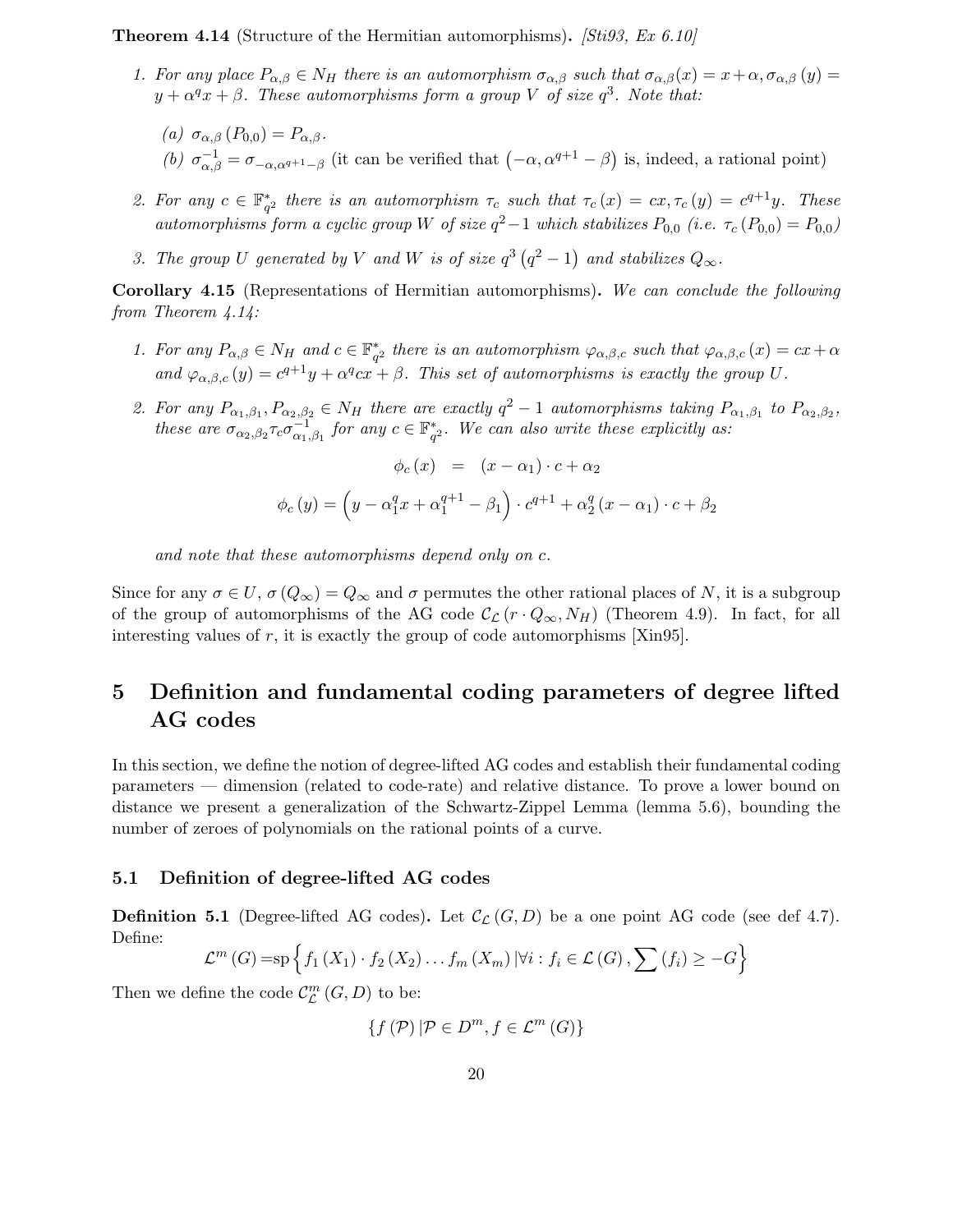Where, if  $\mathcal{P} = (P_1, \ldots, P_m)$  and  $f = \sum_{\forall j \in \mathcal{N}}$  $\forall i$ :  $f_i\in \mathcal{L}(G), \sum(f_i) \geq -G$  $a_i f_{i_1}(X_1) \cdot f_{i_2}(X_2) \cdot \cdots f_{i_m}(X_m)$  (where the coefficients a are in the base field), Then  $f(\mathcal{P}) := \sum a_i f_{i_1}(P_1) \cdot f_{i_2}(P_2) \cdot \cdots \cdot f_{i_m}(P_m)$ .

Remark 5.2. We note the difference between these codes and those obtained by taking the tensor product of  $\mathcal{C}_L(G, D)$  (by definition 1.1). Here we have as a condition on the monomials spanning  $L^m(G)$ :  $\sum_{i} (f_{i_j}) \geq -G$ . This is similar to looking at the total degree of monomials in RM codes. Taking the tensor product of  $\mathcal{C}_L(G, D)$  we would get that the condition would be:  $\forall i : (f_{i_j}) \geq -G$ , which is similar to looking at the individual degrees. So  $\mathcal{C}_{L}^{m}(G,D)$  is a sub-code of the m-th tensor of  $\mathcal{C}_L(G, D)$ . Lemma 5.6 will show that this sub-code has good distance.

**Definition 5.3** (Canonical basis). Let G be a one point divisor, i.e.  $G = r \cdot P$  for some rational place P. A canonical basis for  $\mathcal{L}(G)$  is constructed by considering the series of divisors  $0, P, 2P \dots r \cdot P$ . Whenever  $l(i \cdot P) > l((i-1) \cdot P)$ , pick a function  $\varphi \in \mathcal{L}(i \cdot P)$   $\varphi \notin \mathcal{L}((i-1) \cdot P)$  and add it to the basis.

To study degree lifted codes we introduce the following definition which extends the definition of curve degree (Definition 4.10) to functions in  $\mathcal{L}^m(G)$ :

**Definition 5.4** (Curve degree of tensored functions). The curve degree of  $\varphi_{i_1}(X_1) \cdot \ldots \varphi_{i_m}(X_m)$ is the sum  $\sum_{m=1}^{m}$  $\sum_{j=1} \deg_{\mathcal{C}} \varphi_{i_j}$ . The curve degree of  $f \in \mathcal{L}^m(G)$  is the maximal curve degree amongst its monomials.

#### 5.2 Dimension of degree-lifted codes

The dimension of  $\mathcal{C}_{\mathcal{L}}^{m}(G, D)$  is equal to the number of m-tuples of basis functions for  $\mathcal{L}(G)$  such that  $\sum_{m=1}^{m}$  $\sum_{i=1}^{\infty} (\varphi_i) \leq -G$ . So the exact dimension of such a code would depend upon the gap sequence of G. We can, however establish some bounds:

**Theorem 5.5** (Dimension of degree-lifted AG codes). Let  $2g - 1 \le \deg G \le n$ . Let k be the dimension of  $\mathcal{C}_{\mathcal{L}}^{m}(G,D)$ , then:  $\binom{\deg G-m\cdot(g-2)}{m}$  $\binom{m \cdot (g-2)}{m} \le k \le \min \left\{ (\deg G + 1 - g)^m , (\deg G + m)\right\}$  $\begin{bmatrix} G+m \\ m \end{bmatrix}$ 

*Proof.* The first upper bound is the dimension of the tensored AG code (i.e. the  $m^{th}$  power of the dimesnion of the base code). The second upper bound is what would happen if  $l(G) = \deg G$ . The lower bound is the number of m-tuples if the minimal curve degree of a basis function is  $q$  (the worst case scenario).  $\Box$ 

#### 5.3 A Schwartz-Zippel Lemma for degree-lifted AG codes

To be able to claim that the codes defined above have good distance we prove one of the main results of this paper, a Schwartz-Zippel type lemma for polynomials over algebraic curves:

**Lemma 5.6** (Schwartz-Zippel for degree-lifted AG codes). Let  $G \geq 0$  be a one point divisor, D a set of rational places disjoint from the support of G. Let  $f \in \mathcal{L}^m(G) \setminus \{0\}$ . Let  $\mathcal{P} = \{P\}_{i=1}^m$  be an m-tuple of randomly selected places out of D. Then the probability of  $f(\mathcal{P})$  being zero is at most  $\deg_{\mathcal{C}} f$  $\frac{\log C J}{|D|}$  .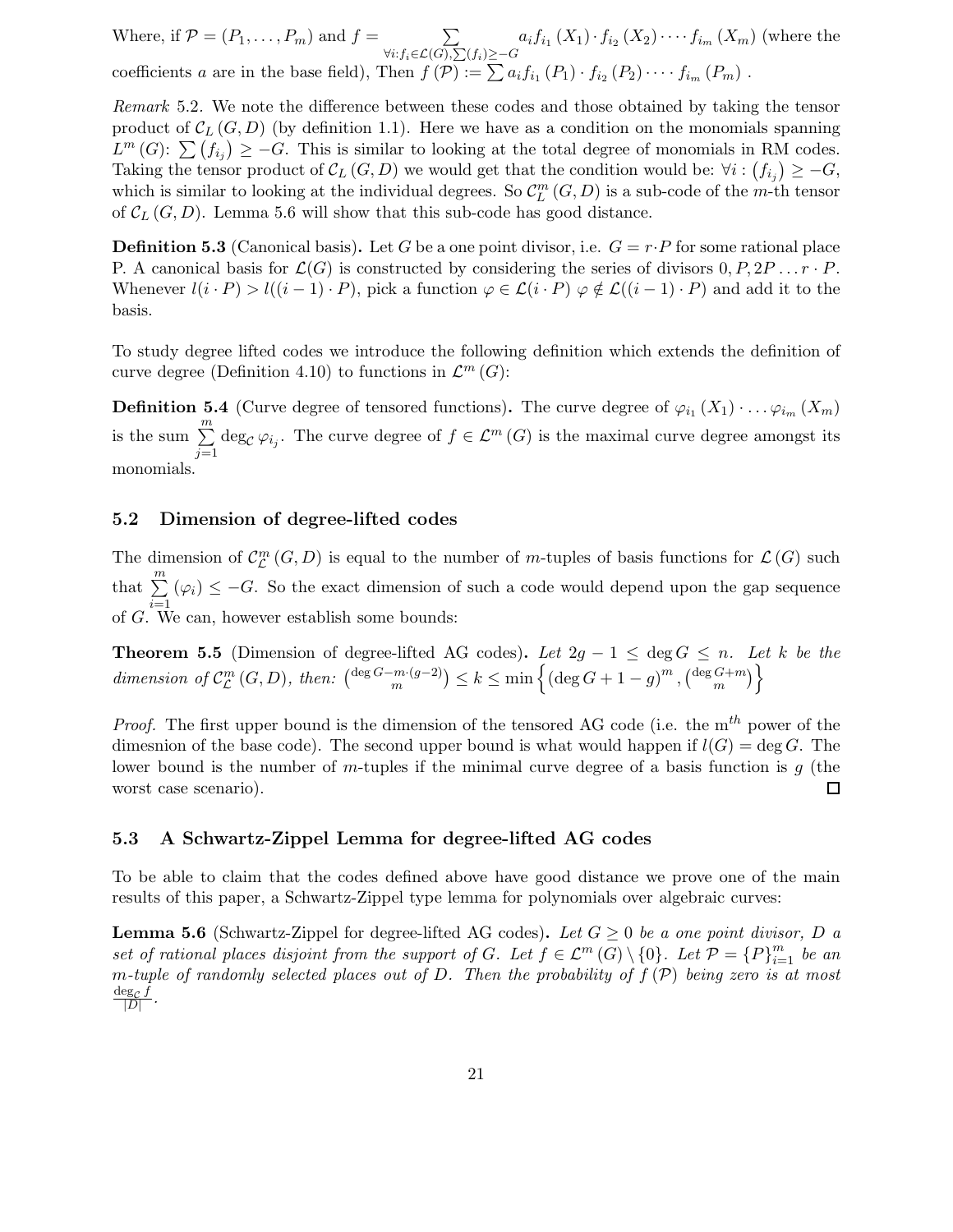*Proof.* Fix a canonical basis  ${\varphi_i}_{i=1}^{l(G)}$  for  $\mathcal{L}(G)$ . We prove by induction on m. Let  $m = 1$ , then f is a member of  $\mathcal{L}(G)$  and therefore a member of the function field. It can only be zero at deg<sub>C</sub> f places (cf. definition 4.10).

Now assume the proposition for  $m-1$ , and consider the case of m. Take  $f = \sum_{n=1}^{\infty}$ k  $i=1$  $\prod$  $j=1$  $f_{i,j}(X_j)$  and represent each  $f_{i,j}$  in the canonical basis. Note that any basis function with a non-zero coefficient in this representation cannot have a curve degree higher than  $f_{i,j}$ 's. So we get a representation of f as a linear combination of products of basis functions. Where each product has a curve degree smaller than deg G. Randomly select a tuple  $P \in D^m$ , let  $P^*$  be the first  $m-1$  places in  $P$ . Denote  $f(\mathcal{P}*) = \sum$  $i_j \in [l(G)]$  and  $\sum (\varphi_{i_j}) \geq -G$  $a_{i_1,i_2...i_m}\varphi_{i_1}(P_1)\cdot \varphi_{i_2}(P_2)\cdots \varphi_{i_{m-1}}(P_{m-1})\cdot \varphi_{i_m}(X_m)$  and

let j be the largest index of a basis function which appears in f with  $X_m$ . Then (by induction assumption) with probability at least  $1 - \frac{\deg_c f - \deg_c \varphi_j}{|D|}$  $\frac{-\deg_{\mathcal{C}}\varphi_j}{|D|}, \varphi_j$  has a non-zero coefficient in  $f(\mathcal{P}^*).$ This means that  $f(\mathcal{P}^*)$  is a linear combination of  $\{\varphi_i | 1 \leq i \leq j\}$ , with a non-zero coefficient at  $\varphi_j$ , so it can't be identically zero (because the basis functions are independent) and, by definition 5.3,  $\deg_{\mathcal{C}} f(\mathcal{P}^*) \leq \deg_{\mathcal{C}} \varphi_j$  so the probability of  $f(\mathcal{P}^*)$  being zero at a random place of D is at most  $\deg_{\mathcal{C}}\varphi_j$  $\frac{\partial \mathcal{L} \psi_j}{D}$ . In summary:

$$
\Pr\left[f\left(\mathcal{P}\right)=0\right]=\Pr\left[f\left(\mathcal{P}^*\right)=0\right]+\Pr_{P\in D}\left[f\left(\mathcal{P}^*\right)\left(P\right)=0\middle|f\left(\mathcal{P}^*\right)\neq0\right]\leq\frac{\deg_{\mathcal{C}}f-\deg_{\mathcal{C}}\varphi_{j}}{\left|D\right|}+\frac{\deg_{\mathcal{C}}\varphi_{j}}{\left|D\right|}=\frac{\deg_{\mathcal{C}}f}{\left|D\right|}
$$

We conclude that the distance of  $\mathcal{C}_{\mathcal{L}}^{m}(G,D)$  when  $G \geq 0$  and D is rational is at least  $|D|^{m} - |D|^{m-1}$ .  $\deg G$ .

It is natural to ask whether the requirement that  $G$  be a 1-point divisor is necessary; unfortunately, it is. As a counter example, consider the rational function field and the Riemann-Roch space  $\mathcal{L}(Q_{\text{inf}} + P_0)$ . This is the space spanned by  $\frac{1}{x}, 1, x$ . Now consider  $\mathcal{L}^2(Q_{\text{inf}} + P_0)$  which is the space spanned by  $\frac{1}{x}, \frac{1}{y}$  $\frac{1}{y}$ , 1, x, y,  $\frac{y}{x}$  $\frac{y}{x}, \frac{x}{y}$  $\frac{x}{y}$ . We can evaluate functions in this space on points in  $(\mathbb{F}_q^*)^2$  and were the SZ lemma to apply here, we would expect at most  $2q - 2$  zero. Now consider the function  $f = \frac{(x-1)(y-2)}{x} - \frac{(x-1)(y-2)}{y}$  $\frac{y(y-2)}{y}$  which is in  $\mathcal{L}^2(Q_{\text{inf}} + P_0)$ . It is zero whenever  $y = 2, x = 1$  or  $y = x$  for a total of 3q − 6 zeros, disproving a more general application of the SZ lemma.

## 6 Single-step correction of degree lifted AG codes

In this section we examine the most basic correction algorithm for degree lifted AG codes, in which we correct a point by looking at the restriction of the code to a random automorphism passing through it. We show that the closer a code's automorphism group is to being two transitive (in the sense of definition 6.1) the better an LCC it makes (Theorem 6.2) . We will then examine how this test works for degree lifted Hermitian codes (proving corollary 6.4 in Section 6.1). In Section 6.2 we show that this test works well when the underlying automorphism group is 2-transitive, and in Section 6.3 we study a variant of Hermitian codes which is 2-transitive and has a locally decodable tensor.

Let  $\mathcal{C}_{\mathcal{L}}^2(G, D)$  be a code, and Aut  $(G, D)$  the group of function field automorphisms stabilizing G and D. We study the following procedure: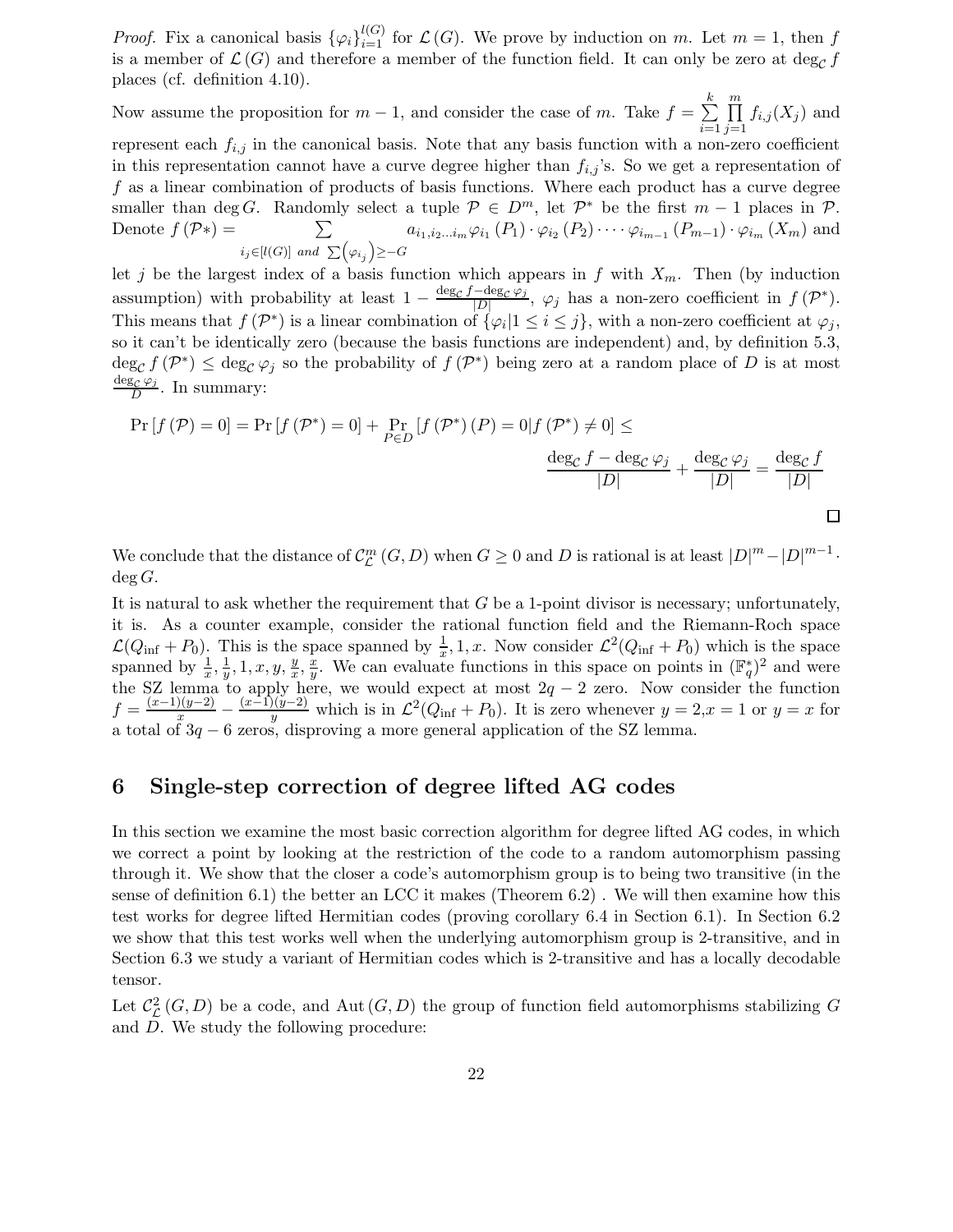#### Procedure 1

In order to correct the point  $(P_1, P_2, \ldots, P_m)$  in the received message  $f'$ , do the following:

- 1. Pick a set of random automorphisms  $\sigma_2, \ldots, \sigma_m \in \text{Aut}(G, D)$  such that  $\sigma_i(P_1) = (P_i)$ .
- 2. Read the values of the message at the points  $C = \{ (P, \sigma_2(P), \ldots, \sigma_m(P)) | P \in D \}.$
- 3. Use a decoding algorithm for AG codes on these values (treating the value at  $(P, \sigma_2(P), \ldots, \sigma_m(P))$  as the value at P) and get a function  $g \in \mathcal{L}(G)$ .
- 4. Return  $q(P_1)$ .

Remark. This is exactly the test used to correct RM codes, where the base code is a RS code and its automorphism group is the affine group.

What do we need for this test to work? At the least, we need Aut  $(G, D)$  to be transitive or there wouldn't be any  $\sigma$  to choose in step 1. In order to prove that this test works, we need that for every point  $(P_1, P_2)$ , the possible samplers for this point cover a significant part of the space nearly uniformly. Formally:

**Definition 6.1** (( $\epsilon, \alpha$ )-doubly transitive groups). The group H acting on the set S is  $(\epsilon, \alpha)$ -doubly **transitive** if for every  $P_1 \in S$ , there is a subset  $S_{P_1} \subset S$  with  $|S_{P_1}| \geq (1 - \epsilon) \cdot |S|$ . Such that for any  $P_2 \in S$  and  $P_3 \in S_{P_1}$  the following holds. Suppose  $\sigma$  is chosen uniformly from elements of H mapping  $P_1$  to  $P_2$ . Then  $\sigma(P_3)$  is distributed uniformly on a subset of S of size at least  $(1-\alpha) \cdot |S|$ .

**Theorem 6.2** (Single step correction of degree lifted AG codes). Let  $\mathcal{C}_{\mathcal{L}}(G, D)$  be an  $[n, k, d]_q$ code such that  $Aut(G, D)$  is  $(\epsilon, \alpha)$ -doubly transitive. For any  $f \in C^m_{\mathcal{L}}(G, D)$ , point of correction Louis sach that  $Au(G, D)$  is  $(e, \alpha)$ -doding transferve. For any  $f \in C_{\mathcal{L}}(G, D)$ , point of correction  $(P_1, P_2, \ldots, P_m) \in D^m$  and any  $\delta$ -fraction of errors, procedure 1 succeeds with probability at least  $1 - \frac{2 \cdot |D|}{d}$  $rac{|D|}{d}\left(\frac{\delta}{(1-\alpha)}\right)$  $\frac{\delta}{(1-\alpha)^{m-1}}+\epsilon\bigg)$ 

*Proof.* Fix the point  $(P_1, \ldots, P_m) \in D^m$  we want to correct. Fix the received word  $f' : D^m \to \mathbb{F}$ . Fix the set  $T \text{ }\subset D^m$  with  $|T| \leq \delta \cdot |D|^m$  of 'errors' where  $f'$  differs from the original codeword f. As above we assume for  $2 \leq i \leq m$ , that  $\sigma_i$  is chosen uniformly from the elements of Aut $(G, D)$  mapping  $P_1$  to  $P_i$ . For  $P \in D$  we define the random variable  $X_P$  which is one if  $(P, \sigma_2(P), \ldots, \sigma_m(P)) \in T$ , and 0 otherwise. Let  $X \triangleq \sum_{P \in D} X_P$  be the fraction of errors on the 'curve'  $C \triangleq \{(P, \sigma_2(P), \ldots, \sigma_m(P)) | P \in D\}$ . It is easy to see that when P is chosen uniformly in  $S_{P_1}, (P, \sigma_2(P), \ldots, \sigma_m(P))$  is uniformly distributed on a subset of size at least  $(1-\epsilon) \cdot (1-\alpha)^{m-1} |D|^m$ . (Since, after choosing P each co-ordinate is independent and uniform on a subset of size at least  $(1 - \alpha) \cdot |D|$ . So the probability that such a point would be in T is at most

$$
\frac{\delta \cdot |D|^m}{(1-\epsilon) \cdot (1-\alpha)^{m-1}|D|^m} \le \frac{\delta}{((1-\epsilon) \cdot (1-\alpha)^{m-1})}.
$$

In other words

$$
\Pr_{P \in Sp_1}(X_P = 1) \le \frac{\delta}{(1 - \epsilon) \cdot (1 - \alpha)^{m-1}}.
$$

Note that

$$
\Pr_{P \in S_{P_1}}(X_P = 1) = \frac{1}{|S_{P_1}|} \sum_{P \in S_{P_1}} \Pr(X_P = 1)
$$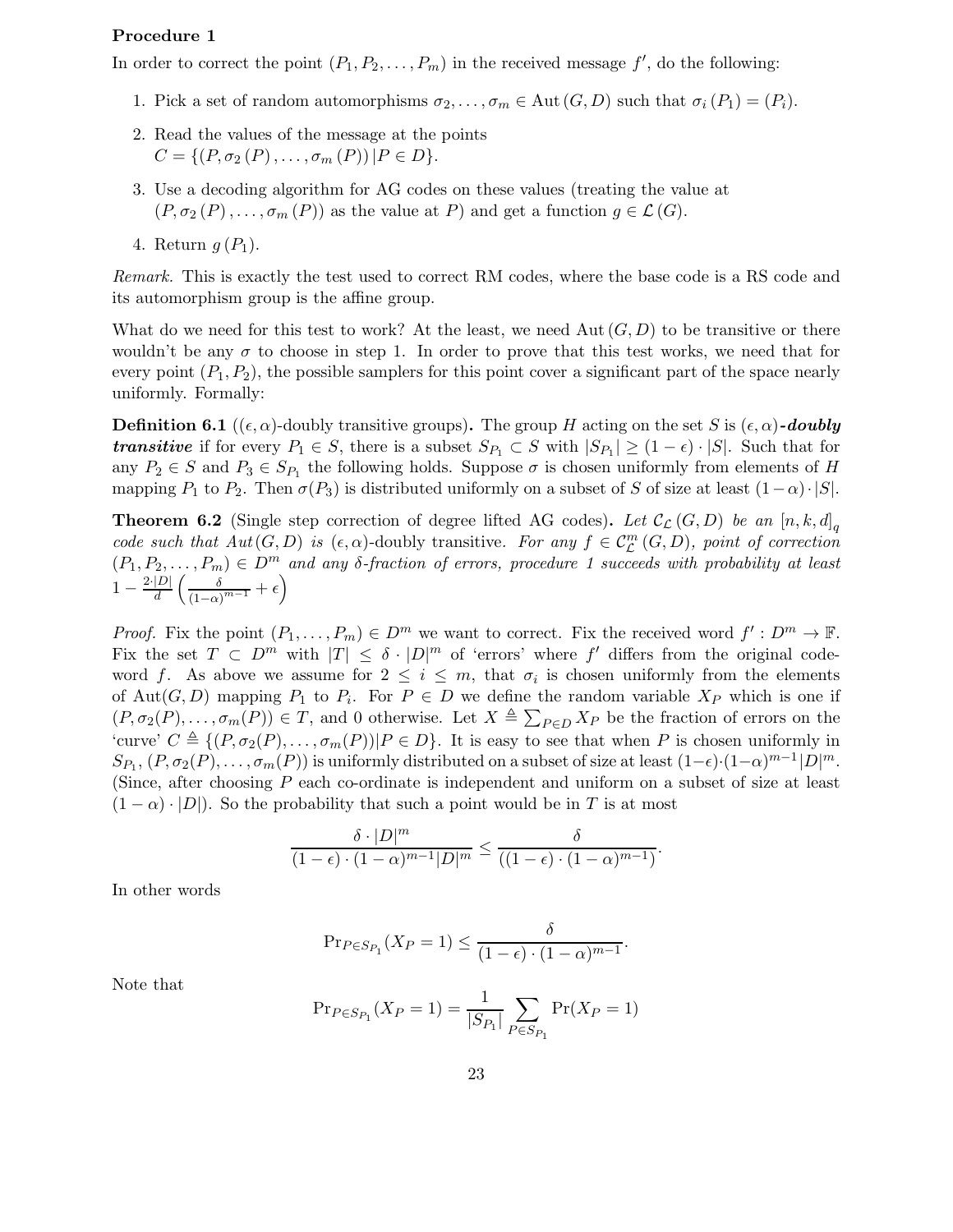and

$$
E(X) = \sum_{P \in D} \Pr(X_P = 1) = \sum_{P \in S_{P_1}} \Pr(X_P = 1) + \sum_{P \notin S_{P_1}} \Pr(X_P = 1) \le \frac{|S_{P_1}| \cdot \delta}{(1 - \epsilon) \cdot (1 - \alpha)^{m - 1}} + |D| \cdot \epsilon
$$
  

$$
\le |D| \cdot (\delta/(1 - \alpha)^{m - 1} + \epsilon).
$$

Thus, by Markov the probability of having more than  $\frac{d}{2}$  errors on the C is at most  $\frac{2}{d} \cdot |D|(\delta/(1 (\alpha)^{m-1} + \epsilon$ ).

For any z in the function field and function field automorphism  $\varphi$ ,  $(\varphi(z)) = \varphi(z)$  so for any fixed  $\sigma_2, \ldots, \sigma_m$  the restriction of a codeword f to  $(P, \sigma_2(P) \ldots \sigma_m(P))$  is a codeword g of  $\mathcal{C}_{\mathcal{L}}(G, D)$ . This codeword will be retrieved correctly in Step 3 of the procedure if there are at most  $\frac{d}{2}$  errors on C, and we have bounded the probability of this not happening above.

$$
\Box
$$

In Section 6.1 we'll show that this test works on Hermitian codes, by proving the following theorem:

**Theorem 6.3** (Closeness of Hermitian automorphisms to doubly transitive). The automorphism group of Hermitian codes is  $\left(\frac{1}{a^2}\right)$  $\frac{1}{q^2}, \left(1-\frac{1}{q}\right)$  $\left(\frac{1}{q}\right)$ )-doubly transitive.

From Theorems 6.2,6.3 we derive the following corollary:

Corollary 6.4 (Single step correction of degree lifted Hermitian codes ). Procedure 1 works on  $\mathcal{C}_{\mathcal{L}}^{m}\left(r \cdot Q_{\infty}, N_{H}\right)$  with probability at least  $\frac{2 \cdot q^{3}}{q^{3}-q^{3}}$  $rac{2\cdot q^3}{q^3-r}\left(q^{m-1}\delta+\frac{1}{q^2}\right)$  $\frac{1}{q^2}\bigg)$  .

We can see that if  $(\alpha > 0)$  δ must decrease as m increases. This isn't satisfactory and we'll solve this problem in several ways in the next sections.

What happens if  $\alpha = 0$  (i.e. the base code is 2-transitive)? In that case we get local correction for any m, which we'll prove in Section 6.2.

By adding some redundancy to the base code we can increase  $\alpha$ , we examine a method for this in Section 6.3 and get a version of Hermitian codes which is locally correctable for larger  $m$ 's.

#### 6.1 Single-step correction of Hermitian codes

We want to prove Theorem 6.3:

**Theorem** (Closeness of Hermitian automorphisms to doubly transitive). The automorphism group of Hermitian codes is  $\left(\frac{1}{a^2}\right)$  $\frac{1}{q^2}, \left(1-\frac{1}{q}\right)$  $\left(\frac{1}{q}\right)$ )-doubly transitive.

This will imply (corollary 6.4) that the degree lifting of Hermitian codes is locally correctable from some small fraction of errors.

We need to examine the automorphisms taking  $(x_1, y_1)$  to  $(x_2, y_2)$  and how they act on some place  $(x_3, y_3)$ . The next two lemmas establish the needed properties.

**Lemma 6.5** (Automorphisms from  $(x_1, y_1)$  to  $(x_2, y_2)$ ). There are  $q^2 - 1$  automorphisms taking  $x_1, y_1$  to  $x_2, y_2$ .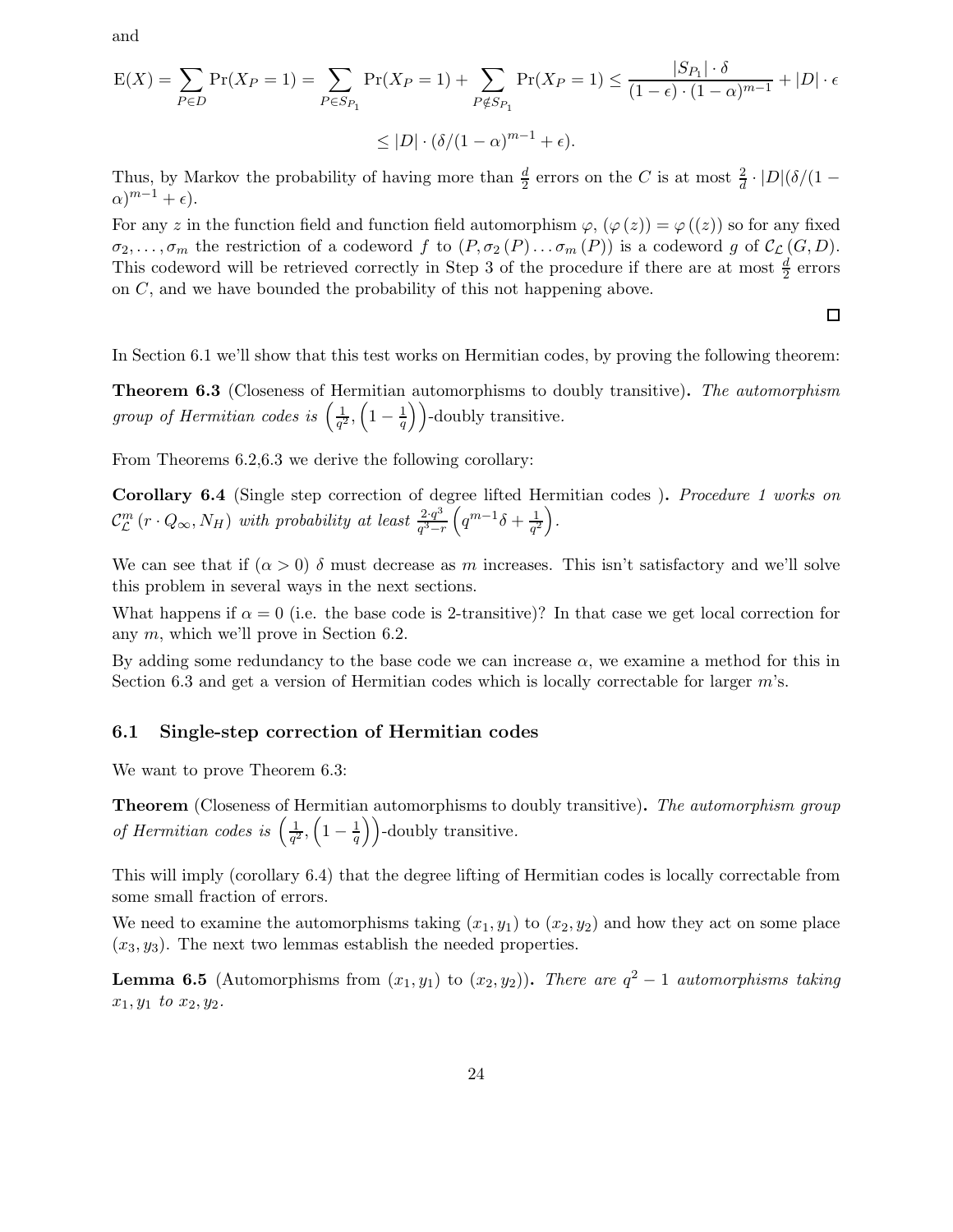*Proof.* Let  $\sigma_{x,y}$  be the automorphism taking  $(0,0)$  to  $(x, y)$  and  $\tau$  a generator for the automorphism group that stabilizes  $(0, 0)$  then the set

 $\{\sigma_{x_2,y_2}\tau^i\sigma_{x_1,y_1}^{-1}|1\leq j\leq q^2-1\}$  is a set of  $q^2-1$  automorphism taking  $(x_1,y_1)$  to  $(x_2,y_2)$  and since  $|\text{Aut}(rQ_{\infty}, \widetilde{N}_H)| = q^3 (q^2 - 1)$  and  $|D| = q^3$  these are the only such automorphisms.

**Lemma 6.6** (Automorphisms rarely intersect more than once). Let  $\varphi_1, \varphi_2$  be two different automorphisms taking  $(x_1, y_1)$  to  $(x_2, y_2)$ , if  $\varphi_1(x, y) = \varphi_2(x, y)$  then  $x = x_1$ .

*Proof.* Let  $\tau$  be a generator of the automorphism group W (see theorem 4.14),  $\varphi_1 = \sigma_{x_2,y_2} \tau^i \sigma_{x_1,y_1}^{-1}$ and  $\varphi_2 = \sigma_{x_2,y_2} \tau^j \sigma_{x_1,y_1}^{-1}$ . Then  $\sigma_{x_2,y_2} \tau^i \sigma_{x_1,y_1}^{-1}(x,y) = \sigma_{x_2,y_2} \tau^i \sigma_{x_1,y_1}^{-1}(x,y)$ . If  $x \neq x_1$  this means that there is a point  $(x', y')$ ,  $x' \neq 0$  such that  $\tau^i(x', y') = \tau^j(x', y')$  w.l.g let  $j > i$  then  $(x', y') =$  $\tau^{j-i}(x',y')$  so  $\tau^{j-i}$  stabilizes a non-zero point. But then, if we denote  $\tau^{j-1}(x) = \tau_c(x)$ ,  $x' = cx'$  so  $c = 1$  (since  $x' \neq 0$ ) and  $\tau^{j-1}$  is the identity mapping in contradiction to  $\tau$  being of order  $q^2 - 1$ .

So we have that for all but q places (those having  $x_3 = x_1$ ), the image of  $(x_3, y_3)$  under automorphisms taking  $(x_1, y_1)$  to  $(x_2, y_2)$  is of size  $q^2 - 1$  (so uniformity is immediate). Taking  $S_{P_1} = \{(x, y) \in N_H | x \neq x_1\}$  this proves Theorem 6.3. Explicitly, this gives us that for  $r = q^3 - c\epsilon q^4$ , procedure 1 fails on the code  $\mathcal{C}_{\mathcal{L}}^2(r \cdot Q_{\infty}, N_H)$  with probability at most  $\frac{2}{c\epsilon} \left( \delta + \frac{1}{q^2} \right)$  $\frac{1}{q^3}$ .

So,

Corollary 6.7 (Degree lifted Hermitian codes are single step correctable).

$$
\mathcal{C}_L^2\left(\left(q^3-c\epsilon q^4\right)\cdot Q_\infty,D\right)
$$

is a locally correctable code with rate

$$
\frac{k}{n}\approx \frac{(q^3-c\epsilon q^4)^2-2(q^3-c\epsilon q^4)q^2}{2q^6}\approx \frac{1}{2}-c\epsilon q-\frac{1}{q},
$$

query complexity  $\sqrt{n}$  and alphabet size of  $\sqrt[3]{n}$ .

We note that the Reed-Muller code with the similar rate of  $\frac{1}{2} - \epsilon$  has an alphabet size of  $\sqrt{n}$  (the query complexity is the same).

#### 6.2 Degree lifting of 2-transitive AG codes are LDCs

If our base code is 2-transitive then procedure 1 samples the whole space. What is left is to establish the uniformity of this sampling. In this section we show that if a group is  $(\epsilon, 0)$ -doubly transitive (i.e. 2-transitive) then  $\epsilon = 0$  which will imply that the degree lifting of doubly transitive AG codes is locally correctable (Theorem 6.10).

Remark. Technically, a 2-transitive group won't sample the whole space since, for instance, when correcting  $(P_1, P_2)$  we will never sample  $(P_1, P_3)$ . We can overcome this by also considering the parallel lines (i.e.  $\{(P_1, P) | P \in D\}$  etc) as views.

In the next two lemmas, we show that uniformity is a property of any 2-transitive group.

**Lemma 6.8** (Uniformity of transitive groups). Let A be a set with a group  $\Phi$  acting on it transitively. Let  $\Phi_{a,b} \subseteq \Phi$  be the set of automorphisms taking a to b, then  $|\Phi_{a,b}|$  is independent of the choice of a, b.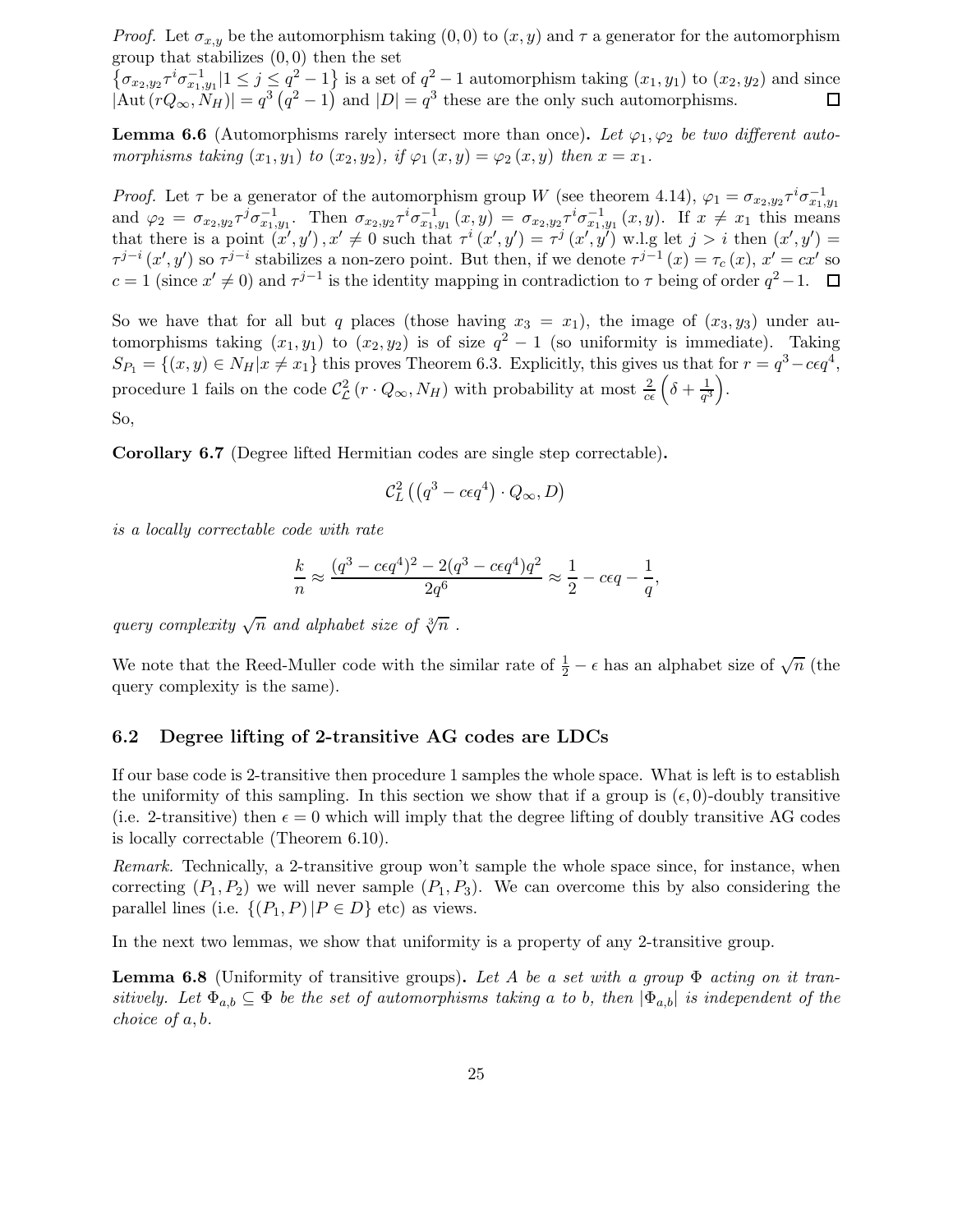*Proof.* Assume by contradiction that  $|\Phi_{a,b}| > |\Phi_{a,c}|$ . Let  $\sigma \in \Phi$  be such that  $\sigma(b) = c$  then  $\sigma(\Phi_{a,b}) \subseteq \Phi_{a,c}$  so there are two different  $\varphi_1, \varphi_2 \in \Phi_{a,b}$  such that  $\sigma \circ \varphi_1 = \sigma \circ \varphi_2 \Rightarrow \varphi_1 = \varphi_2$ , a contradiction. contradiction.

**Lemma 6.9** (Uniformity of doubly transitive groups). Let A be a set with a group  $\Phi$  acting on it 2-transitively. Let  $\Phi_{a,b,c,d} \subseteq \Phi$ ,  $a \neq c, b \neq d$  be the set of automorphisms taking a to b and c to d, then  $|\Phi_{a,b,c,d}|$  is independent of the choice of a, b, c, d.

*Proof.* From lemma 6.8 we know that  $|\Phi_{a,b}|$  is independent of a, b, so assume by contradiction that  $|\Phi_{a,b,c,d}| > |\Phi_{a,b,c,d'}|$ . Let  $\sigma \in \Phi$  be such that  $\sigma(b) = b, \sigma(d) = d'$  then  $\sigma(\Phi_{a,b,c,d}) \subseteq \Phi_{a,b,c,d'}$  so there are two different  $\varphi_1, \varphi_2 \in \Phi_{a,b,c,d}$  such that  $\sigma \circ \varphi_1 = \sigma \circ \varphi_2 \Rightarrow \varphi_1 = \varphi_2$ , a contradiction.

We can now prove the main result of this section.

**Theorem 6.10** (Doubly Transitive AG codes are locally correctable). Let  $\mathcal{C}_{\mathcal{L}}(G,D)$  be an  $[n, k, d]_q$ code with a 2 transitive group of function field automorphisms, then  $\mathcal{C}_{\mathcal{L}}^{m}(G,D)$  is locally correctable from a  $\delta < \frac{d}{2n}$  fraction of errors.

*Proof.* set  $\alpha = 0$  and  $\epsilon = 0$  in Theorem 6.2.

We are unaware of any 2-transitive AG codes (other than Reed-Solomon codes). Some immediate places to look for them are the Hermitian, Suzuki and Ree curves, as all of them have 2-transitive groups acting on their rational points ([Sti93], [HS90] and [Ped92] respectively). However, for these to give rise to 2-transitive codes there must also be a non-rational divisor of sufficiently low degree (smaller than the number of rational points) which is stabilized by all these automorphisms.

Would this kind of test work for the tensor of any 2-transitive code? The uniformity of the sampling has nothing to do with the base code being an AG code, the only property of AG codes we use is that the restriction of the tensor to the sampler is a codeword of the base code. We do not know whether this is true for the tensor (or some appropriate generalization of the degree lifted subcode of it) of some general 2-transitive code.

#### 6.3 Increasing transitivity via redundancy

To get a 2-transitive AG code, we need an automorphism group that acts 2-transitively on some set of places, while stabilizing another (that can't be of too high a degree). While we have several examples with a 2-transitive action, we don't know of any (except for RM codes) where it also stabilizes another divisor. In particular, the Hermitian function field has a 2-transitive action on its set of rational places (including infinity), but we don't know of any low degree (degree lower than  $q^3$ ) divisor that is stabilized by it.

In this section we show that a 2 transitive action is sufficient to show local correctability of the tensored code (though with a smaller rate than we would get from degree lifting), this gives us a construction of an LCC based on tensored Hermitian codes.

We first need to slightly extend our notion of AG codes.

Let  $S = {P}^n_i$  $i<sup>n</sup>$  be a set of places and Aut  $\{S\}$  be a group of function field automorphisms acting on S (implied here is that S is closed under the action of function from  $Aut\{S\}$ ). We define the evaluation of a function at a place it has a pole in as 0.

 $\Box$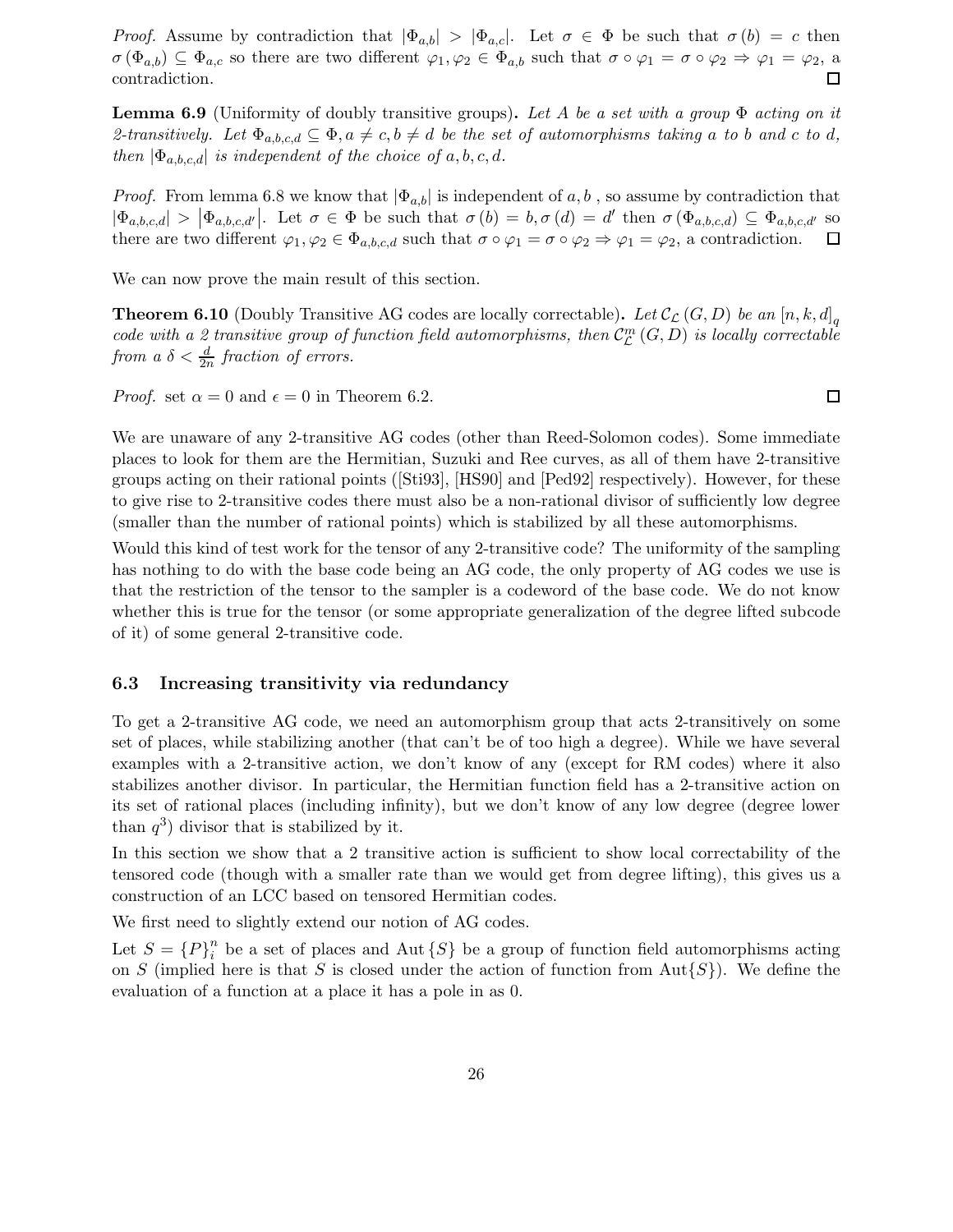**Definition 6.11.** The extended evaluation of a function  $z \in F/K$  is denoted  $\bar{z}$  and defined

$$
\bar{z}(P) = \begin{cases} z(P) & v_P(Z) \ge 0 \\ 0 & otherwise \end{cases}
$$

This allows us to consider AG codes  $\mathcal{C}_{\mathcal{L}}(G, D)$  when  $SUPP(G) \cap SUPP(D) \neq \emptyset$ .

**Definition 6.12.** The code  $\bar{\mathcal{C}}_{\mathcal{L}}(N, D) := \{ (\bar{z}(P_i))_{i=1}^n | z \in \mathcal{L}(D) \}$ 

We can now prove the main result of this section:

**Theorem 6.13** (Local correction of increased transitiveness AG codes). Let S be a set of place such that  $Aut\{S\}$  acts 2-transitively on S, pick  $Q \in S$ . Then  $\bar{C}_{\mathcal{L}}^m(r \cdot Q, S)$  is locally correctable from  $a \delta \leq \frac{n-r \cdot m}{2n}$  $\frac{2\pi}{2n}$  fraction of errors.

*Proof.* Mark  $|S| = n$ . Let  $\delta n^m$  be the number of errors allowed. Say we wish to correct the codeword w at the point  $(P_1, P_2 \ldots P_m)$ . We randomly pick automorphisms  $\varphi_2 \ldots \varphi_m$  such that  $\varphi_i(P_1) = P_i$ , and consider the values received at the points  $C = \{(P, \varphi_2(P) \dots \varphi_m(P)) | P \in S\}$ . For all z in the function field:  $(\varphi(z)) = \varphi((z))$  so  $\deg_{\mathcal{C}} z = \deg_{\mathcal{C}} \varphi(z)$ . Which means that the restriction of w to C is a codeword of  $\mathcal{C}_{\mathcal{L}}\left(r \cdot Q + r \cdot \sum_{i=1}^{m} \right)$  $i=2$  $\varphi_i(Q), S$ , this code has distance of at least  $d = n - m - r \cdot m$ and we can use standard algorithms to decode it. For any point  $(P'_1 \dots P'_m)$ ,  $P'_i \neq P_i$  the number of automorphisms selections which would lead to it being in  $\mathcal C$  is independent of the identity of the  $P$ 's (lemma 6.9) so the expected fraction of errors in C is  $\delta$ .

Let  $X_C$  be a random variable denoting the fraction of errors on C. Using markov Pr  $\left[X_C > \frac{d}{2}\right]$ 2  $\frac{\delta n}{d}$ , so if  $\delta$  is smaller than half the relative distance of  $\mathcal{C}_{\mathcal{L}}\left(r \cdot Q + r \cdot \sum_{i=1}^{m} q_i\right)$  $\varphi_i\left(Q\right), S\Big)$  the correction  $2\delta n$  $i=2$  $\Box$ succeeds with high probability.

The disadvantage of this method is the presence of  $r$  in the distance of the restrictions. This means that  $r < \frac{n}{m}$ . We also gain no benefit from bounding the total curve degree of monomials in this construction. So we bound the individual curve degrees of of members in monomials instead. i.e. we look at the full tensored code and not at a sub-code of it. This gives us a dimension of  $(r - g)^m$ .

Corollary 6.14 (Locally correctable tensors of Hermitian codes). The m-th tensor of  $\bar{\mathcal{C}}_{\mathcal{L}}(r \cdot Q_{\infty}, N_H \cup Q_{\infty})$  is locally correctable from a  $\delta \leq \frac{q^3-r\cdot m}{2q^3}$  $\frac{-r \cdot m}{2q^3}$  fraction of errors. The rate of these codes will be  $\frac{1}{m^m}\left(1-c\delta-\frac{1}{q}\right)$  $\frac{1}{q}$ .

Proof. The set of rational points of the Hermitian curve has a 2-transitive group of automorphisms acting on it [Sti93]. Now apply Theorem 6.13.  $\Box$ 

Remark. Theorem 6.13 can be extended for  $(\epsilon, \alpha)$ -doubly transitive groups.

## 7 Fractal correction of degree lifted AG codes

In this section we will examine a fractal correction algorithm, define the required properties for a degree lifted code to be locally correctable using this algorithm (Theorem 7.3), show that Hermitian codes posses these properties and conclude that fractal correction succeeds on degree lifted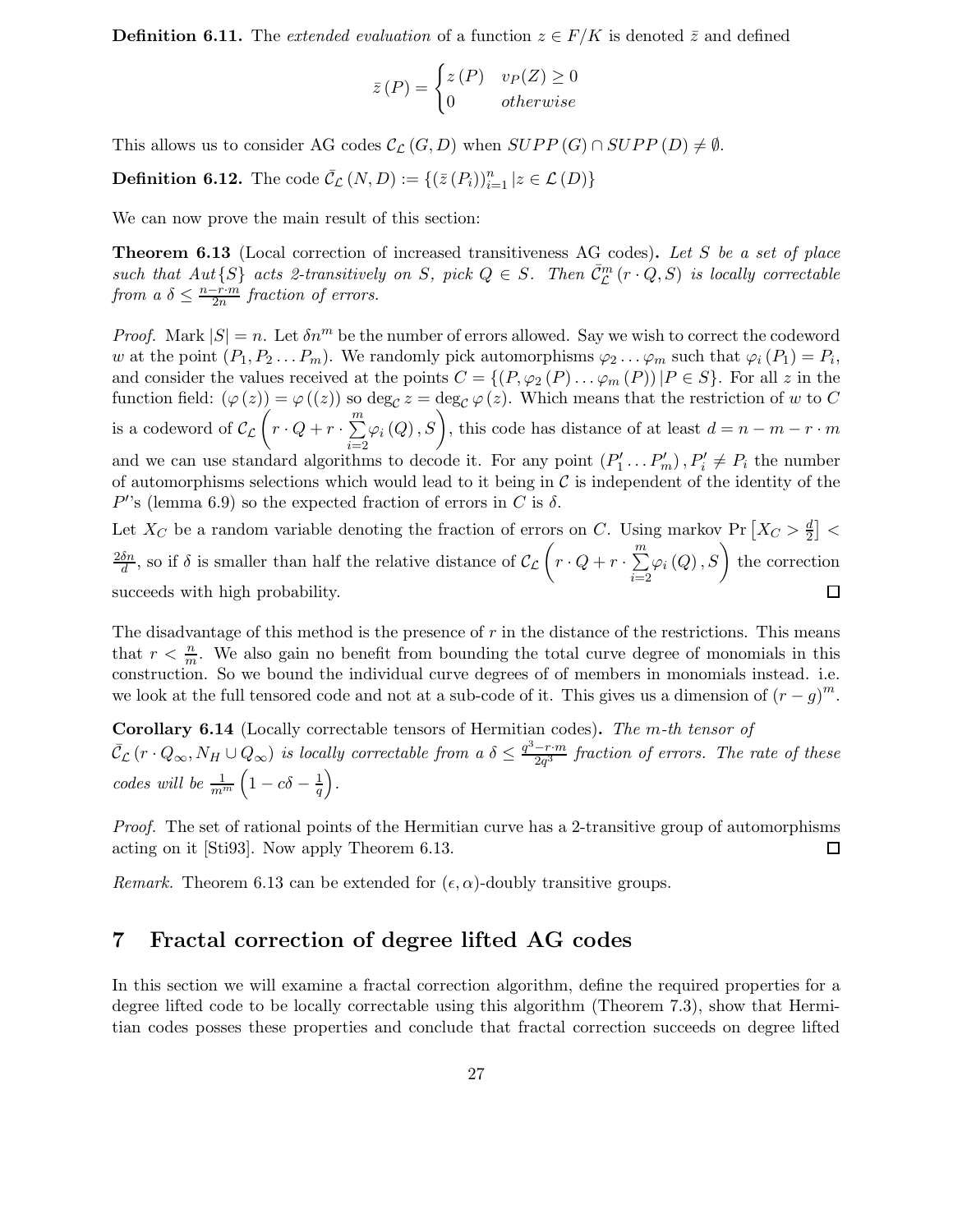Hermitian codes (corollary 7.6). Let  $\mathcal{C}_{\mathcal{L}}^{m}(G,D)$  be a lifted AG code, and let U be a subgroup of Aut $(G, D)$ . The *fractal correction procedure* for  $C_{\mathcal{L}}^{m}(G, D)$  and U is as follows.

#### Procedure 2:

In order to correct the point  $(P_1, \ldots, P_m)$  do the following:

- 1. Choose  $m-1$  random automorphisms  $\sigma_2, \ldots, \sigma_m \in U$ , under the constraint that  $\sigma_i(P_1) = (P_i)$ for every  $2 \leq i \leq m$ .
- 2. Let  $C = \{(P, \sigma_2(P) \dots \sigma_m(P)) | (P) \in D\}$  be the embedding of the curve generated by these automorphisms.
- 3. For every point in C, apply procedure 1.
- 4. Use the values returned from step 3, apply standard AG decoding to get the restriction of f to  $C$ , and calculate it at the point  $P_1$ .

So in this procedure, we first correct each point on C and then use the corrected values to correct the value at the original point we wanted to correct.

**Definition 7.1** (( $\alpha, \epsilon$ )-closeness to 2-steps uniformity). The group H acting on the set S is  $\alpha, \epsilon$ close to 2-steps uniform if for every  $P \in S$ , there exists a subset  $S_P \subset S$  with  $|S_P| \geq (1-\epsilon) \cdot |S|$ , such that

- for any  $Z \in S_P$ , there exists a subset  $S_{P,Z} \subset S$  (depending only on P and Z) with  $|S_{P,Z}| \ge$  $(1 - \epsilon) \cdot |S|$  such that the following holds.
	- $-$  Fix any  $P' \in S_P$ .
	- Choose random  $\sigma, \psi \in H$  under the constraints that  $\sigma(P) = P'$ , and  $\psi(Z) = \sigma(Z)$ .

Then for any  $Z' \in Sp_{Z}$ ,  $\phi(Z')$  is  $\alpha$ -close to the uniform distribution on S.

Remark 7.2. It is easy to see that the above procedure and definition can be generalized to ones in which we do a 'depth-c recursion'. This could be useful in lifted codes where it would require such a depth of choosing automorphisms to generate a near-uniform point

**Theorem 7.3** (Fractal correction of degree lifted AG codes). Let  $\mathcal{C}_{\mathcal{L}}(G, D)$  be an  $[n, k, d]_q$  code such that  $Aut(G, D)$  is  $\alpha$ ,  $\epsilon$ -close to 2-steps uniform. For any  $f \in C^m_{\mathcal{L}}(G, D)$ , point of correction  $(P_1, P_2... P_m) \in D^m$  and any  $\delta$ -fraction of errors. Procedure 2 succeeds with probability at least  $1-\left(\frac{2n}{d}\right)$  $\left(\frac{2n}{d}\right)^2(\delta+m\cdot\alpha+\epsilon)$ 

*Proof.* Fix the point  $(P_1, \ldots, P_m)$  that is to be corrected. Let  $T \subset D^m$  be the set of errors of size  $|T| \leq \delta \cdot n^m$  where the received word differs from the original codeword f. As described in Procedure 2, choose random  $\sigma_2, \ldots, \sigma_m$  such that  $\sigma_i(P_1) = P_i$ . Procedure 2 now runs Procedure 1 on each point  $(Z, \sigma_2(Z), \ldots, \sigma_m(Z))$  for  $Z \in D$ . This corresponds to choosing random  $\psi_2, \ldots, \psi_m \in U$ under the constraint that  $\psi_i(Z) = \sigma_i(Z)$  for  $2 \leq i \leq m$ , and then using the hermitian code decoding algorithm on the points of the 'curve'

$$
C_Z \triangleq \left\{ (Z', \psi_2(Z'), \dots, \psi_m(Z')) | Z' \in D \right\}.
$$

For  $Z \in D$ , define a random variable  $X_Z$  that is 1 when  $C_Z$  contains more than  $d/2$  errors, i.e.,  $|C_Z \cap T| > d/2$ , and 0 otherwise. In a similar argument to the proof of Theorem 6.2, it follows that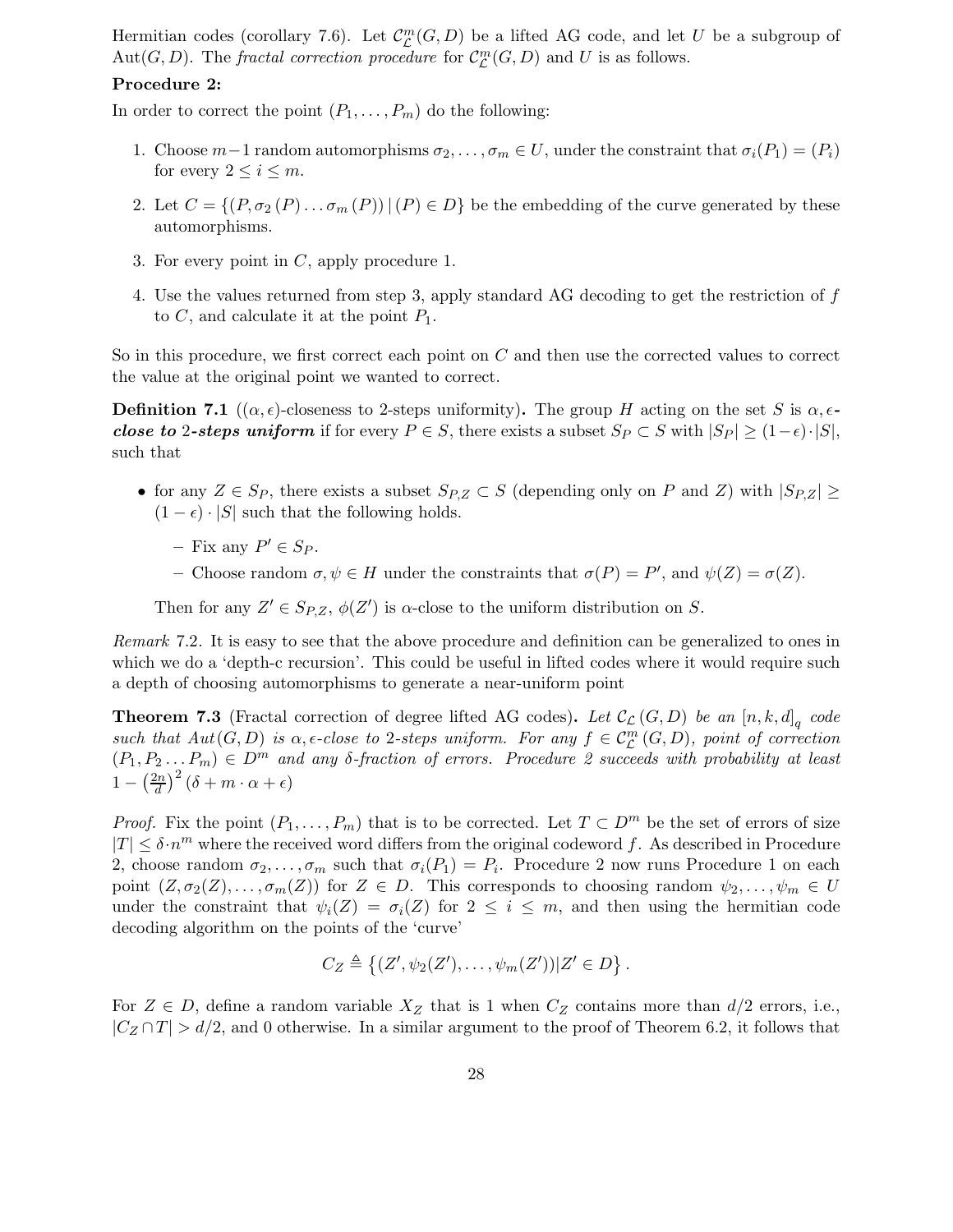when  $X_Z = 0$  then Step 3 of the procedure will correctly retrieve  $f(Z, \sigma_2(Z), \ldots, \sigma_m(Z))$ . Let us fix  $Z \in S_{P_1}$ . In this case, for  $Z' \in S_{P_1,Z}$ , the coordinates of the point  $(Z', \psi_2(Z'), \ldots, \psi_m(Z'))$  are  $\alpha$ close to uniform (here is where we use Definition 7.1), and therefore by 7.8  $(Z', \psi_2(Z'), \dots, \psi_m(Z'))$ is  $m \cdot \alpha$ -close to uniform in  $D^m$ . Hence, for  $Z' \in S_{P_1,Z}$  the probability that  $(Z', \psi_2(Z'), \dots, \psi_m(Z')) \in$ T is at most  $\delta + m \cdot \alpha$ . Since  $|S_{P_1,Z}| \geq (1-\epsilon) \cdot n$ , we have that the expected number of errors on  $C_Z$  is at most  $(\delta + m \cdot \alpha + \epsilon)n$ . So

$$
\Pr(X_Z = 1) \le \frac{2}{d} (\delta + m \cdot \alpha + \epsilon) n.
$$

Similarly, as  $|S_{P_1}| \geq (1 - \epsilon) \cdot n$ , we now have that the expected number of errors on C is at most

$$
((1-\epsilon)(\delta+m\cdot\alpha+\epsilon)n+\epsilon)n\leq (\delta+m\cdot\alpha+\epsilon)n^2.
$$

Using Markov, we get the required bound on the error probability.

This does give us a way to locally correct codes with  $m > 2$ . We now return to the automorphisms of the Hermitian code, the remainder of this section will be concerned with proving the following:

Theorem 7.4 (2-steps uniformity of Hermitian automorphisms).

$$
Aut(r \cdot Q_{\infty}, N_H)
$$

is  $\frac{1}{q}, \frac{1}{q} + \frac{2}{q^2}$  $\frac{2}{q^2}$ -close to 2-steps uniform.

Corollary 7.5 (Fractal correction of degree lifted Hermitian codes). Consider

$$
\mathcal{C}_L^m \left( \left( q^3 - c \left( \delta + \frac{m}{q} \right) q^3 \right) \cdot Q_\infty, D \right)
$$

, for some constant c, if the fraction of errors in the received codeword is smaller than δ then procedure 2 succeeds with probability at least  $1 - \frac{8}{\left(\delta + \frac{n}{2}\right)}$  $\frac{8}{\left(\delta+\frac{m}{q}\right)c^2}$ .

Corollary 7.6 (Fractal correction degree lifted Hermitian codes ).

$$
\mathcal{C}_L^m\left(\left(q^3-c\left(\delta+\frac{m}{q}\right)q^3\right)\cdot Q_\infty,D\right)
$$

is a locally correctable code with rate

$$
\frac{k}{n} \approx \frac{\left(q^3 - c\left(\delta + \frac{m}{q}\right)q^3\right)^m - m(q^3 - c\left(\delta + \frac{m}{q}\right)q^3)^{m-1}q^2}{m! \cdot q^{3m}} \approx \frac{1}{m!} \left(1 - c\delta - \frac{m}{q}\right)
$$

query complexity  $\sqrt[m]{n^2}$  and alphabet size of  $1.5 \sqrt[m]{n}$ .

We note that the Reed-Muller code with the similar rate of  $\frac{1}{m!}(1-\delta)$  has a query complexity of  $\sqrt[m]{n}$  and an alphabet size of  $\sqrt[m]{n}$ . This is an immediate consequence of Theorem 7.4. To prove this theorem we'll first need some preparatory lemmas.

**Lemma 7.7** (Image of bounded polynomial is uniform). A degree  $q + 1$  polynomial  $f : \mathbb{F}_{q^2} \to D$ ,  $|D| = q$  has a statistical difference of at most  $\frac{1}{q} - \frac{1}{q^2}$  $\frac{1}{q^2}$  from the uniform distribution on D.

 $\Box$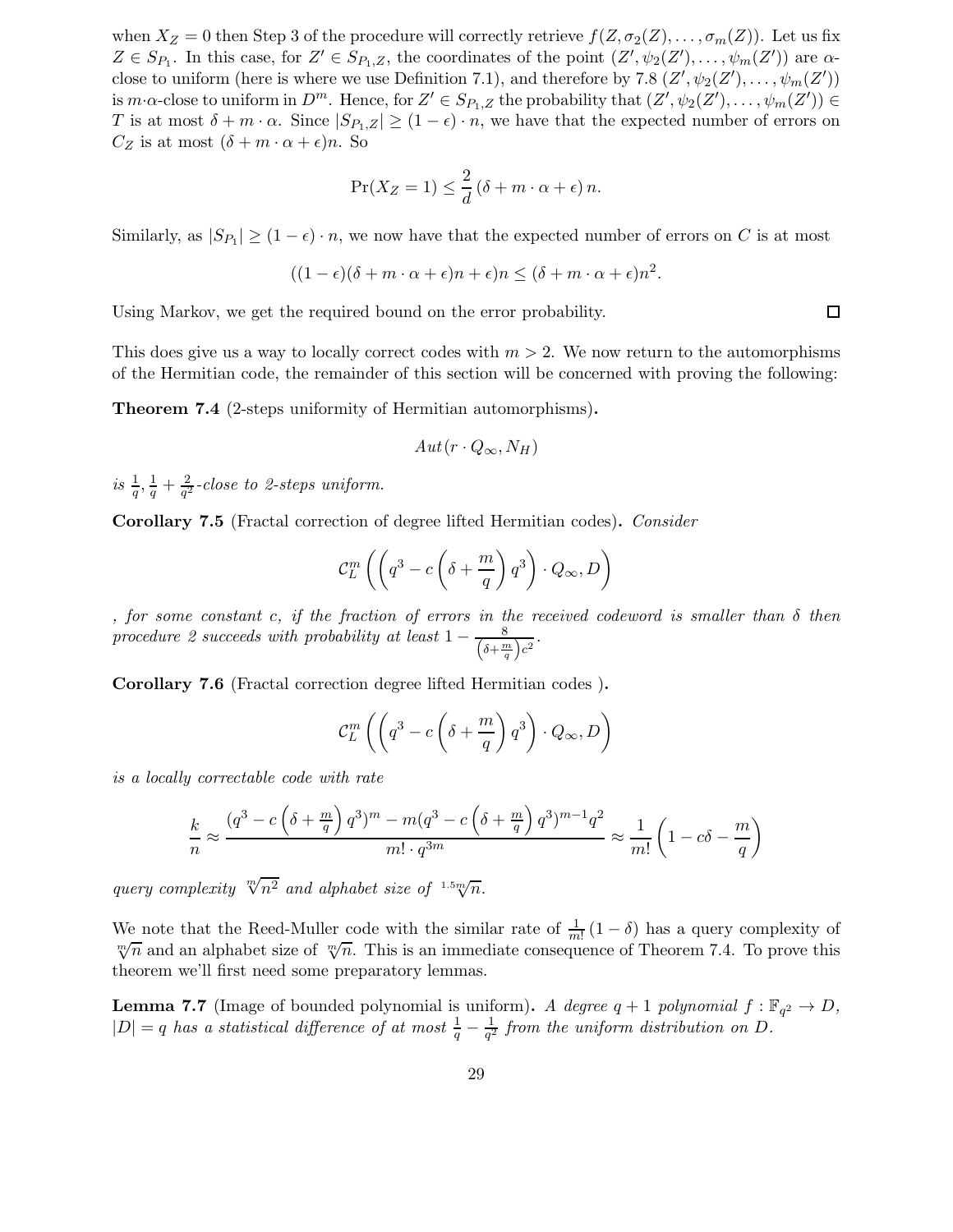*Proof.* Let Q be the distribution induced by f, assume that  $\delta(Q, U) > \frac{1}{q} - \frac{1}{q^2}$  $\frac{1}{q^2}$ . Then there is a set  $A \subseteq D$  such that  $\left|\Pr_{x \in \mathbb{F}_{q^2}}[f(x) \in A] - \frac{|A|}{q}\right|$  $\left. \frac{A}{q} \right| > \frac{1}{q} - \frac{1}{q^2}$ . This means that one of the following 2 things must happen:

- 1. f takes more values to A then the uniform distribution does, in that case  $|f^{-1}(A)| \geq |A| q + q$ but  $|f^{-1}(x)| \leq q+1$  (because of its degree) so  $|A| = q$  which is ludicrous.
- 2. f takes less values to A then the uniform distribution does. Apply 1. to  $\overline{A}$  to get a contradiction.

**Lemma 7.8** (Statistical distance is additive). Let  $Q$  be a distribution on  $D$  and  $P$  a distribution on D' which is independent of Q. P and Q are  $\mu$  close to uniform. Then  $Q \times P$  is at least  $2\mu$ -close to uniform.

Proof. Statistical distance obeys the triangle inequality so

$$
d(Q \times P, U_D \times U_{D'}) \le d(Q \times P, Q \times U_{D'}) + d(Q \times U_{D'}, U_D \times U_{D'}) = 2\mu
$$

Proof. (of Theorem 7.4)

We thinks points  $P_1, P_2 \in N_H$ . We denote  $P_1 = (x_1, y_1)$  and  $P_2 = (x_2, y_2)$ . We define  $S_{P_1} \subset N_H$  to be the set of points in  $N_H$  whose first coordinate is *different* from  $P_1$ . That is,

$$
S_{P_1} \triangleq \{Z = (z_1, z_2) \in N_h | z_1 \neq x_1 \}.
$$

Note that  $|S_1| = q^3 - q^2 = (1 - 1/q) \cdot |N_H|$  as required in Definition 7.1. We now fix a point  $Z = (z_1, z_2) \in S_{P_1}$ . We now wish to choose random elements  $\sigma, \psi \in U$  under the constraint that

- 1.  $\sigma(P_1) = P_2$ .
- 2.  $\psi(Z) = \sigma(Z)$ .

Using the representation of automorphisms described in Corollary 4.15, we denote  $\sigma = \varphi_{\alpha,\beta,c}$  and  $\psi = \varphi_{\alpha',\beta',c'}$ . Recall this means that, for example for  $\sigma$ , for any  $(x, y) \in N_H$ .

$$
\sigma(x) = cx + \alpha, \ \sigma(y) = c^{q+1}y + a^qcx + \beta.
$$

Using this notation, and the second item of Corollary 4.15, the above constraints are equivalent to the following. For any fixed  $Z' = (x, y) \in N_H$ :

$$
\sigma(x) = (x - x_1) \cdot c + x_2
$$
  

$$
\sigma(y) = (y - x_1^q x + x_1^{q+1} - y_1) \cdot c^{q+1} + x_2^q (x - x_1) \cdot c + y_2.
$$

 $\Box$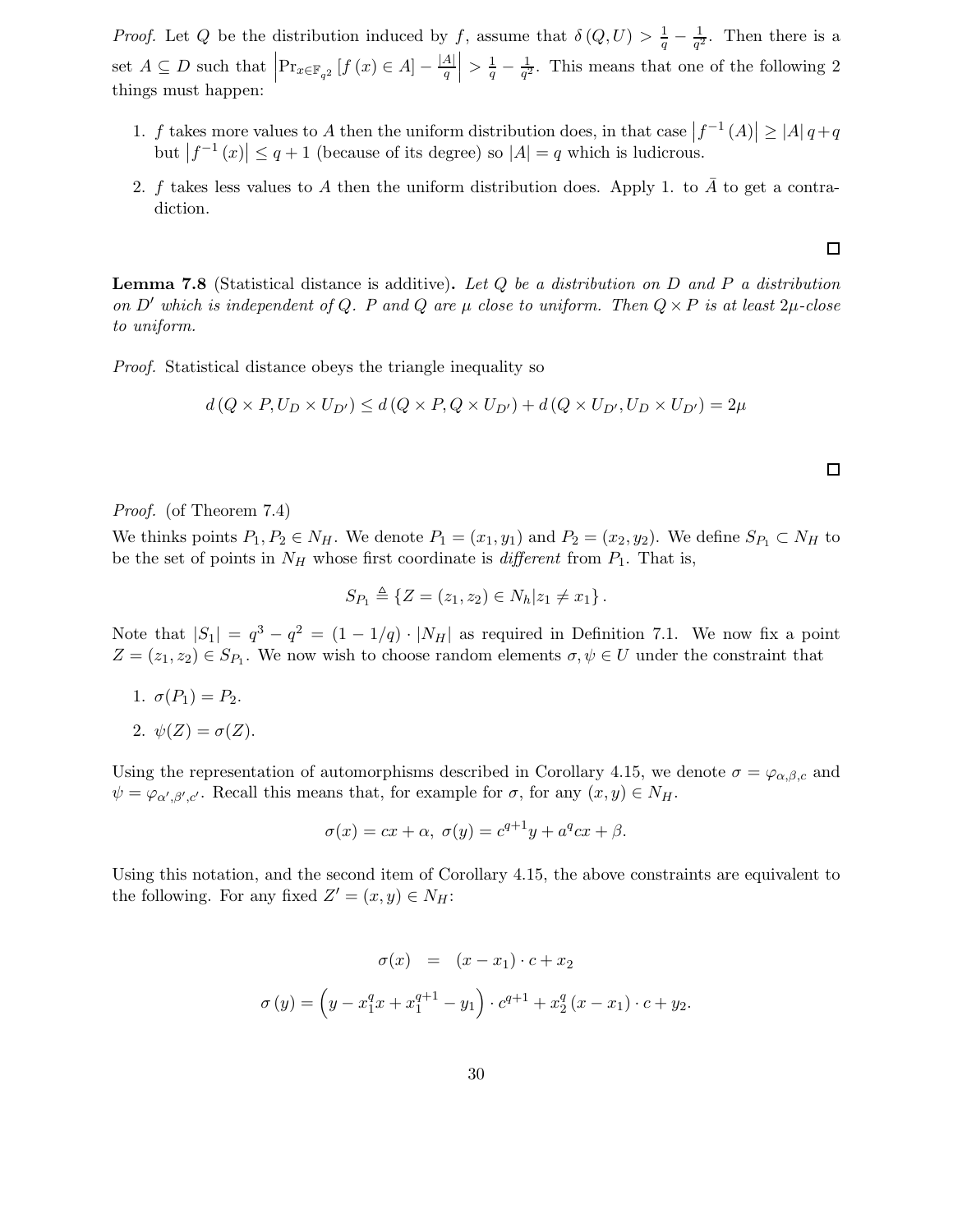$$
\psi(x) = (x - z_1) \cdot c' + \sigma(z_1)
$$
  

$$
\psi(y) = (y - z_1^q x + z_1^{q+1} - z_2) \cdot c'^{q+1} + \sigma(z_1)^q (x - z_1) \cdot c' + \sigma(z_2)
$$

combining them we get:

$$
\psi(x) = (x - z_1) \cdot c' + (z_1 - x_1) \cdot c + x_2
$$
  

$$
\psi(y) = \left(y - z_1^q x + z_1^{q+1} - z_2\right) \cdot c'^{q+1} + ((x - x_1) \cdot c + x_2)^q (x - z_1) \cdot c' + (z_2 - x_1^q z_1 + x_1^{q+1} - y_1) \cdot c^{q+1} + x_2^q (z_1 - x_1) \cdot c + y_2
$$

We emphasize that we are thinking now of  $x, y, x_1, y_1, x_2, y_2, z_1, z_2$  as fixed, while c and c' are chosen uniformly<sup>7</sup> in  $\mathbb{F}_{q^2}$ . As  $z_1 \neq x_1$  this implies that  $\psi(x)$  is uniformly distributed. Now let us fix  $\psi(x)$ to a value u. So, we have  $u = (x - z_1) \cdot c' + (z_1 - x_1) \cdot c + x_2$ . Rearranging terms, we express c' as

$$
c' = \frac{- (z_1 - x_1) \cdot c - x_2 + x_T}{(x - z_1)}.
$$

Now, we want to look at the distribution of  $\psi(y)$  given this fixing. Using this setting of  $c'$  we get that  $\psi(y)$  is a polynomial in c of degree (at most)  $q + 1$ . Furthermore, it is a polynomial whose image is in a set of size q - the set  $\{b \in \mathbb{F}_{q^2} | (u, b) \in N_H\}$ . Hence, if it was a non-zero polynomial, Lemma 7.7 would imply that  $\phi(y)$  is  $\frac{1}{q}$ -close to the uniform distribution on this set. It would then follow that  $(\psi(x), \psi(y))$  is  $\frac{1}{q}$ -close to the uniform distribution on  $N_H$ .

So, what is left to do is to show that for most fixings of  $Z = (x, y)$ ,  $\psi(y)$  is a non-zero polynomial in c. The coefficient of  $c^{q+1}$  in this polynomial is  $(z_2 - x_1^q)$  $\binom{q}{1}z_1+x_1^{q+1}-y_1)+\left(y-z_1^q\right)$  $a_1^q x + z_1^{q+1} - z_2 \left( \frac{(z_1 - x_1)}{(x - z_1)} \right)^{q+1}.$ For fixed  $P = (x_1, y_1), Z = (z_1, z_2),$  when  $x \neq z_1$ , this will be zero exactly when

$$
h(x,y) \triangleq (z_2 - x_1^q z_1 + x_1^{q+1} - y_1) \cdot (x - z_1)^{q+1} + \left(y - z_1^q x + z_1^{q+1} - z_2\right)(z_1 - x_1) = 0.
$$

 $\Box$ 

 $h(x, y)$  can have at most  $q^2 + q$  zeros on the hermitian curve. So defining  $S_{P,Z} \triangleq \{Z' = (x, y) \in N_H | x \neq z_1, h(x, y) \neq 0\}$ , we are done.

## 8 Correction via high-degree samplers

In this section we examine correction via high-degree samplers. We define the required properties of a base AG code for its degree lifting to be locally correctable in this manner (Theorem 8.3) and construct an explicit set of high-degree samplers for degree lifted Hermitian codes which allows us to locally correct them (Theorem 8.5).

So far we have used automorphisms in our correcting, this had the benefit of having the restriction of the degree lifted code be a word in the base code. The downside of this is that the number of automorphisms isn't as large as we would like it to be. In the section we replace the automorphisms with a larger class of functions that will allow us to easily sample the whole space but with some increase in the curve degree of the restrictions of a code-word to a sampler.

<sup>&</sup>lt;sup>7</sup>Actually, as we defined U, c and c' vary uniformly in  $\mathbb{F}_{q^2}^*$ , but in our decoding algorithm we can allow also  $c = 0$ . This will add to our set of functions, for every  $(\alpha, \beta) \in N_H$ , the constant function mapping all of  $N_H$  to  $(\alpha, \beta)$ . Alternatively we could slightly increase the resulting  $\alpha$  and  $\epsilon$  in Theorem 7.4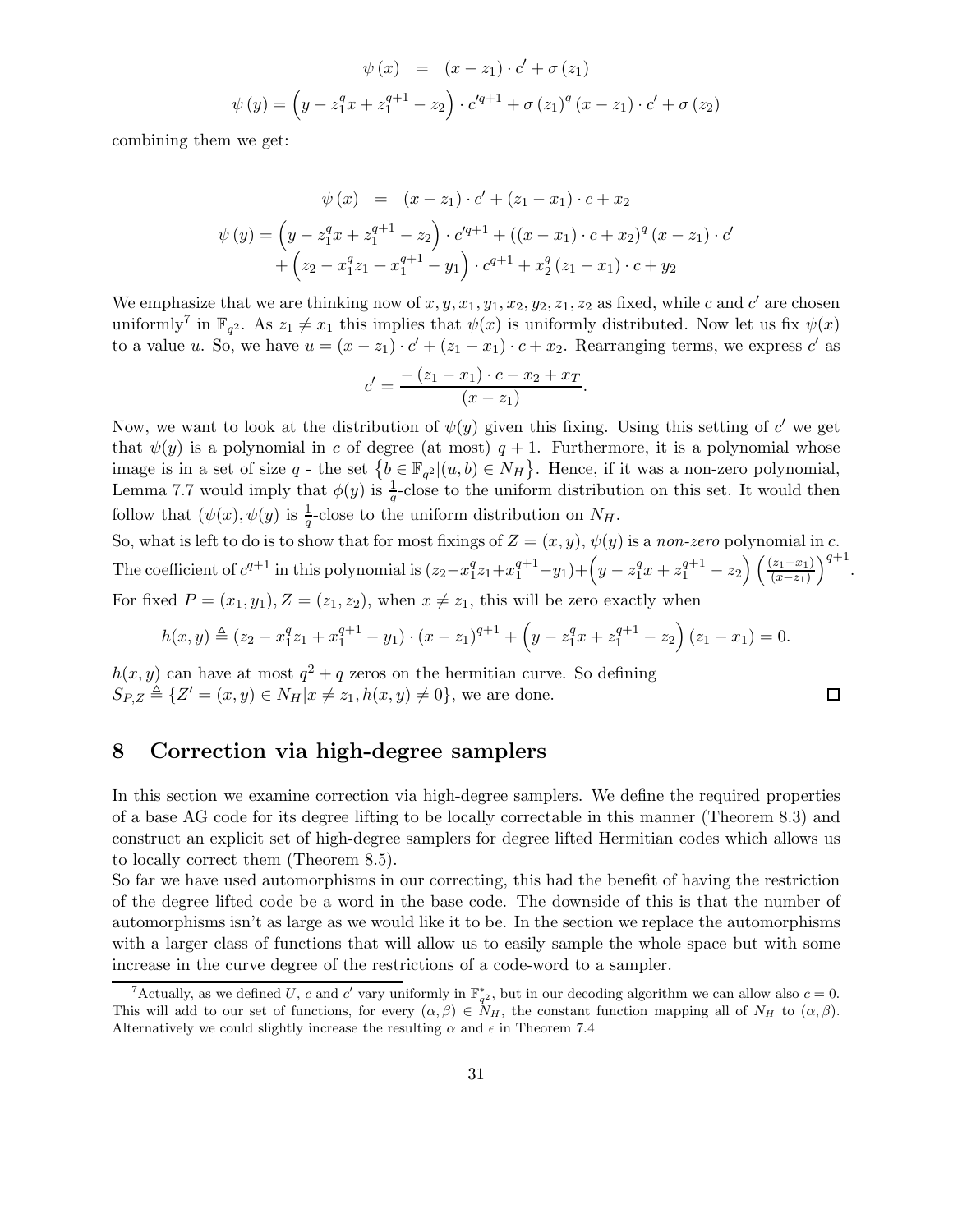**Definition 8.1.** A generalized automorphism of a function field is a function  $f : F/K \to F/K$ such that for all  $P \in \mathcal{P}_F$  the set  $f(P)$  is contained in only one place of  $F/K$ . We define  $f(P)$  to be that unique place.

**Definition 8.2** ((l, t)-samplers). The set of generalized automorphisms  $\Phi$  is an (l, t)-sampler for the code  $\mathcal{C}_{\mathcal{L}}(G, D)$  if there is a subset  $A \subseteq L(G)$  of dimension  $\frac{l(G)}{t}$  such that for all  $f \in \Phi$  and  $g \in A$ ,  $\deg_{\mathcal{C}} g + l \ge \deg_{\mathcal{C}} f(g)$  and  $\Phi$  has a  $(0,0)$ -doubly transitive action on D.

**Theorem 8.3** (High degree correction of degree lifted AG codes). If  $\mathcal{C}_{\mathcal{L}}(G, D)$  is an  $[n, k, d]_q$  code which has an  $(l, t)$ -sampler  $\Phi$  then for any  $f \in A^m$ , point of correction  $(P_1, P_2 \dots P_m) \in D^{\hat{m}}$  and any δ-fraction of errors. Procedure 1 (when choosing functions from Φ) succeeds with probability at  $least\ 1-\frac{2\delta}{d-(m-1)l}$ 

*Proof.* For any  $z \in A$  and function  $\varphi \in \Phi$ ,  $\deg_{\mathcal{C}} \varphi(z) \leq \deg_{\mathcal{C}} z + l$  so the restriction of a codeword f to  $(P, \sigma_2(P) \dots \sigma_m(P))$  is a codeword of  $\mathcal{C}_{\mathcal{L}}(G', D)$  for some G' such that  $\deg G' \leq (m-1)l + \deg G$ .  $\mathcal{C}_{\mathcal{L}}(G', D)$  has distance  $d - (m-1)l$  and so we can handle  $\frac{d-(m-1)l}{2}$  errors. By Markov, the probability of having more than  $\frac{d-(m-1)l}{2}$  errors is at most  $\frac{2\delta}{d-(m-1)l}$ .

We will spend the remainder of this section proving the following theorem:

**Theorem 8.4** (Samplers for Hermitian codes). Hermitian codes have a  $\left(\frac{q^3}{l}\right)$  $\left(t^3\over t,t\right)$  sampler for any  $0 < t \leq 1$ 

The corollary of which will be:

Theorem 8.5 (High degree correction of degree lifted Hermitian codes).

$$
\mathcal{C}_L^m \left( \left( \left( 1 - \frac{m}{t} \right) q^3 - c \delta q^3 \right) \cdot Q_\infty, D \right)
$$

has a locally correctable subcode of rate:

$$
\frac{k}{n} \approx \frac{\left(\left(1 - \frac{m}{t}\right)q^3 - c\delta q^3\right)^m - m\left(\left(1 - \frac{m}{t}\right)q^3 - c\delta q^3\right)^{m-1}q^2}{tm!q^{3m}} = \frac{1}{tm!}\left(1 - \frac{m}{t} - c\delta - \frac{1}{q}\right)
$$

, query complexity  $\sqrt[m]{n}$  and alphabet size of  $1.5\sqrt[m]{n}$ .

Our set of functions will be:

$$
\varphi\left(x\right) = ax + b
$$

$$
\varphi(y) = a^{q+1}y + b^qax + c + T^*(\alpha x + \beta y)
$$

Where  $a \in \mathbb{F}_{q^2}^*$ ,  $(b, c) \in N_H$ ,  $\alpha, \beta \in \mathbb{F}_{q^2}$  and  $T^*(z) = z^q - z$ .

We note that  $Tr(T^*(z)) \equiv 0$  so these are indeed generalized automorphisms.

We define  $\mathcal{C}_{\mathcal{L}}^{m}(r \cdot Q_{\infty}, N_H)_{\frac{1}{r}}$  to be the sub-code of  $\mathcal{C}_{\mathcal{L}}^{m}(r \cdot Q_{\infty}, N_H)$  in which the y-degrees of the evaluated functions are bound by  $\frac{q}{t}$ . This bounds the potential increase in the curve degree of the functions by an additive factor of  $\frac{mq^3}{t}$ , and decreases the dimension by a multiplicative factor of at most  $\frac{1}{t}$ . All that remains is to show that these functions cover the whole space uniformly. This will be proven in lemma 8.9 but we need to do a little work before-hand.

First we show that these function are actually different from one another.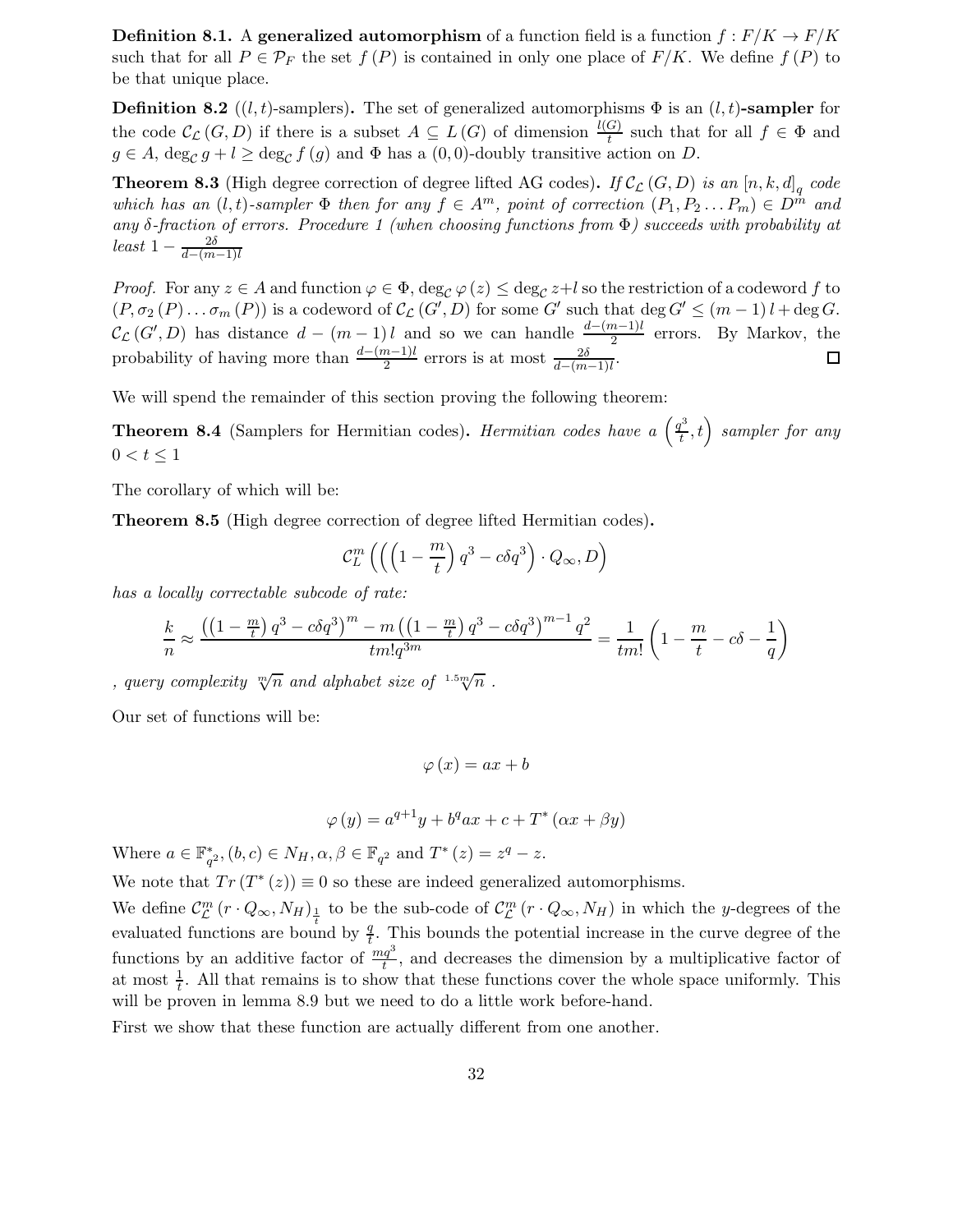**Lemma 8.6** (High degree testers are different). If  $\forall (x, y) \in N_H : \varphi_1(x, y) = \varphi_2(x, y)$  then  $\varphi_1 \equiv \varphi_2$ 

*Proof.* we can immediately derive that  $a_1 = a_2$  and  $b_1 = b_2$ , we are left with the equation  $T^* ((\alpha_1 - \alpha_2) x + (\beta_1 - \beta_2) y) + c_1 - c_2 = 0$ , pick  $y_0 \in \mathbb{F}_{q^2}$  s.t.  $y_0^q + y = 1$  and set  $y = y_0$ . This equation then become a degree q polynomial in x, but there are  $q+1$  x values for which  $(x, y_0)$ is a Hermitian rational point. So this polynomial must have  $q + 1$  zeroes, so we get that  $\alpha_1 = \alpha_2$ and  $c_1 = c_2$ . We can then conclude that  $\beta_1 = \beta_2$  and  $\varphi_1 \equiv \varphi_2$ .  $\Box$ 

Now we show that to correct a particular point we have many possible tests.

**Lemma 8.7** (Equal number of functions through each point). Let  $(x_1, y_1), (x_2, y_2) \in N_H$ , the number of functions for which  $\varphi(x_1, y_1) = (x_2, y_2)$  is  $q^4 (q^2 - 1)$ .

*Proof.* Pick any  $a\left(q^2-1\right)$  options), there is a single solution to  $ax_1 + b = x_2$  so b is set.

We need  $y_2 = b^q a x_1 + a^{q+1} y_1 + c + T^* (\alpha x + \beta y)$  pick any c such that  $b^{q+1} = c^q + c$  (q options), and let  $b^qax_1 + a^{q+1}y_1 + c = \lambda$  then we need  $y_2 - \lambda = T^* (\alpha x_1 + \beta y_1)$ , note that  $Tr(\lambda) = N(x_2) = Tr(y_2)$ so  $y_2 - \lambda$  is a trace zero element, denote it by  $\lambda'$ .

There are q elements z in  $\mathbb{F}_{q^2}$  such that  $z^q - z = \lambda'$  (T<sup>\*</sup> is an additive homomorphism from  $\mathbb{F}_{q^2}$  onto the trace zero elements). So for any choice of  $\alpha$  there are q options of  $\beta$  such that  $T^*(\alpha x_1 + \beta y_1) =$ λ'. (the only issue is if  $x_1, y_1 = (0, 0)$ . However, in that case,  $\varphi(0, 0) = (b, c)$  regardless of  $a, \alpha, \beta$ , so we just set  $(b, c) = (x_2, y_2)$  and still get the same number of  $\varphi$ 's). So the number of  $\varphi$ 's going through  $(x_1, y_1, x_2, y_2)$  is  $(q^2 - 1) \cdot q \cdot q^2 \cdot q$ . П

So when looking to correct a particular point, we can choose between  $q^4 (q^2 - 1)$  different testers. And now we can show that these tests cover nearly the whole space.

Lemma 8.8 (Equal number of functions through each 2 points). Let  $(x_1, y_1, x_1')$  $'_{1}, y'_{1}$  $\left( \begin{matrix} 1\ 1 \end{matrix} \right), \left( x_2, y_2, x_2' \right)$  $y_2', y_2'$  $\binom{1}{2}$  be two points on the Hermitian plane such that  $x_1 \neq x_2, x_1'$  $y'_{1} \neq x'_{2}$ 2 then there are  $q^3$  functions such that  $\varphi(x_1, y_1) = \left(x'_1\right)$  $'_{1}, y'_{1}$  $\left\langle \begin{smallmatrix} 1\1 \end{smallmatrix} \right\rangle ,\varphi \left( x_{2},y_{2}\right) =\left( x_{2}^{ \prime }\right)$  $y'_{2}, y'_{2}$  $\binom{1}{2}$ 

*Proof.* The conditions on the x's yield the equations  $ax_1 + b = x_1'$  $x'_1$ ,  $ax_2 + b = x'_2$  which have a single solution when  $x_1 \neq x_2$ .

Pick any c such that  $Tr(c) = N(b)$  (q options) and we now get the equations:

$$
b^{q}ax_{1} + a^{q+1}y_{1} + c + T^{*}(ax_{1} + \beta y_{1}) = y_{1}^{'}
$$

$$
b^{q}ax_{2} + a^{q+1}y_{2} + c + T^{*}(ax_{2} + \beta y_{2}) = y_{2}'
$$

let  $b^q a x_1 + a^{q+1} y_1 + c = \lambda_1, b^q a x_2 + a^{q+1} y_2 + c = \lambda_2$  and note that  $Tr(\lambda_i) = Tr(y'_i)$  $y'_i$  so  $y'_1 - \lambda_1 = \lambda'_1$ 1 and  $y'_2 - \lambda_2 = \lambda'_2$ <sup>'</sup><sub>2</sub> are both trace zero elements. Pick  $z_1, z_2$  such that  $T^*(z_i) = \lambda'_i$  $i \left( q^2 \text{ options} \right)$ , The set of equations  $\alpha x_i + \beta y_i = z_i$  has a solution unless  $\exists \gamma : (x_1, y_1) = (\gamma x_2, \gamma y_2)$  this however implies that  $Tr(\gamma y_2) = N(\gamma x_2) \implies (\gamma^{q+1} - \gamma^q) = 0$  and so can only happen if  $\gamma \in \{0, 1\}, \gamma = 1$ would mean that both points are equal which is is not an option. If  $\gamma = 0$  then  $x_1 = y_1 = 0$ . In that case, instead of picking a random c we pick one where  $c = y_1'$ <sup>'</sup><sub>1</sub>. We get that  $\varphi(0,0) = x'_1$  $'_{1}, y'_{1}$  $\int_1$  for any values of  $\alpha, \beta$ . But we still need to get  $T^*(\alpha x_2 + \beta y_2) = \lambda_2^{\prime}$  $_2^{'}$ , for every choice of  $\alpha$  there are  $q$ options for  $\beta$  for a total of  $q^3$  total options.  $\Box$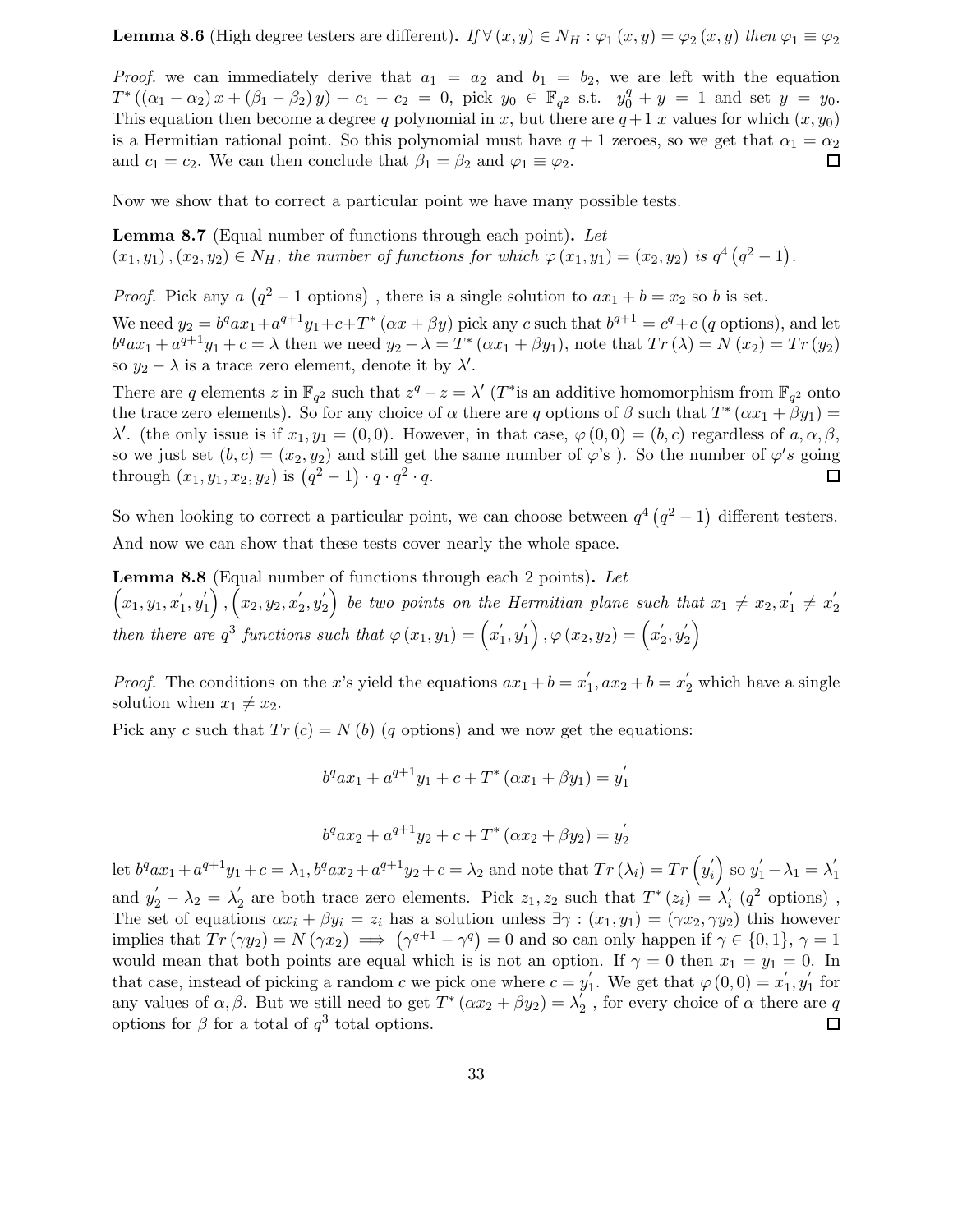Lemma 8.9 (Uniform coverage by high degree functions). The set of functions used to correct any point cover nearly the whole space uniformly.

*Proof.* for any point  $(x_1, y_1, x_1)$  $\binom{1}{1}$  there are  $q^4 (q^2 - 1)$  functions passing through it, pick  $(x_2, y_2)$  $'_{1}, y'_{1}$ such that  $x_2 \neq x_1$ , For any choice of  $x'_2$  $y'_{2}, y'_{2}$  $y'_2$  such that  $x'_2$  $y'_{2} \neq x'_{1}$  $\int_{1}^{1}$  (there are  $(q^2-1)$  q) such points), there are  $q^3$  functions passing through  $(x_1, y_1, x_1^1, y_1^{\prime})$  $\binom{1}{1}$  and  $\left(x_2,y_2,x_2'\right)$  $y'_{2}, y'_{2}$  $\binom{1}{2}$  so going through all  $y_2', y_2'$  we cycle through all the functions passing through  $(x_1, y_1, x_1')$  $\binom{1}{1}$ , which the options for  $x'_2$  $'_{1}, y'_{1}$ shows that the functions passing through a single point cover almost all of the space in a uniform manner.  $\Box$ 

The fraction of points unsampled by the functions through a particular point is so small as to not matter. We can then conclude that

 $\mathcal{C}_L^m$   $\left(\left(\left(1-\frac{m}{t}\right) \right.$  $\left(\frac{n}{t}\right)q^3 - c\delta q^3\right) \cdot Q_{\infty}, D)_{\frac{q}{t}}$  is the subcode for which Theorem 8.5 applies.

## Acknowledgments

We thank Ronald Cramer for a careful reading, and pointing out necessary changes in Sections 6 and 7.

## References

- [AKK+05] Noga Alon, Tali Kaufman, Michael Krivelevich, Simon Litsyn, and Dana Ron, Testing Reed-Muller codes, IEEE Transactions on Information Theory 51 (2005), no. 11, 4032– 4039.
- [AS98] Sanjeev Arora and Shmuel Safra, Probabilistic checking of proofs: A new characteri*zation of NP*, Journal of the ACM  $45$  (1998), no. 1, 70–122.
- [AS03] Sanjeev Arora and Madhu Sudan, Improved low-degree testing and its applications, Combinatorica 23 (2003), no. 3, 365–426.
- [BAETS10] Avraham Ben-Aroya, Klim Efremenko, and Amnon Ta-Shma, Local list decoding with a constant number of queries, Electronic Colloquium on Computational Complexity (ECCC) 17 (2010), 47.
- [BATS09] Avraham Ben-Aroya and Amnon Ta-Shma, Constructing small-bias sets from algebraic-geometric codes, FOCS, IEEE Computer Society, 2009, pp. 191–197.
- [BF90] Donald Beaver and Joan Feigenbaum, Hiding instances in multioracle queries, Proceedings of the 7th Annual Symposium on Theoretical Aspects of Computer Science, STACS '90, 1990, pp. 37–48.
- [BFL92] László Babai, Lance Fortnow, and Carsten Lund, Addendum to non-deterministic exponential time has two-prover interactive protocols, Computational Complexity 2 (1992), 374.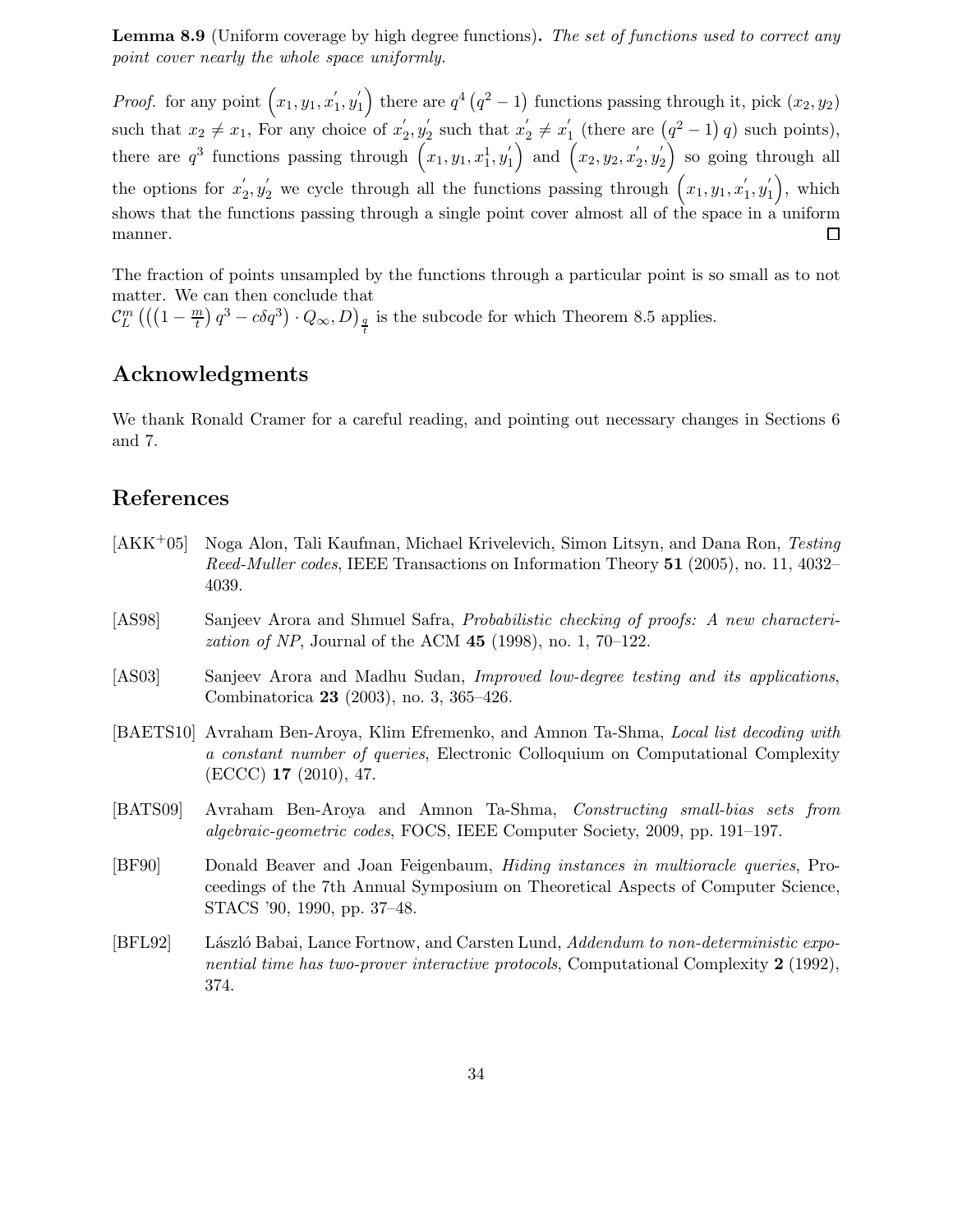- [BFLS91] László Babai, Lance Fortnow, Leonid A. Levin, and Mario Szegedy, Checking computations in polylogarithmic time, STOC '91: Proceedings of the 23rd Annual ACM Symposium on Theory of Computing (New York, NY, USA), ACM, 1991, pp. 21–32.
- [BFNW93] László Babai, Lance Fortnow, Noam Nisan, and Avi Wigderson, Bpp has subexponential time simulations unless exptime has publishable proofs, Computational Complexity 3 (1993), 307–318.
- [BGK+09] Eli Ben-Sasson, Venkatesan Guruswami, Tali Kaufman, Madhu Sudan, and Michael Viderman, Locally testable codes require redundant testers, Proceedings of the 24th Annual IEEE Conference on Computational Complexity (CCC), 2009, pp. 52–61.
- [BGM+11] Eli Ben-Sasson, Elena Grigorescu, Ghid Maatouk, Amir Shpilka, and Madhu Sudan, On sums of locally testable affine invariant properties, Electronic Colloquium on Computational Complexity (ECCC) 18 (2011), 79.
- [BHR05] Eli Ben-Sasson, Prahladh Harsha, and Sofya Raskhodnikova, Some 3CNF properties are hard to test, SIAM J. on Computing  $35$  (2005), no. 1, 1–21.
- [BMSS10] Eli Ben-Sasson, Ghid Maatouk, Amir Shpilka, and Madhu Sudan, Symmetric LDPC codes are not necessarily locally testable, In preparation, 2010.
- [BRS12] Eli Ben-Sasson, Noga Ron-Zewi, and Madhu Sudan, Sparse affine-invariant linear codes are locally testable, Electronic Colloquium on Computational Complexity (ECCC) 19 (2012), 49.
- [BS05] Eli Ben-Sasson and Madhu Sudan, Simple PCPs with poly-log rate and query complexity, Proceedings of the 37th Annual ACM Symposium on Theory of Computing, Baltimore, MD, USA, May 22-24, 2005 (Harold N. Gabow and Ronald Fagin, eds.), ACM, 2005, pp. 266–275.
- [BS10] , Limits on the rate of locally testable affine-invariant codes, Electronic Colloquium on Computational Complexity (ECCC) 17 (2010), 108.
- [BSS03] László Babai, Amir Shpilka, and Daniel Stefankovic, *Locally testable cyclic codes*, Proceedings: 44th Annual IEEE Symposium on Foundations of Computer Science, FOCS 2003, 11–14 October 2003, Cambridge, Massachusetts (pub-IEEE:adr) (IEEE, ed.), IEEE Computer Society Press, 2003, pp. 116–125.
- [BV09a] Eli Ben-Sasson and Michael Viderman, Composition of Semi-LTCs by Two-Wise Tensor Products, Proceedings of the Approximation, Randomization, and Combinatorial Optimization, (APPROX-RANDOM 2009), Lecture Notes in Computer Science, vol. 5687, Springer, 2009, pp. 378–391.
- [BV09b] , Tensor Products of Weakly Smooth Codes are Robust, Theory of Computing 5 (2009), no. 1, 239–255.
- [CFL+10] Yeow Meng Chee, Tao Feng, San Ling, Huaxiong Wang, and Liang Feng Zhang, Queryefficient locally decodable codes of subexponential length, CoRR  $abs/1008.1617$  (2010).
- [CGKS98] Benny Chor, Oded Goldreich, Eyal Kushilevitz, and Madhu Sudan, Private information retrieval, Journal of the ACM 45 (1998), 965–981.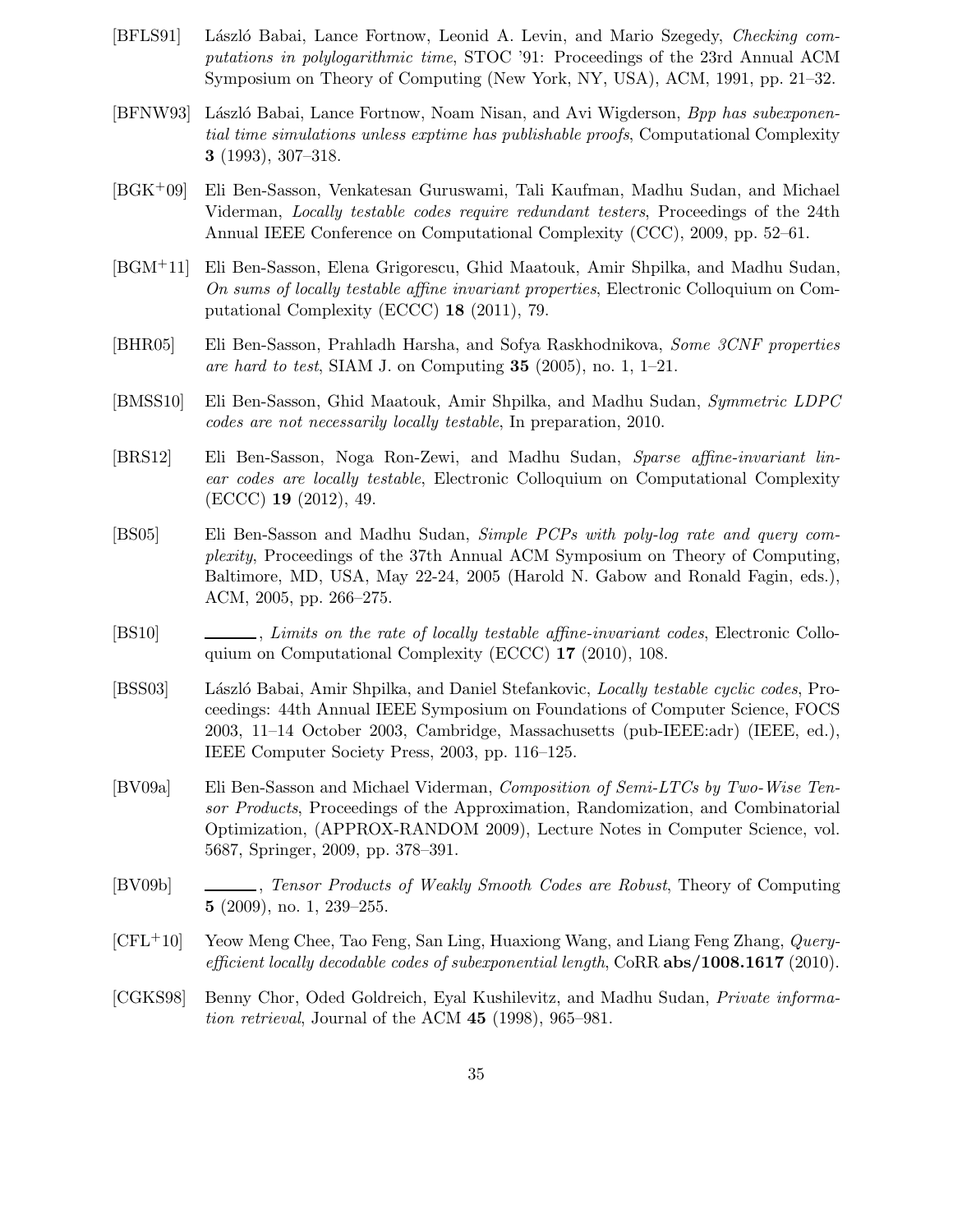- [CR05] Don Coppersmith and Atri Rudra, On the Robust Testability of Product of Codes, Electronic Colloquium on Computational Complexity (ECCC) (2005), no. 104.
- [DGY10] Zeev Dvir, Parikshit Gopalan, and Sergey Yekhanin, Matching vector codes, Electronic Colloquium on Computational Complexity (ECCC) 17 (2010), 12.
- [DJK+02] Amit Deshpande, Rahul Jain, Telikepalli Kavitha, Jaikumar Radhakrishnan, and Satyanarayana V. Lokam, Better lower bounds for locally decodable codes, IEEE Conference on Computational Complexity, 2002, pp. 184–193.
- [DSW06] Irit Dinur, Madhu Sudan, and Avi Wigderson, Robust local testability of tensor products of LDPC codes, APPROX-RANDOM (Josep Díaz, Klaus Jansen, José D. P. Rolim, and Uri Zwick, eds.), Lecture Notes in Computer Science, vol. 4110, Springer, 2006, pp. 304–315.
- [Efr09] Klim Efremenko, 3-query locally decodable codes of subexponential length, STOC (Michael Mitzenmacher, ed.), ACM, 2009, pp. 39–44.
- [Efr12] , From irreducible representations to locally decodable codes, STOC, 2012, pp. 327–338.
- [FS95] Katalin Friedl and Madhu Sudan, Some improvements to total degree tests, ISTCS, 1995, pp. 190–198.
- [FV11] Lance Fortnow and Salil P. Vadhan (eds.), Proceedings of the 43rd acm symposium on theory of computing, stoc 2011, san jose, ca, usa, 6-8 june 2011, ACM, 2011.
- [GKS09] Elena Grigorescu, Tali Kaufman, and Madhu Sudan, Succinct representation of codes with applications to testing, APPROX-RANDOM (Irit Dinur, Klaus Jansen, Joseph Naor, and José D. P. Rolim, eds.), Lecture Notes in Computer Science, vol. 5687, Springer, 2009, pp. 534–547.
- [GKS13] Alan Guo, Swastik Kopparty, and Madhu Sudan, New affine-invariant codes from lifting, ITCS, 2013, pp. 529–540.
- [GKST02] Oded Goldreich, Howard J. Karloff, Leonard J. Schulman, and Luca Trevisan, Lower bounds for linear locally decodable codes and private information retrieval, IEEE Conference on Computational Complexity, 2002, pp. 175–183.
- [Gop82] V.D. Goppa, Algebraic-geometric codes, Izu. Akad. Nauk SSSR Ser. Mat 46 (1982), no. 4, 762–781.
- [Gop88] Valery Denisovich Goppa, Geometry and codes, Springer, 1988.
- [GS96] Arnaldo Garcia and Henning Stichtenoth, On the Asymptotic Behaviour of Some Towers of Function Fields over Finite Fields, Journal of Number Theory 61 (1996), 248– 273.
- [Ham50] Richard W. Hamming, Error detecting and error correcing codes, Bell System Technical Journal 29 (1950), 147–160.
- [Han01] S.H. Hansen, Error-correcting codes from higher-dimensional varieties, Finite Fields Appl. 7 (2001), 530–552.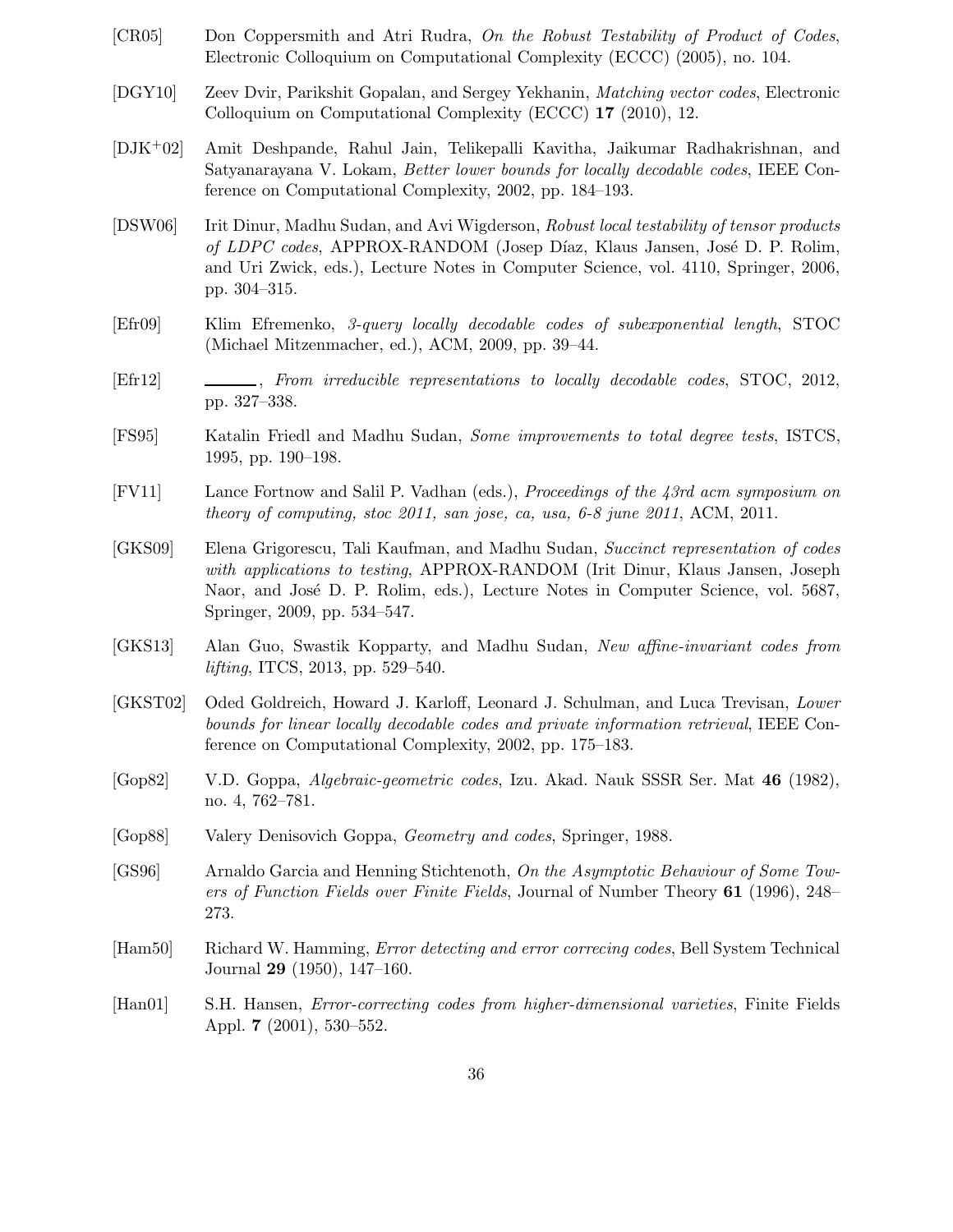- [HS90] Johan P. Hansen and Henning Stichtenoth, Group codes on certain algebraic curves with many rational points, Appl. Algebra Eng. Commun. Comput. 1 (1990), 67–77.
- [IS10] Toshiya Itoh and Yasuhiro Suzuki, Improved constructions for query-efficient locally decodable codes of subexponential length, IEICE Transactions 93-D (2010), no. 2, 263– 270.
- [IW97] Russell Impagliazzo and Avi Wigderson,  $P = BPP$  if e requires exponential circuits: Derandomizing the xor lemma, STOC (Frank Thomson Leighton and Peter W. Shor, eds.), ACM, 1997, pp. 220–229.
- [KdW04] Iordanis Kerenidis and Ronald de Wolf, *Exponential lower bound for 2-query locally* decodable codes via a quantum argument, J. Comput. Syst. Sci. 69 (2004), no. 3, 395– 420.
- [KL12] Tali Kaufman and Alexander Lubotzky, Edge transitive ramanujan graphs and symmetric ldpc good codes, STOC (Howard J. Karloff and Toniann Pitassi, eds.), ACM, 2012, pp. 359–366.
- [KS08] Tali Kaufman and Madhu Sudan, Algebraic property testing: the role of invariance, Proceedings of the 40th Annual ACM Symposium on Theory of Computing (STOC), 2008, pp. 403–412.
- [KSY11] Swastik Kopparty, Shubhangi Saraf, and Sergey Yekhanin, High-rate codes with sublinear-time decoding, in Fortnow and Vadhan [FV11], pp. 167–176.
- [KT00] Jonathan Katz and Luca Trevisan, On the efficiency of local decoding procedures for error-correcting codes, Proceedings of the thirty-second annual ACM symposium on Theory of computing (New York, NY, USA), STOC '00, ACM, 2000, pp. 80–86.
- [KV10] Tali Kaufman and Michael Viderman, Locally testable vs. locally decodable codes, APPROX-RANDOM (Maria J. Serna, Ronen Shaltiel, Klaus Jansen, and José D. P. Rolim, eds.), Lecture Notes in Computer Science, vol. 6302, Springer, 2010, pp. 670– 682.
- [KW10] Tali Kaufman and Avi Wigderson, Symmetric ldpc codes and local testing, ICS (Andrew Chi-Chih Yao, ed.), Tsinghua University Press, 2010, pp. 406–421.
- [Lac93] G. Lachaud, Number of points of plane sections and linear codes defined on algebraic varieties, Arithmetic, Geometry and Coding Theory, Proceedings Luminy (1993), 77– 104.
- [LFKN92] Carsten Lund, Lance Fortnow, Howard Karloff, and Nisan Noam, Algebraic methods for interactive proof systems, Journal of the ACM 39 (1992), no. 4, 859–868.
- [LGS05] J. Little L. Gold and H. Schenck, *Cayley-bacharach and evaluation codes on complete* intersections, J. Pure Appl. Algebra 196 (2005), 91–99.
- [Lip90] Richard J. Lipton, Efficient checking of computations, Proceedings of the 7th Annual Symposium on Theoretical Aspects of Computer Science, STACS '90, 1990, pp. 207– 215.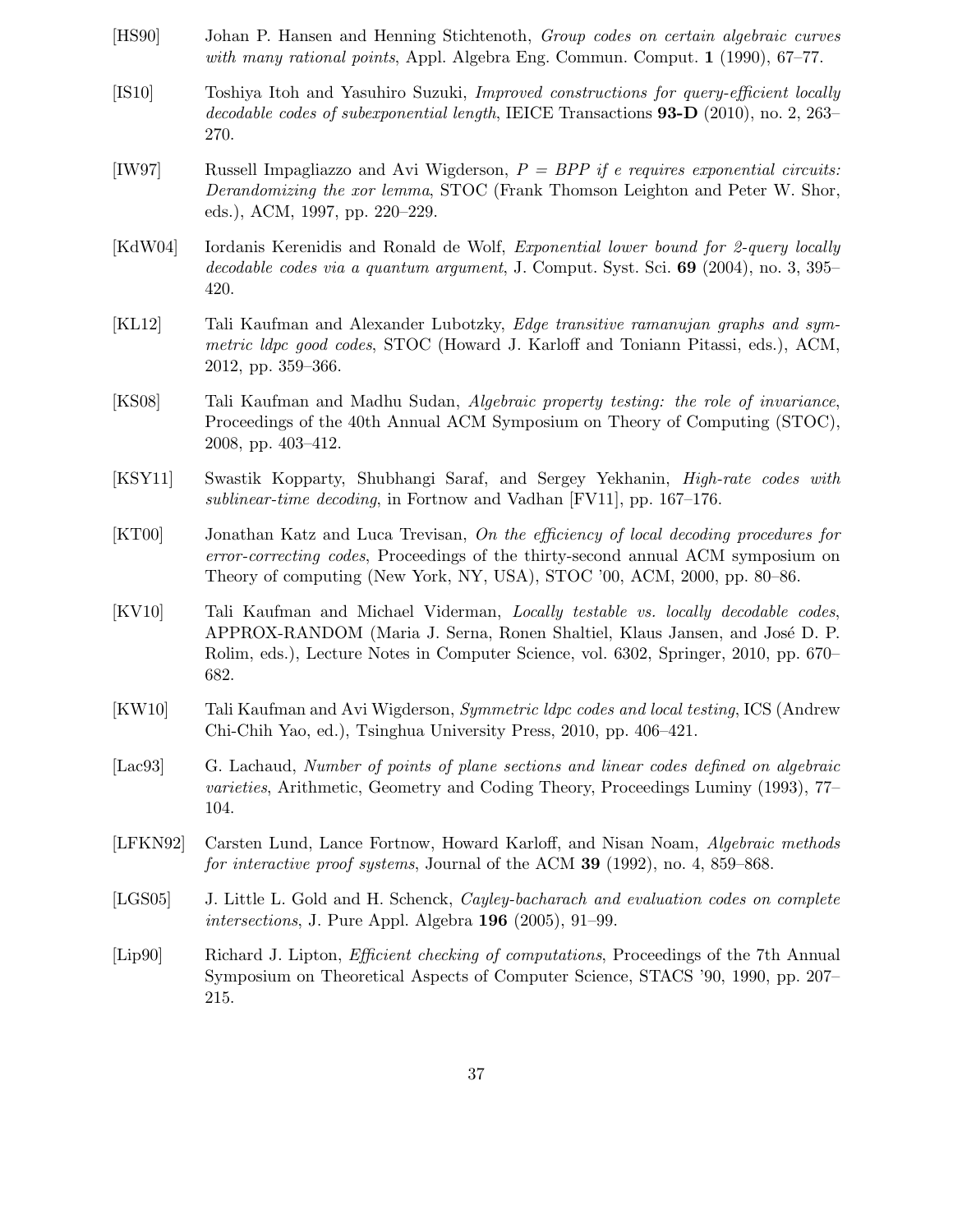- [Lit08] John B. Little, Algebraic geometry codes from higher dimensional varieties, CoRR abs/0802.2349 (2008).
- [MR08] Dana Moshkovitz and Ran Raz, Two-query PCP with subconstant error, Journal of the ACM 57 (2008), 1–29, Preliminary version appeared in FOCS '08.
- [MS78] Florence J. MacWilliams and Neil J. A. Sloane, The theory of error-correcting codes, North-Holland Amsterdam, 1978.
- [MTZ82] S.G. Vladut M.A. Tsfasman and T. Zink, *Modular curves, shimura curves, and goppa* codes, better than varshamov-gilbert bound, math. Nachr. 109 (1982), 21–28.
- [Oba02] Kenji Obata, Optimal lower bounds for 2-query locally decodable linear codes, RAN-DOM (José D. P. Rolim and Salil P. Vadhan, eds.), Lecture Notes in Computer Science, vol. 2483, Springer, 2002, pp. 39–50.
- [Ped92] J.P. Pedersen, A function field related to the ree group, Lect. Notes Math. 1518 (1992), 122–132.
- [PS94] Alexander Polishchuk and Daniel A. Spielman, Nearly-linear size holographic proofs, STOC '94: Proceedings of the 26th Annual ACM Symposium on Theory of Computing (New York, NY, USA), ACM, 1994, pp. 194–203.
- [Rag07] Prasad Raghavendra, A note on yekhanin's locally decodable codes, Electronic Colloquium on Computational Complexity (ECCC) 14 (2007), no. 016.
- [Ree54] Irving S. Reed, A class of multiple-error-correcting codes and the decoding scheme, IEEE Transactions on Information Theory (1954), no. 4, 38–49.
- [rod03] F. rodier, Codes from flag varieties over a finite field, J. Pure Appl. Algebra 178 (2003), 203–214.
- [RS97] Ran Raz and Shmuel Safra, A sub-constant error-probability low-degree test, and a subconstant error-probability pcp characterization of np, Proceedings of the 29th Annual ACM Symposium on Theory of Computing, STOC '97, 1997, pp. 475–484.
- [RY07] Alexander A. Razborov and Sergey Yekhanin, An omega $(n^{1/3})$  lower bound for bilinear *group based private information retrieval*. Theory of Computing  $3$  (2007), no. 1, 221– 238.
- [Sha48] Claude E. Shannon, A mathematical theory of communication, Bell System Technical Journal 27 (1948), 379–423, 623656.
- [Sha53] , Communication theory exposition of fundamentals, IEEE Transactions on Information Theory 1 (1953), 44–47.
- [Sha92] Adi Shamir,  $IP = PSPACE$ , Journal of the ACM 39 (1992), no. 4, 869–877.
- [Sti] Henning Stichtenoth, On automorphisms of geometric goppa codes, Journal of Algebra, 113.
- [Sti93] , Algebraic function fields and codes, Universitext, Springer, 1993.